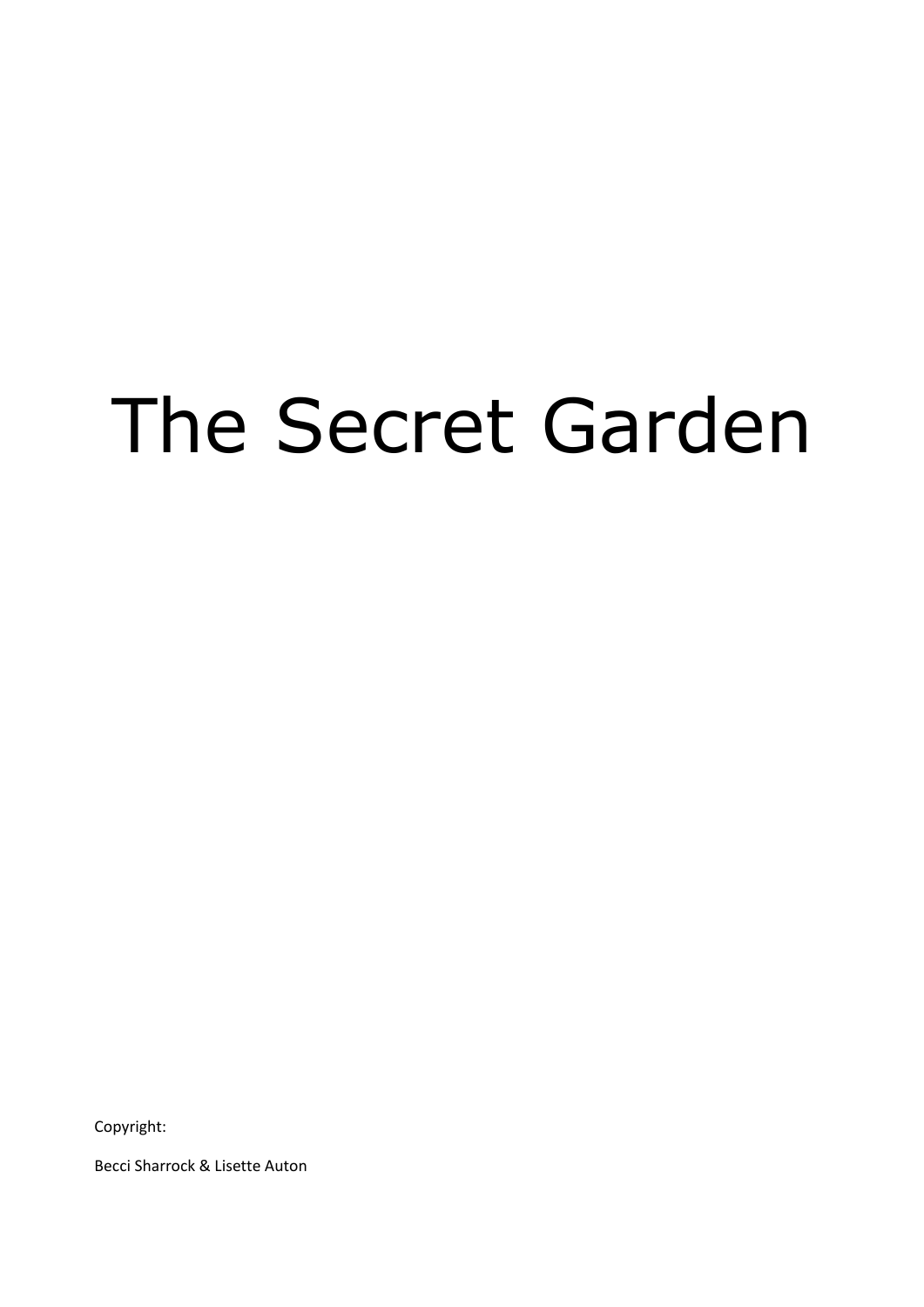#### **Settings**

The main settings of note are Cooper's room and the secret garden. There are other spaces (for example, the wider garden) as fits the story being told but these do not need to be visually represented.

The secret garden exists both in the character's real world and in the story they tell. We need to know it is a real, physical space, and there should be a sense of discovery, of stepping into it, when the young people find it, but we do not need to see 'a secret garden' in a naturalistic sense.

Where specific props are required, as anchors for the young audience, these are noted in orange.

#### **Characters**

| Cooper | Shreya Patel/ Ellen Carnazza      |
|--------|-----------------------------------|
| Lennox | Wambui Hardcastle/ Ellen Carnazza |
| Dylan  | Lauren Waine/ Ellen Carnazza      |
| Beth   | Sarah Boulter/ Michael Blair      |
| Martha | Zoe Lambert/ Michael Blair        |

The role of Mr Craven is taken up by the various characters *(indicated in italic, bold)* as they tell the story but never appears as himself.

#### **Notes**

- / indicates an interruption or quick response
- // indicates two or more characters speaking at once
- indicates where a sentence is stopped by the speaker
- … indicates where a thought drifts away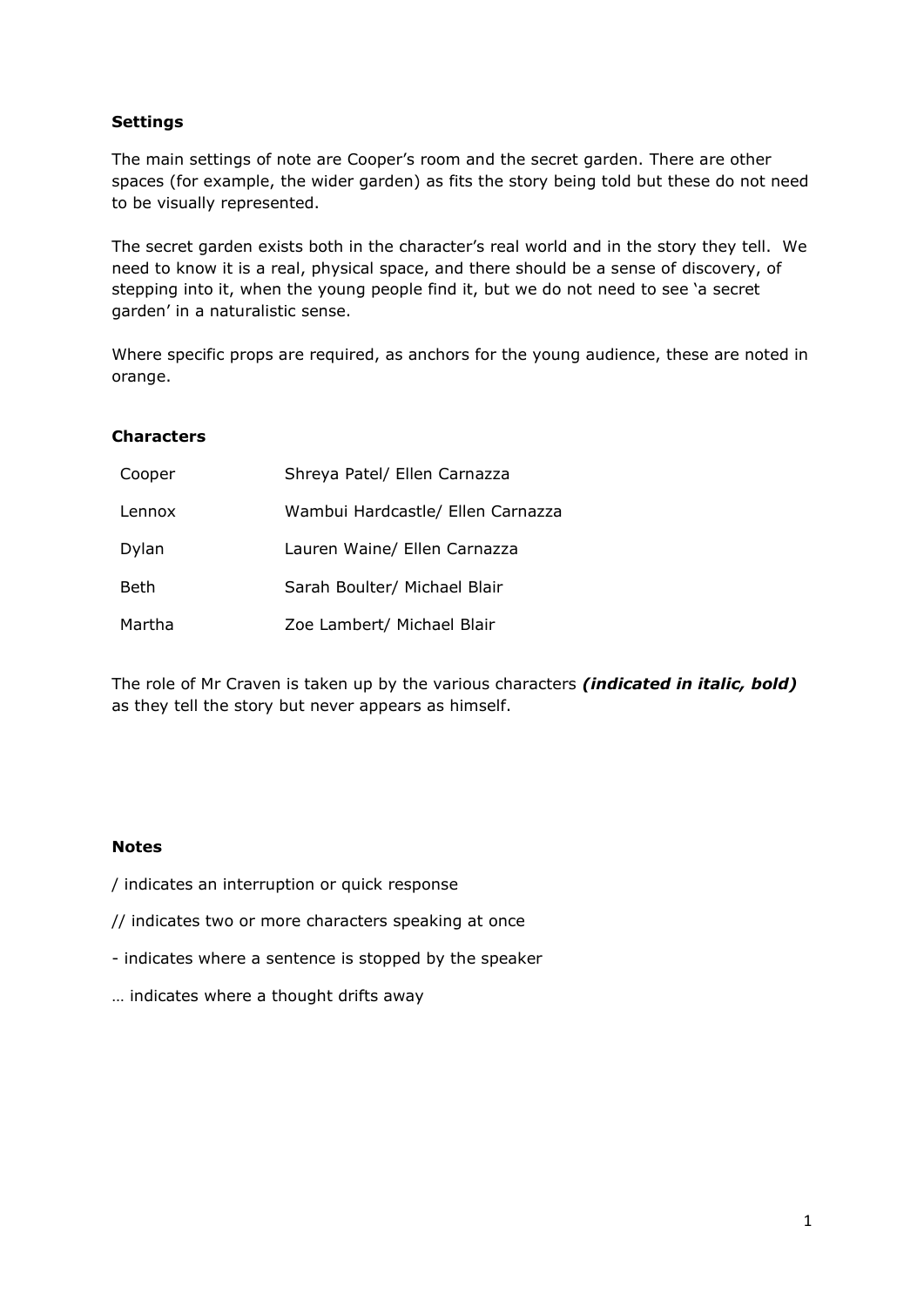#### **PROLOGUE**

*As the audience enter, the cast are playing/singing She's Wild.*

All: She's as wild as the wind that howls through the night 'Cause all of her anger is built up inside And the world seems against her, she scowls doesn't smile And you won't break her spirit, try as you might

> Ooh, ooh, for her spirit is strong Ooh, ooh and her heart it is fierce She's small but she's mighty And by god, she's fearless

As wild as the wind, and the rain and the sea Her temper like frost that takes hold of the leaves On the surface as hard as the summer dried soil With the roots of a girl, soon to unfold

Ooh, ooh, for her spirit is strong Ooh, ooh and her heart it is fierce She's small but she's mighty And by god, she's fearless

Ooh, ooh, for her spirit is strong Ooh, ooh and her heart it is fierce She's small but she's mighty And by god, she's fearless

#### [Repeat if required]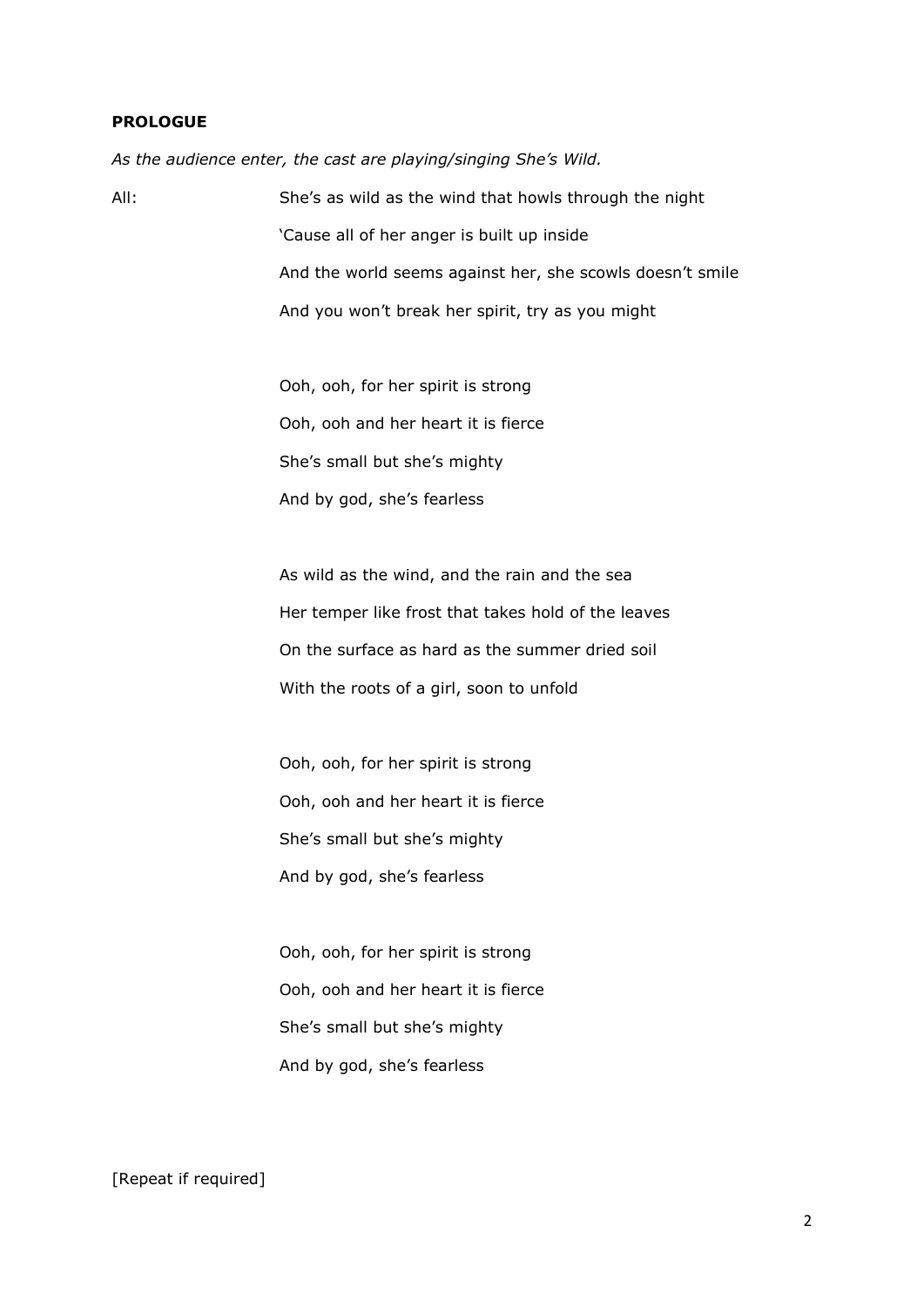*The story begins in the present, with an acknowledgement of the audience and the shared experience about to unfold. Once the majority of the audience are settled, Martha begins.*

*MUSIC: All characters have their instruments to hand, improvising in the key of D, switching to Am when indicated.*

| Martha: | Everyone in? Hello, hi! Look at you all! I'm pleased as punch to     |
|---------|----------------------------------------------------------------------|
|         | see all these new faces. It's usually just a few of 'wer these days. |
|         | Haven't seen it this busy since Mrs Craven Well, we'll get to that.  |
|         | I'm getting ahead of myself.                                         |
| Dylan:  | Mam, get on with it!                                                 |
| Martha: | Alright. That's my Dylan. Apple of my eye, star of my /world         |
| Dylan:  | /Mammm                                                               |
| Beth:   | There's not many instruments among 'em, Martha.                      |
| Martha: | In a fine fettle as always then Beth carries on like this every      |
|         | single time. But she warms up, don't worry.                          |
| Lennox: | Once we get into it.                                                 |
| Dylan:  | The story                                                            |
| Martha: | That's what you're here for, right? A story and a sing-along. A      |
|         | chance to look back and remember?                                    |
| Cooper: | We love stories. And this one especially.                            |
| Martha: | We've told this tale many times before, the tale of Lennox/landing   |
| Lennox: | /That's me                                                           |
| Martha: | Landing in our midst, unaware she would discover a secret and a      |
|         | magical place that / was                                             |
| Lennox: | /We need to explain/ about                                           |
| Martha: | /I'm getting to it! I was setting the scene. Creating the poetry,    |
|         | the/ mystery                                                         |
| Cooper: | /Dad's not here tonight.                                             |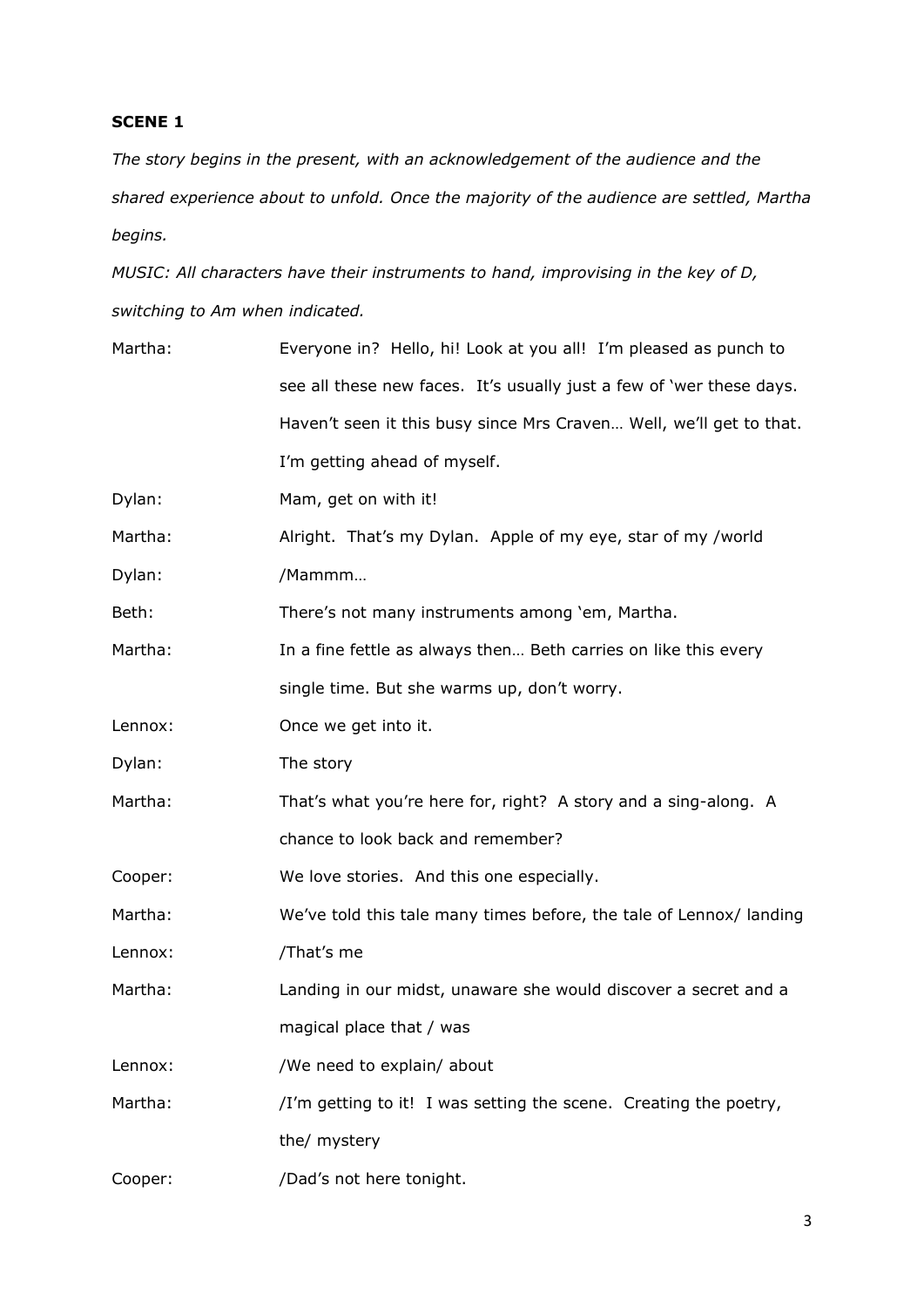| Lennox:                        | My Uncle                                                            |
|--------------------------------|---------------------------------------------------------------------|
| Beth:                          | Mr Craven.                                                          |
| Dylan:                         | So, we'll just fill his bits in.                                    |
| Lennox:                        | We're very good                                                     |
|                                | MUSIC: Improvisation introduces Am - D pattern                      |
| Martha:                        | As I was saying! It was early spring, when the world is slowly      |
|                                | thawing, when glimmers of light begin to sparkle, and small green   |
|                                | shoots fight to push out from the cold/ dark, soil                  |
| Dylan:                         | /Mum!                                                               |
| Martha:                        | What                                                                |
| Dylan:                         | You forgot (Dylan nods towards the audience)                        |
| Martha:                        | Of course! How could I? See, like Cooper said, we're storytellers,  |
|                                | musicians, keepers of tales. But all storytellers need something    |
|                                | very important to be able to weave their magic. No story is         |
|                                | complete with/out                                                   |
| Dylan:                         | /An audience                                                        |
| Lennox:                        | That's you                                                          |
| Martha:                        | We've told this story in one way or another a thousand times. But   |
|                                | we've never told it this way, because we've never told it with you. |
|                                | There's always a beginning                                          |
| Beth:                          | And Martha always forgets half of it                                |
| Martha:                        | But what happens after that, well, let's see.                       |
| Pause. They take up positions. |                                                                     |
| All:                           | She's as wild as the wind that howls through the night              |
|                                | 'Cause all of her anger is built up inside                          |
|                                | And the world seems against her, she scowls doesn't smile           |
|                                | And you won't break her spirit, try as you might                    |
|                                |                                                                     |

Ooh, ooh, for her spirit is strong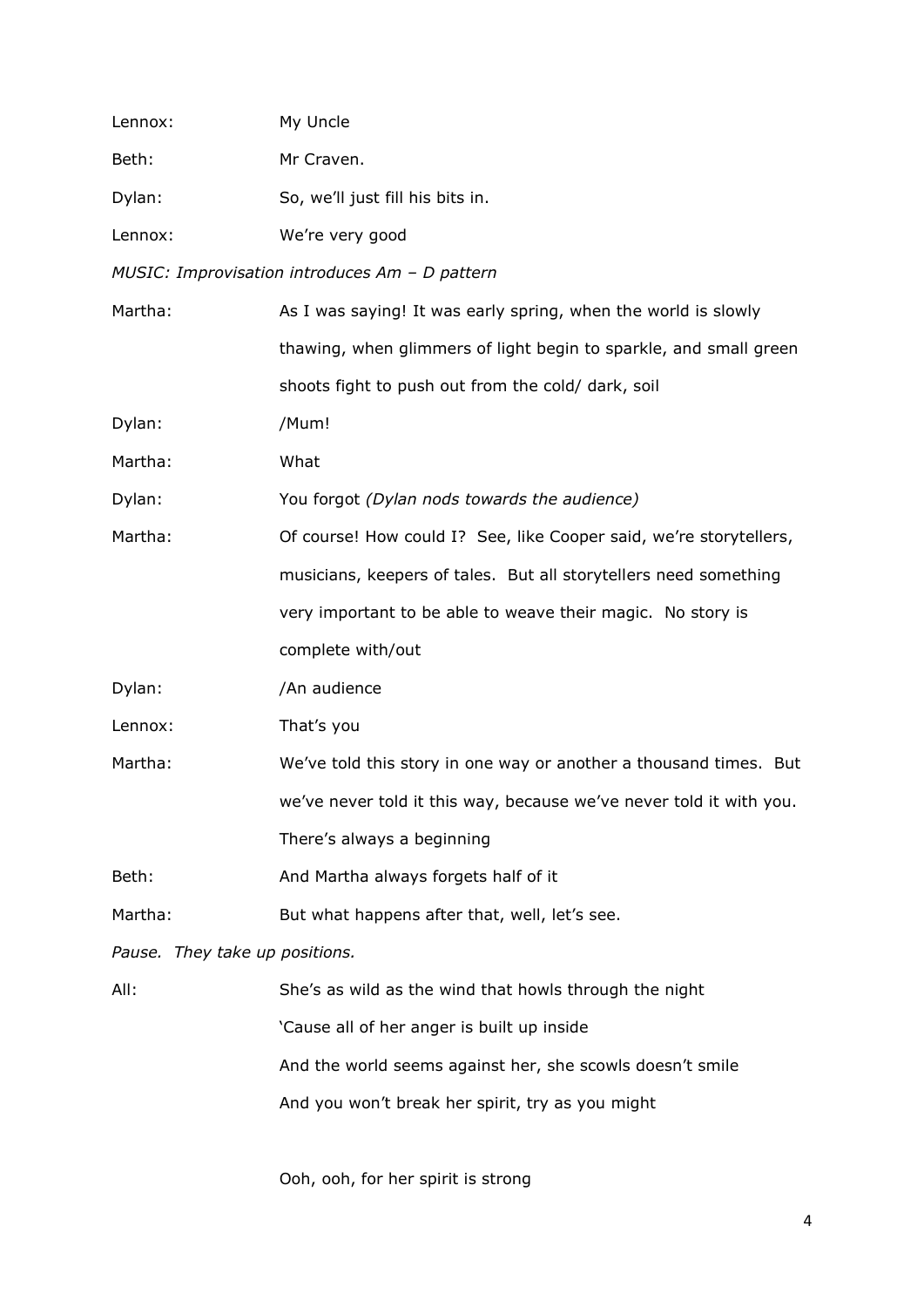Ooh, ooh and her heart it is fierce She's small but she's mighty And by god, she's fearless

As wild as the wind, and the rain and the sea Her temper like frost that takes hold of the leaves On the surface as hard as the summer dried soil With the roots of a girl, soon to unfold

*MUSIC: At the end of the song, music pauses for a little while Martha and Beth move* 

*centre stage*

| Martha: | The room's made up. Is she here yet?                            |
|---------|-----------------------------------------------------------------|
| Beth:   | She'd best keep away from them bulbs I just planted, or I'll be |
|         | telling her. Remind me why we're getting lumped with her?       |

*Dylan becomes Mr Craven*

| Cooper: | So now she's my Dad, see?                                    |
|---------|--------------------------------------------------------------|
| Beth:   | It won't always be Dylan playing him                         |
| Lennox: | Could be any one of us                                       |
| Cooper: | But you'll get the hang of it.                               |
| Dylan:  | She's coming up for a holiday. That's all. Just for a little |
|         | while, help my parents out.                                  |
| Martha: | Been excluded you know? Twice! Can you/ imagine              |
| Dylan:  | /Yes, thanks Martha.                                         |
| Cooper: | What's she/ like?                                            |
| Dylan:  | /I'll only be away for a few days. Ring if there's any       |
|         | trouble. But you'll be fine                                  |
| Martha: | We always are                                                |
| Dylan:  | And I'm sure she's not as bad as all that.                   |
| Cooper: | What did she /do                                             |
| Dylan:  | /And it's past your bedtime, young lady                      |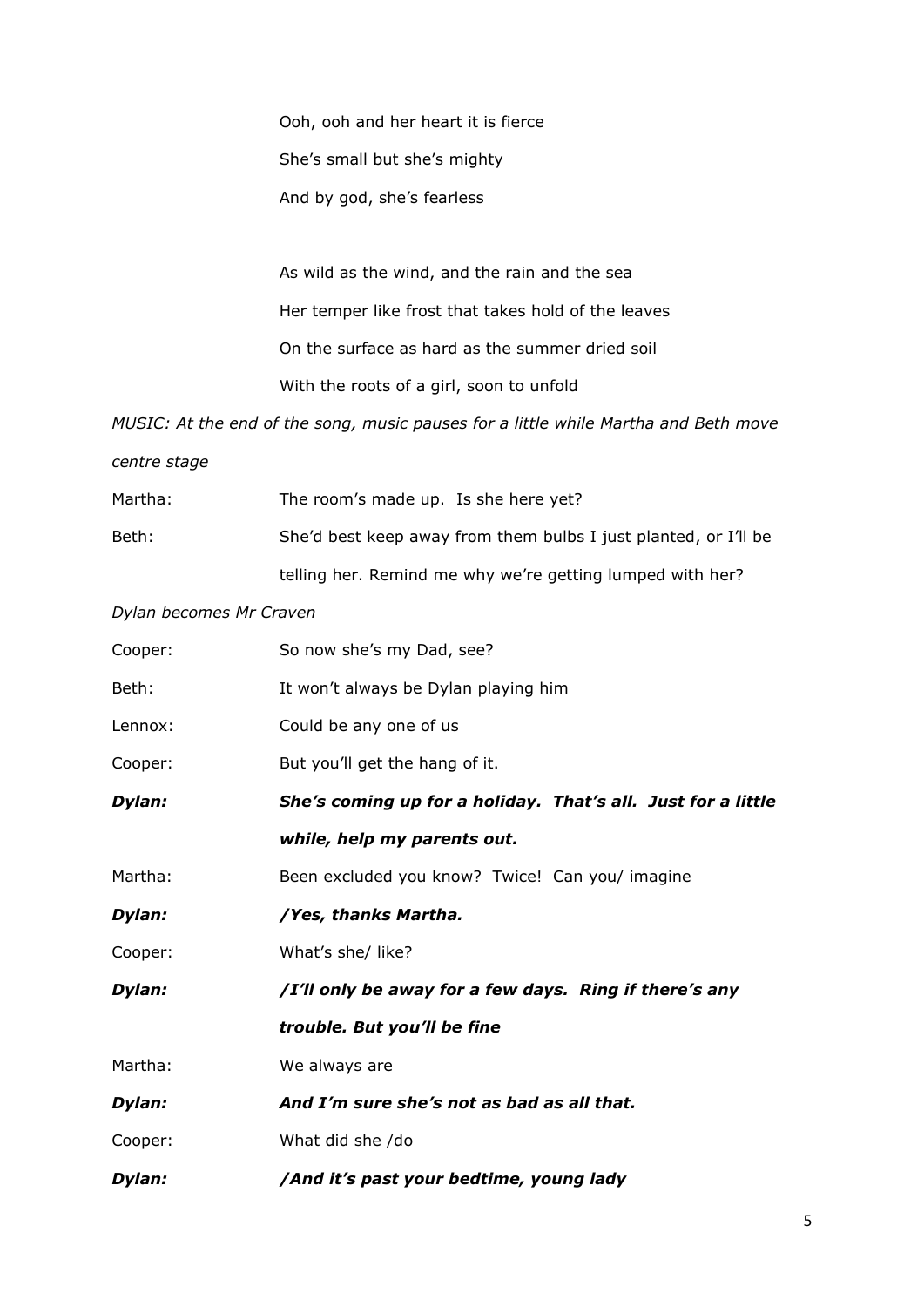| Cooper:           | Dylan's still/ up                                                                   |
|-------------------|-------------------------------------------------------------------------------------|
| Dylan:            | /That's different. Come on, you can meet her in the                                 |
|                   | morning.                                                                            |
| Martha:           | Night love. And safe travels Mr Craven.                                             |
|                   | Cooper moves away but is still watching/listening to the scene from her room. Dylan |
| 'takes off' Mr C. |                                                                                     |
| Martha:           | I don't know why he feels the need to make a big announcement.                      |
|                   | He's never here. Not really. Just shuts himself away in his office.                 |
|                   | Appears at mealtimes now and again. Or drops a bombshell like                       |
|                   | that and then going away with work. Very convenient.                                |
| Beth:             | So, yet again, it's us that have to sort everything out. Pick up the                |
|                   | pieces.                                                                             |
| Martha:           | It's Cooper I feel sorry for.                                                       |
| Cooper:           | I don't/ need                                                                       |
| Martha:           | /Anyway, it's me that keeps things together. Looks after the bairn                  |
|                   | when he can't.                                                                      |
| Cooper:           | I can/ look                                                                         |
| Martha:           | /You bury your head in the soil. You spend more time with them                      |
|                   | plants than people, so what does it matter to you if there's another                |
|                   | body?                                                                               |
| Beth:             | She'll be trampling everywhere and getting her nose into my                         |
|                   | garden.                                                                             |
| Lennox:           | I wasn't that bad. Yeah, alright okay. [Takes a breath] I hate it, I                |
|                   | hate it, I hate it! It's the middle of nowhere with a bunch of                      |
|                   | (Lennox does exaggerated quotation marks) "family" I've never                       |
|                   | met. Is anyone going to actually tell me how long I'm going to be                   |
|                   | in this dump? I bet you don't even have WiFi. There's no phone                      |
|                   | signal, I tried. All you can see out of the window is green. There's                |
|                   | literally nothing here.                                                             |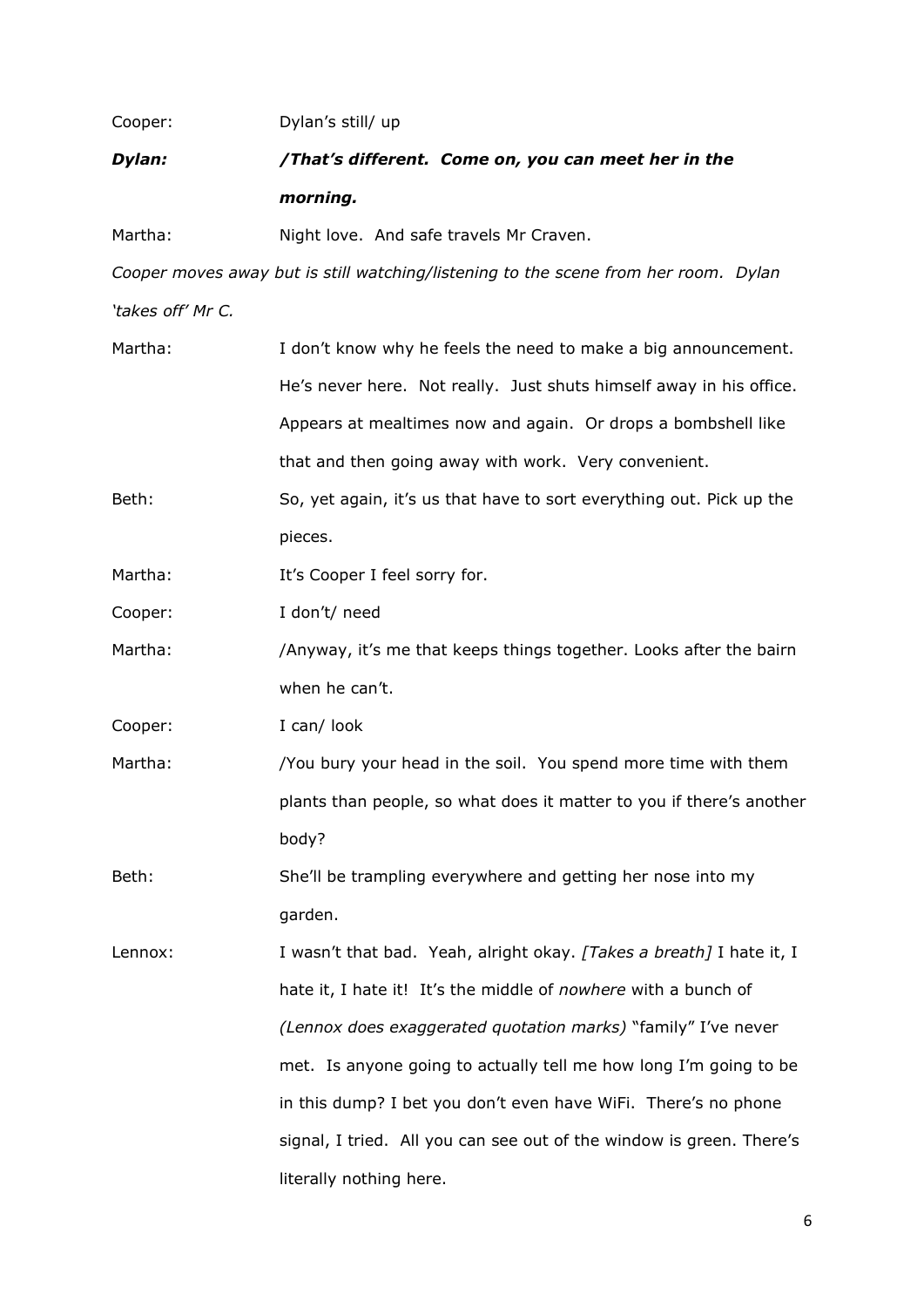| Martha:                              | [to the audience] And that was how it started. Lennox arriving like                 |
|--------------------------------------|-------------------------------------------------------------------------------------|
|                                      | a fox in the hen house, turning up out of nowhere. We had a                         |
|                                      | routine before Lennox came. We got on, kept out of each other's                     |
|                                      | ways, and we knew where we stood.                                                   |
| Beth:                                | Kept to ourselves, more or less                                                     |
| Martha:                              | But boy did she shake things up around here!                                        |
|                                      | I'll take your bag, Lennox. Dylan will show you your room.                          |
| Lennox:                              | You another cousin I don't know about?                                              |
| Dylan:                               | No/ I'm                                                                             |
| Martha:                              | /We're as good as family, just not actually related. We live in the                 |
|                                      | cottage behind the fields. Your Uncle gets busy sometimes, so I                     |
|                                      | help him out, look after Cooper, /the house.                                        |
| Lennox:                              | /Where is Cooper?                                                                   |
| Martha:                              | In bed.                                                                             |
| Lennox:                              | Already? What is she, like 5?                                                       |
| Martha:                              | Keep your voice down. She's only down the hall, you'll wake her                     |
|                                      | up.                                                                                 |
| Cooper:                              | Like I couldn't hear it all anyway. I already knew we wouldn't get                  |
|                                      | on.                                                                                 |
| Beth moves away. Noodles She's Wild. |                                                                                     |
| Martha:                              | The next morning, even the sun came out to meet Lennox. It was                      |
|                                      | one of those days when the sky fools you into thinking that                         |
|                                      | summers on its way but the cold air wraps around you, pulling you                   |
|                                      | right back into winter.                                                             |
|                                      | They take up new positions. Lennox and Dylan are simultaneously avoiding each other |
| and checking one another out.        |                                                                                     |
| Martha:                              | (To Lennox) Look, it's lovely and sunny out. Why don't you play                     |

outside for a bit, and I can get your stuff unpacked?

Lennox: Outside?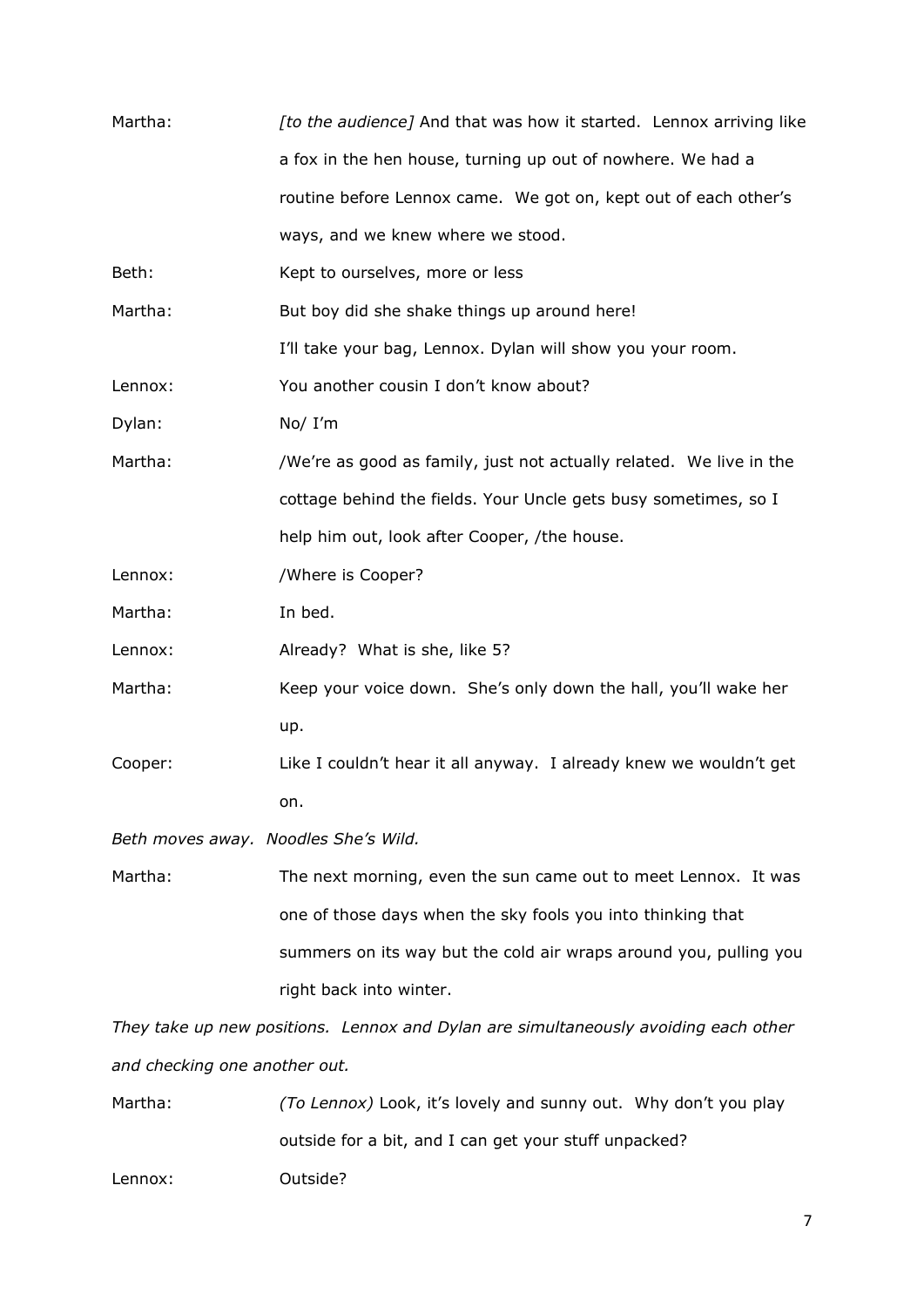| Martha:                   | Yes.                                                               |  |
|---------------------------|--------------------------------------------------------------------|--|
| Lennox:                   | Do you know how old I am?                                          |  |
| Martha:                   | Yes                                                                |  |
| Lennox:                   | 12.                                                                |  |
| Dylan:                    | Same as me                                                         |  |
| Lennox:                   | I don't play outside. You make me sound like a child.              |  |
| Martha:                   | I'm definitely older than 12 and I still play.                     |  |
| Lennox:                   | You what? Well I don't.                                            |  |
| Martha:                   | I play with my Dylan all the time/                                 |  |
| Dylan:                    | /Not really, not like/                                             |  |
| Martha:                   | /Making up stories, going on adventures, / and then                |  |
| Lennox:                   | /I don't want to play. And I don't want to go outside. And I don't |  |
|                           | want to be here. I want to go home!                                |  |
| Martha:                   | [To the audience] I told you she'd got a temper, didn't I?         |  |
| Lennox:                   | Where's Cooper?                                                    |  |
| Martha:                   | In her room. Resting.                                              |  |
| Lennox:                   | [To Dylan] So, what do you actually do around here? When you're    |  |
|                           | not playing?                                                       |  |
| Dylan:                    | I don't know why she said that. I don't                            |  |
| Martha:                   | Dylan can you check Cooper's had her tablets? And if she wants     |  |
|                           | any breakfast? Mr Craven's left/ already                           |  |
| Dylan:                    | /Yes Mum                                                           |  |
| Dylan exits. Beth enters. |                                                                    |  |
| Lennox:                   | What's he like?                                                    |  |
| Beth:                     | Who?                                                               |  |
| Lennox:                   | My uncle.                                                          |  |
| Beth:                     | Well                                                               |  |
| Lennox:                   | My grandparents never talk about him.                              |  |
| Beth:                     | There's plenty round here no-one talks about.                      |  |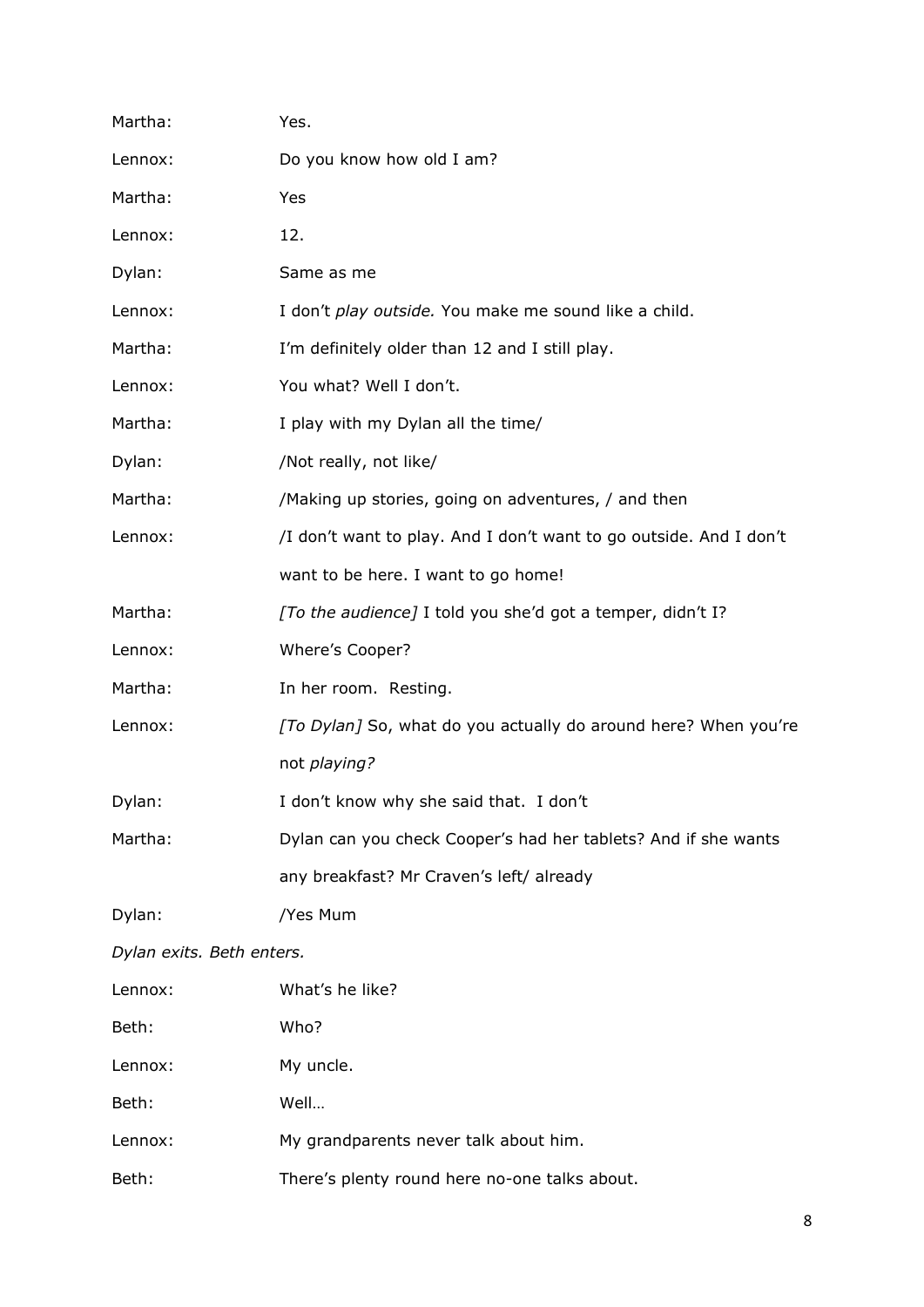| Lennox:       | Like what?                                                              |
|---------------|-------------------------------------------------------------------------|
| Martha:       | Never mind her. He's a good man, deep down. I think he's just           |
|               | forgotten how to smile.                                                 |
| Lennox:       | Why doesn't someone tell him to cheer up? I would.                      |
| Martha laughs |                                                                         |
|               | MUSIC: Improvisation around Mr Craven motif                             |
| Martha:       | You would, wouldn't you? He used to be one of the happiest people       |
|               | I knew but it was hard, losing his wife when Cooper was so young.       |
| Beth:         | We did try and help, where we could.                                    |
| Martha:       | But eventually people move on and he well he didn't, so he got          |
|               | left behind.                                                            |
| Lennox:       | Oh. Right.                                                              |
| Martha:       | Sometimes when people are sad, or lonely, it can seem like there's      |
|               | a wall around them. Not many folks understand that.                     |
| Lennox:       | Well great. I mean this sounds like it's going to be a brilliant        |
|               | holiday. What with all that death and everything. You all sound         |
|               | like a right barrel of laughs.                                          |
| Martha:       | There's more to their story than the ending, you know. Your aunt        |
|               | and uncle were very much in love, always singing and dancing, in        |
|               | the house, in the garden, everywhere they went. And                     |
|               | they say had their own secret garden.                                   |
| Beth:         | Stop talking rubbish! You'll fill her head with ideas.                  |
| Lennox:       | Is it true?                                                             |
| Beth:         | Of course not. Martha's full of make believe.                           |
| Martha:       | Their own special place, hidden away. So romantic. Imagine finding      |
|               | it after all that time, after it's been locked up, forgotten and hidden |
|               | away for years.                                                         |
|               | [To the audience] That'll give her something to put her energy into,    |
|               | wouldn't you say?                                                       |
|               |                                                                         |

9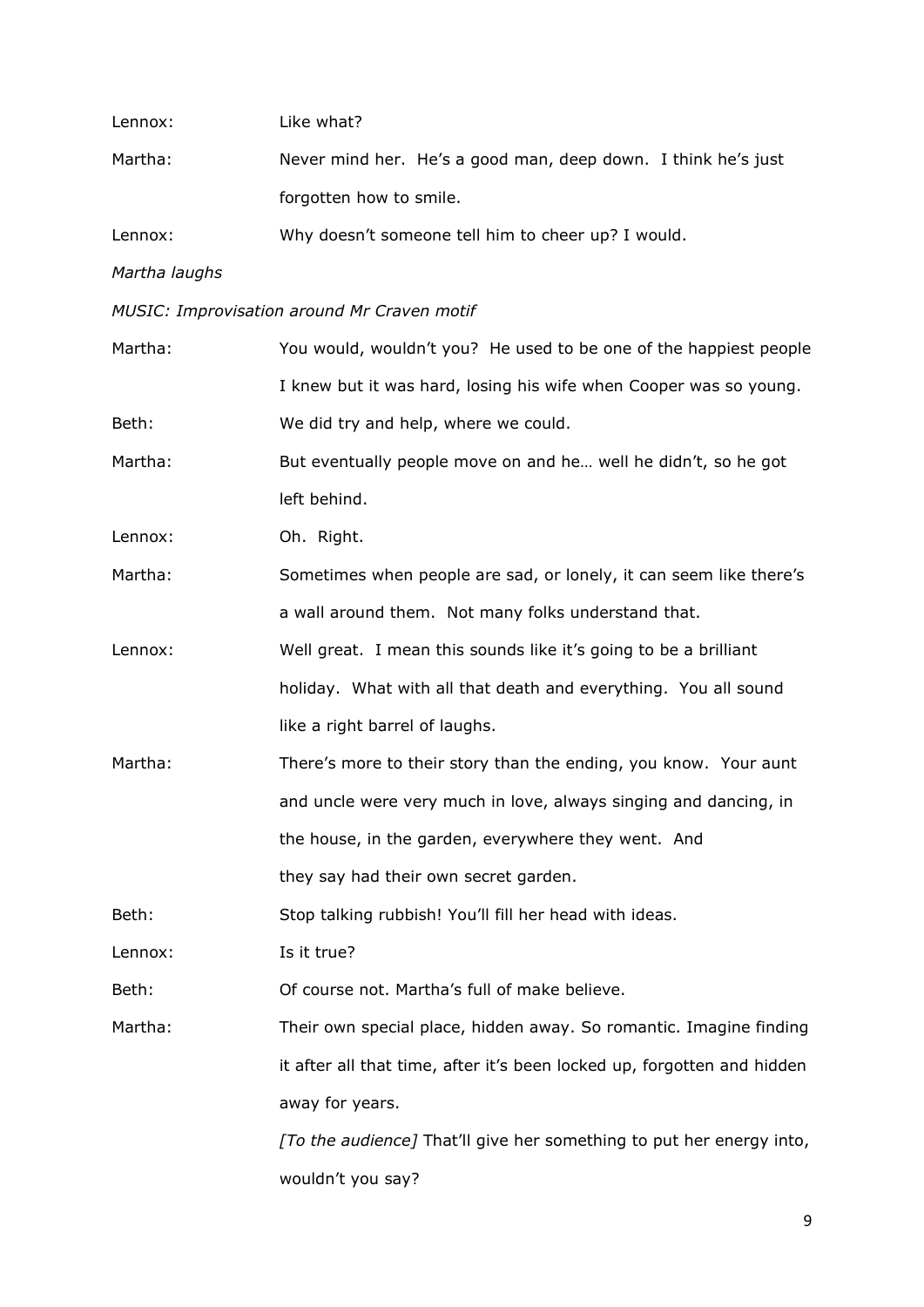# *Lennox is considering this.*

| Lennox:                         | That's a stupid story.                                                |
|---------------------------------|-----------------------------------------------------------------------|
| Martha:                         | Suit yourself. Look, if you're not going outside, you can help me     |
|                                 | and Beth set up for band practice this afternoon. Get yourself        |
|                                 | ready for a proper Northumbrian welcome young lady.                   |
| Lennox:                         | Here? Band practice here                                              |
| Martha:                         | Yes! Only                                                             |
| Martha and Beth exchange a look |                                                                       |
| Lennox:                         | What?                                                                 |
| Martha:                         | Don't tell your uncle                                                 |
| Lennox:                         | Why?                                                                  |
| Beth:                           | There's no singing or music in the house when he's home.              |
| Martha:                         | It's just his way - it's too tied up for him, with too many memories. |
| <b>Beth:</b>                    | There's to be no more music sessions in the house. No more            |
|                                 |                                                                       |
|                                 | parties, playing music until all hours. It's not right. Not           |
|                                 | after everything that's happened                                      |
| Martha:                         | There was a time when he'd be leading the whole thing, clapping       |
|                                 | and singing, he's got the most beautiful voice [She pauses,           |
|                                 | remembering]. But since Mrs Craven passed away. Well, it's too        |
|                                 | painful for him. And we've got to respect that                        |
| Lennox:                         | Except you're not are you? 'Cause you're still going to do it.        |
| Beth:                           | She's got a point.                                                    |
| Martha:                         | We probably shouldn't Lennox. But it's a part of us. You know,        |
|                                 | when you've been working hard all week, it doesn't feel right just    |
|                                 | going home, the silence of the day hanging in the air like that. It's |
|                                 | in our blood.                                                         |

Lennox: You're not going to... sing? Now?

*Dylan reappears.*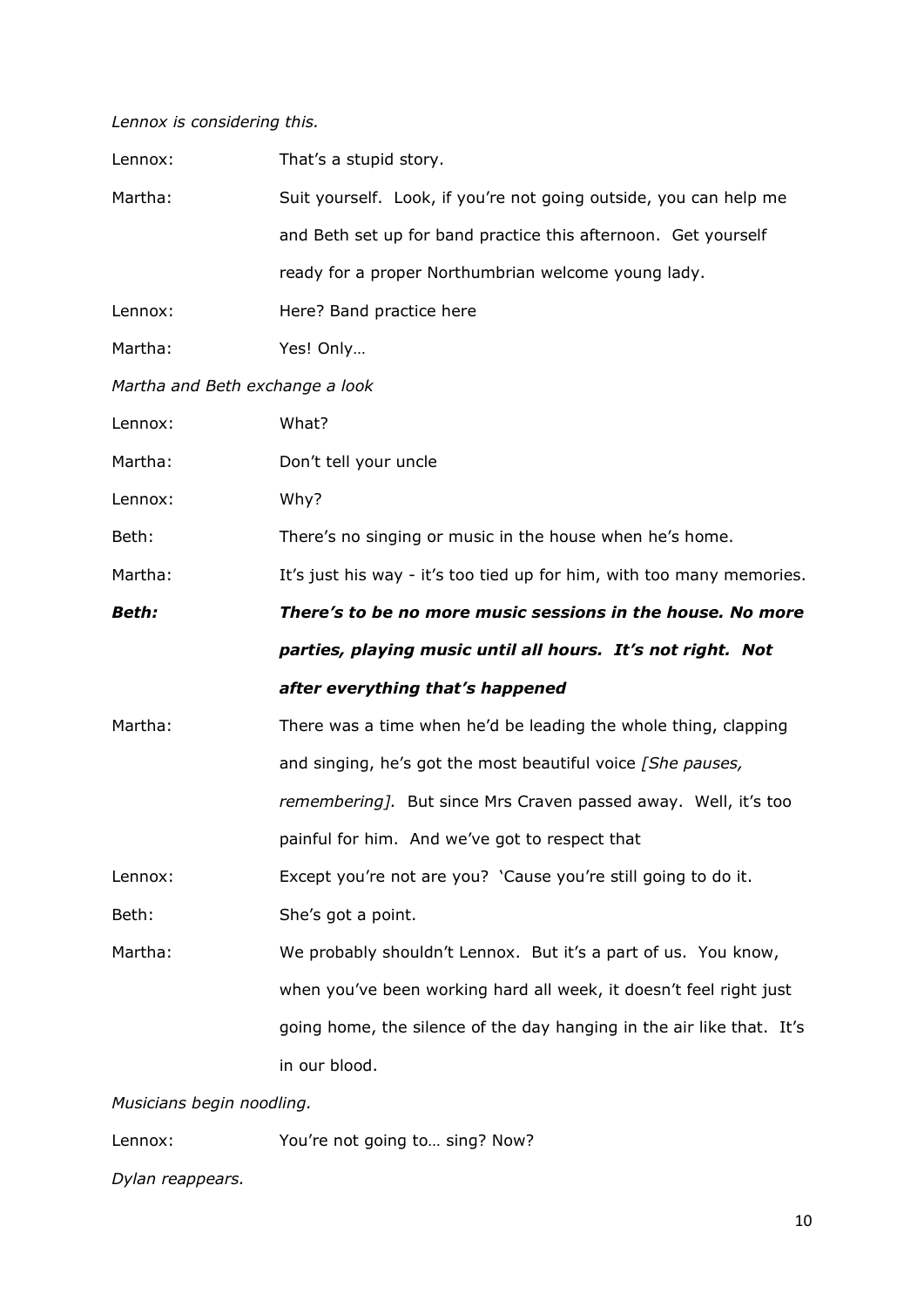| Martha:                                                                             | We've got to get warmed up! It's very catchy this one. You'll soon             |
|-------------------------------------------------------------------------------------|--------------------------------------------------------------------------------|
|                                                                                     | pick it up. And Dylan will help, won't you Dyl?                                |
| Dylan:                                                                              | It's just a few/ repeat                                                        |
| Lennox:                                                                             | /I am NOT singing                                                              |
|                                                                                     | Dylan begins to sing, Martha and Beth join in.                                 |
| Dylan:                                                                              | And we sing and we dance                                                       |
| (Acapella)                                                                          | Whene'er we get chance                                                         |
|                                                                                     | Like we've done since forever                                                  |
|                                                                                     | 'Cause it holds us together                                                    |
| M, B & D:                                                                           | Harmonise, sing in time                                                        |
| (Acapella)                                                                          | Count the bars with our feet,                                                  |
|                                                                                     | The day we grow silent,                                                        |
|                                                                                     | Is the day we are beat,                                                        |
| (Music)                                                                             | So, come and join us now,                                                      |
|                                                                                     | Let's make this moment count                                                   |
|                                                                                     | Raise the roof, shake the windows                                              |
|                                                                                     | Let everybody hear us                                                          |
|                                                                                     | And the music it's spreads                                                     |
|                                                                                     | And the sound it is glorious.                                                  |
|                                                                                     | And we sing and we dance                                                       |
|                                                                                     | Whene'er we get chance                                                         |
| Lennox:                                                                             | This is SO cringey                                                             |
|                                                                                     | Martha and Beth play another loop underneath the next exchange. Dylan has lost |
| confidence. Martha looks over and smiles occasionally, thinking they're getting on. |                                                                                |
| Dylan:                                                                              | We always sing                                                                 |
| Lennox:                                                                             | With your Mum?                                                                 |
| Dylan:                                                                              | Ye-, well with everyone. Not just Mum. Everyone sings or plays                 |
| Lennox:                                                                             | Well, I don't.                                                                 |
| Dylan:                                                                              | You can borrow/ my                                                             |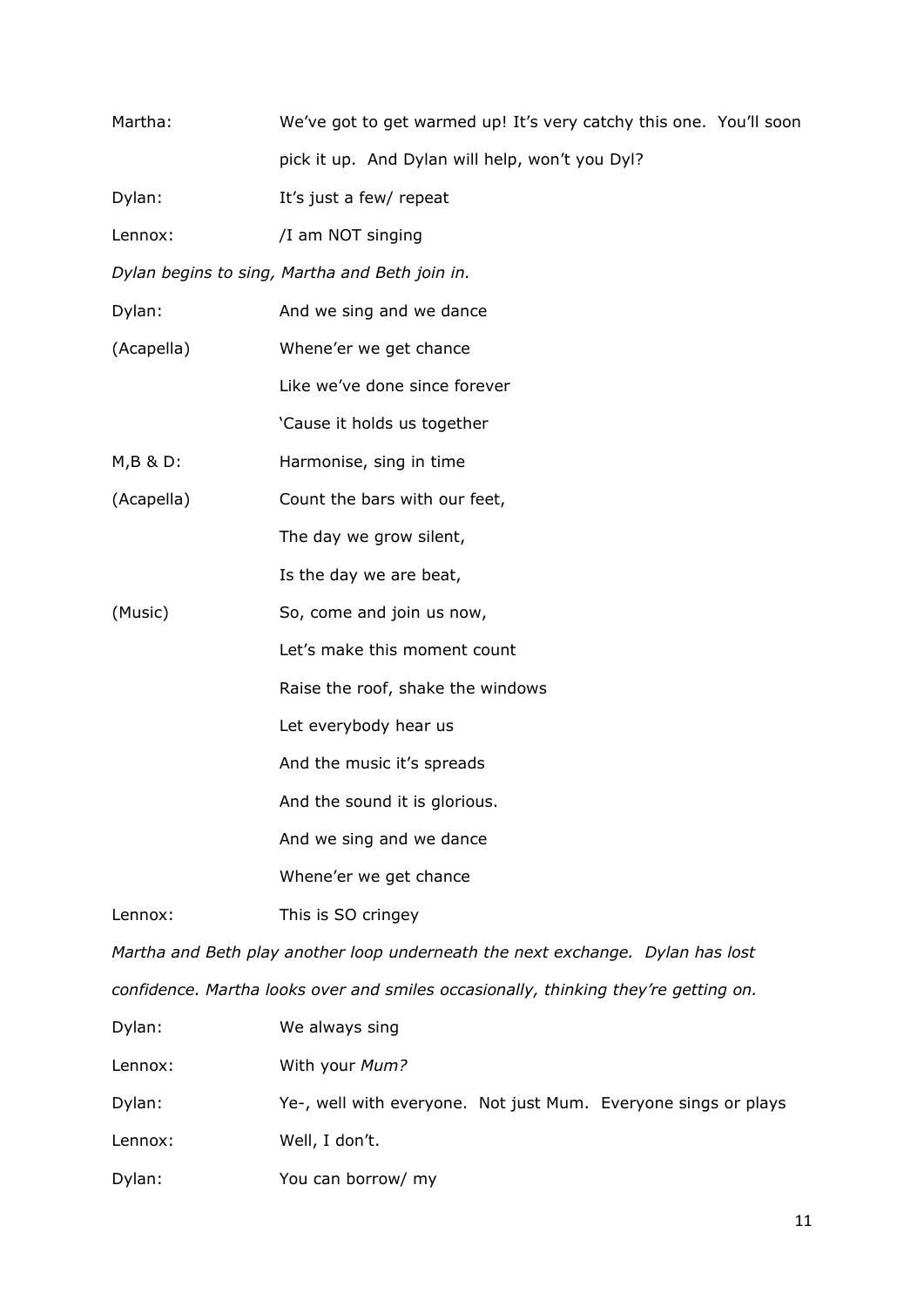| Lennox: | /And I don't want to. It's so embarrassing.                          |
|---------|----------------------------------------------------------------------|
| Dylan:  | Is it?                                                               |
| Martha: | You teaching her the words Dyl?                                      |
| Dylan:  | (Unsure) //Yeah                                                      |
| Lennox: | //No. And what about Cooper? What does she do?                       |
| Dylan:  | She can play too, and sing, she's got a beautiful voice. She doesn't |
|         | just sing a song, she tells the story of it. But then she loves      |
|         | stories. I bet she'd love to join in but she's                       |
| Lennox: | What?                                                                |
| Dylan:  | <b>Sick</b>                                                          |
| Lennox: | I'm not surprised. I feel sick listening to this.                    |
| Dylan:  | It's not like that, it's it doesn't matter, you won't/ under         |
| Lennox: | /Is there something wrong with her?                                  |
| Dylan:  | No. Forget it.                                                       |
| Lennox: | I want to meet her.                                                  |
| Dylan:  | I don't think that's a /good idea                                    |
| Martha: | /Are you going to join in or not?                                    |
| Lennox: | Dylan was just saying she could give me a tour of the house.         |
| Dylan:  | $I-$ was I?                                                          |
| Lennox: | She can teach me some of the words while we go. So, I can join       |
|         | in. Next time.                                                       |
| Martha: | Good idea. Did Cooper want food?                                     |
| Dylan:  | She said she's not/ hungry                                           |
| Martha: | /Take her something anyway.                                          |
| Dylan:  | She doesn't/ want                                                    |
| Martha: | /It'll do her good                                                   |
| Lennox: | Of course, we will.                                                  |
| Martha: | [To audience] See? I knew they'd get along just fine.                |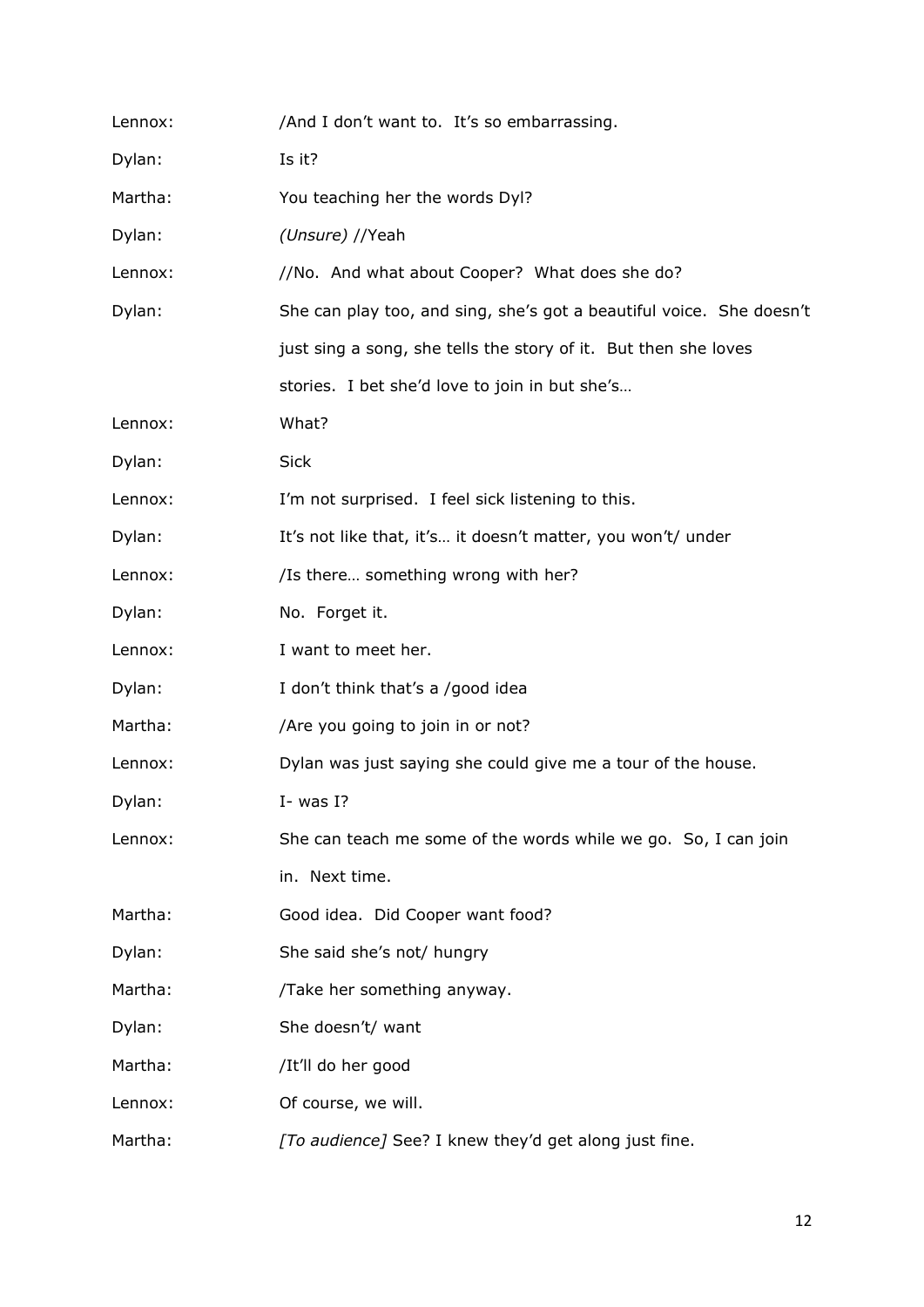*Cooper's bedroom. Cooper has a book in her hand and more on a pile next to her. Cooper is 'down the hall' so Martha and Beth could be noodling/practising and the sound carrying?*

| Lennox:                              | So. You're my cousin then?                                         |
|--------------------------------------|--------------------------------------------------------------------|
| Cooper shifts her focus momentarily. |                                                                    |
| Cooper:                              | What are you doing here?                                           |
| Dylan:                               | I've got your breakfast.                                           |
| Cooper:                              | I said I didn't want any!                                          |
| Lennox:                              | That's a bit rude!                                                 |
| Dylan:                               | //It's fine                                                        |
| Cooper:                              | //Who asked you?                                                   |
| Lennox:                              | Wow. Is this some kind of library or what? Just when I thought it  |
|                                      | couldn't get anymore boring                                        |
| Cooper:                              | Can you just go? I'm in the middle/ of                             |
| Lennox:                              | /What? Can't tear yourself away from the page? What is it,         |
|                                      | humpty dumpty? Twinkle twinkle?                                    |
| Cooper:                              | You know that's a song, right? Not a story? And no, if you must    |
|                                      | know, it's a collection of Greek Myths                             |
| Lennox:                              | Er, right. (Mimes a yawn)                                          |
| Cooper:                              | Sorry, I forgot you don't go to school, do you. You probably can't |
|                                      | even read                                                          |
| Lennox:                              | Are you saying I'm thick?                                          |
| Cooper:                              | I'm saying that you wouldn't understand.                           |
| Lennox:                              | Because I've got better things to do than read?                    |
| Cooper:                              | Books are brilliant. Like windows into other worlds. Full of magic |
|                                      | and adventure. Do you have any idea how many places I've been?     |
|                                      | How many people I've met? By reading?                              |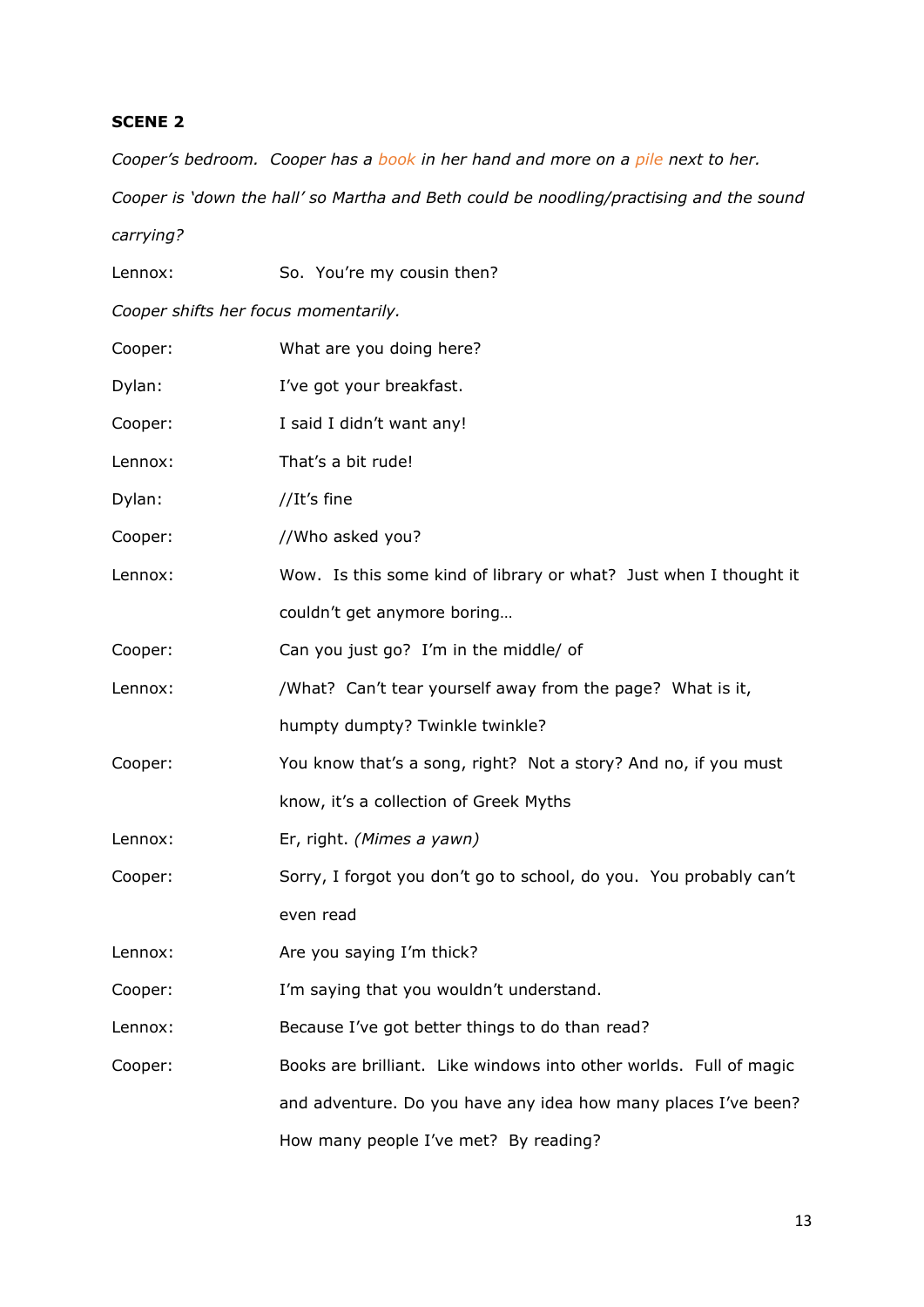| Lennox: | You haven't actually though. In reality, you're just in your room, |
|---------|--------------------------------------------------------------------|
|         | with books for mates/ instead                                      |
| Dylan:  | /Lennox, we should get/ back                                       |
| Lennox: | /Fine, go back to Mummy. I'm staying here.                         |
| Cooper: | You are NOT!                                                       |
| Lennox: | That's not fair. You've got a TV. Budge over so I can watch        |
|         | something. I want to ask you two summat anyway, about              |
|         | something Dylan's/ Mam said                                        |
| Cooper: | I don't care what you want to ask. //Not interested.               |
| Dylan:  | //What did she say?                                                |
| Cooper: | Dylan. We're not helping her.                                      |
| Lennox: | /Help! I don't need help. What's wrong with you anyway?            |
| Dylan:  | You can't /say                                                     |
| Cooper: | /You! That's what's wrong. Just get out!                           |
| Lennox: | Why are you in bed? Dylan said you were sick.                      |
| Cooper: | Dylan!                                                             |
| Lennox: | You don't look ill                                                 |
| Cooper: | [To Dylan] Why did you bring her here?                             |
| Dylan:  | I didn't, she, Mum said                                            |
| Lennox: | [Imitating] Mum said                                               |
| Cooper: | Don't speak to her like that!                                      |
| Lennox: | You can't tell me what/ to do                                      |
| Cooper: | /You're in my room, in my house. You do as I say                   |
| Lennox: | Make me                                                            |
| Cooper: | I could get you sent home, just like that!                         |
| Lennox: | I wish you would!                                                  |
| Cooper: | No one wants you here. No one wants you anywhere.                  |
| Lennox: | Because your dad's around so much, guess he doesn't want you       |
|         | neither. No wonder you hide in your stupid stories.                |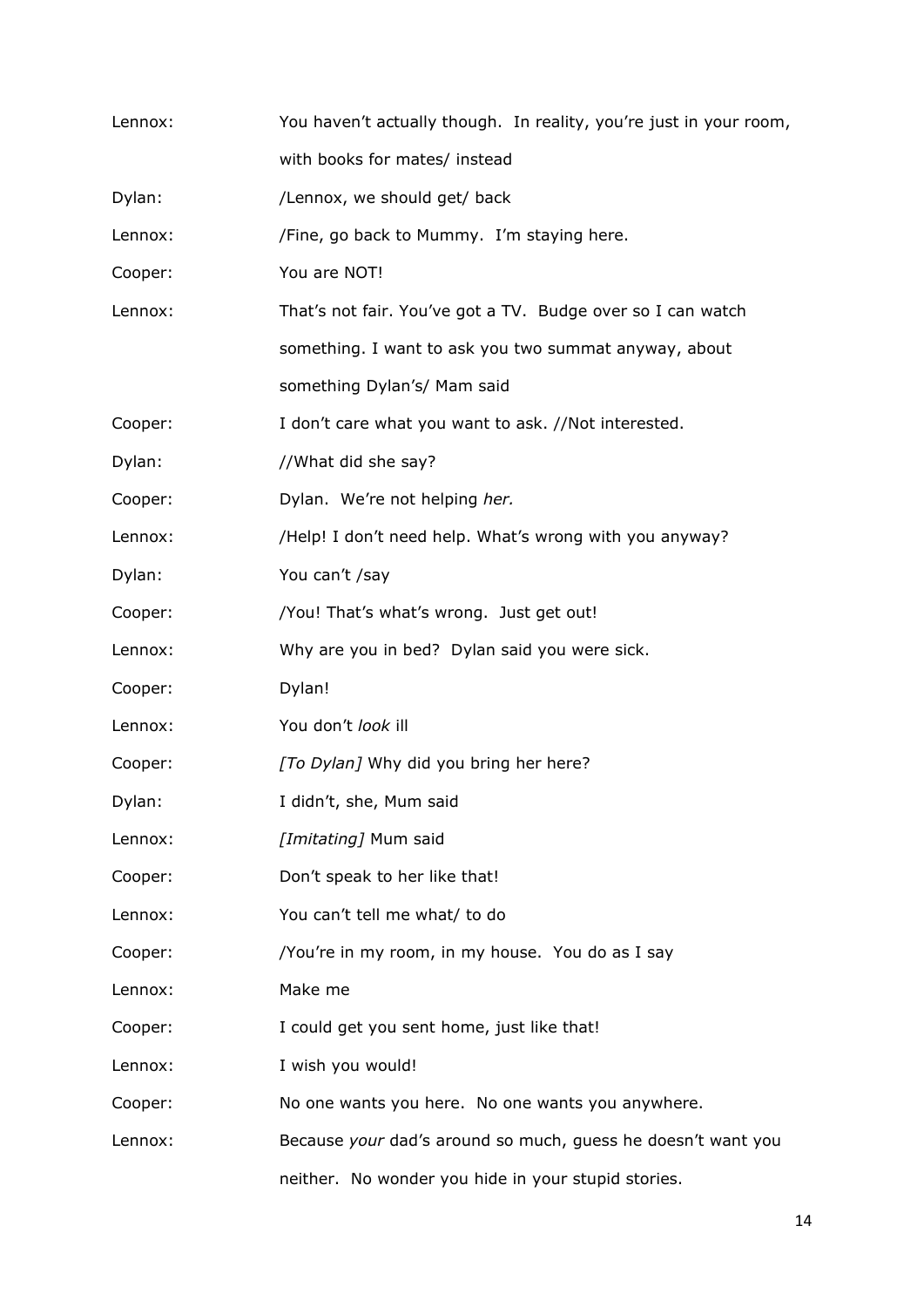| Dylan:                           | She can't help// being                                               |
|----------------------------------|----------------------------------------------------------------------|
| Lennox:                          | //Shut up                                                            |
| Cooper:                          | //Shut up. Stop shouting at Dylan!                                   |
| Dylan:                           | Will you both. Just. Be. Quiet.                                      |
| Lennox and Cooper look at Dylan. |                                                                      |
| Dylan:                           | Mum will wonder where we are                                         |
| Cooper:                          | Take the plate back. I don't want it.                                |
| Lennox:                          | You do what you like but I'm not going back to listen to that noise. |
|                                  | I've got my own adventures to get on with and it's not in a stupid   |
|                                  | book!                                                                |
| Lennox exits                     |                                                                      |
| Cooper:                          | What is she on about?                                                |
| Dylan:                           | We might have found out if you weren't so mean!                      |
| Cooper:                          | Me?                                                                  |
| Dylan:                           | Yes!                                                                 |
| Cooper:                          | Oh, shut up Dyl.                                                     |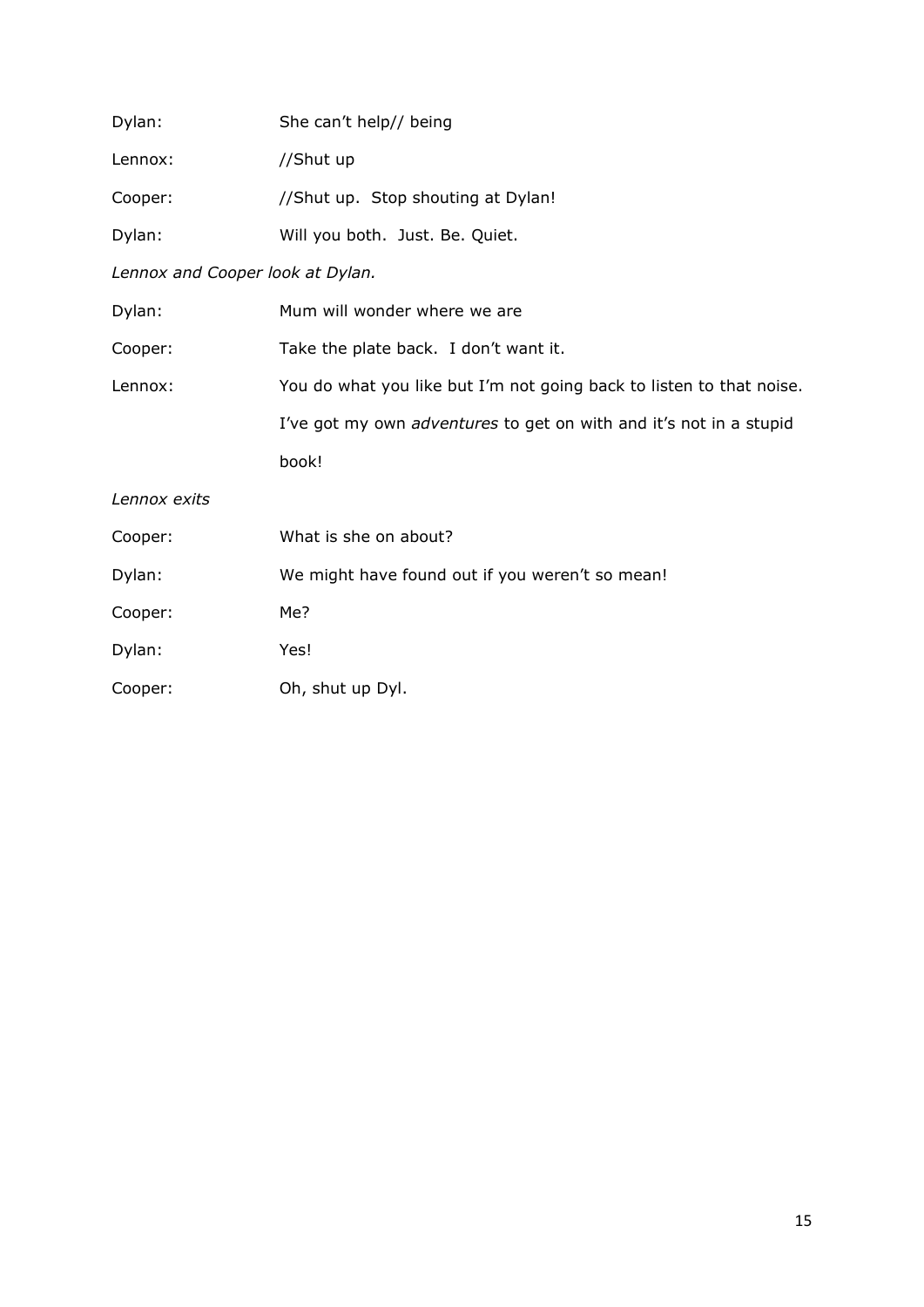*Outside, a quiet, desolate garden. It is March and not much is flowering yet. There are a couple of piles of gardening tools and pots. Lennox surveys it all, huddling tight into her coat.*

| Lennox: | I don't need them, any of them. I'll show them who's thick. All |  |
|---------|-----------------------------------------------------------------|--|
|         | these years and they've never found it. But I will.             |  |

*Beth enters, carrying some pots, and a trowel. Lennox kicks a bag of compost absent minded.*

| Beth:        | Hey!                                                                |
|--------------|---------------------------------------------------------------------|
| Lennox jumps |                                                                     |
| Beth:        | What do you think you're doing?                                     |
| Lennox:      | Nothing.                                                            |
| Beth:        | Because it looked like you were kicking my compost.                 |
| Lennox:      | Wasn't.                                                             |
| Beth:        | Well, it looked like it. This is my garden and my pots and plants   |
|              | and if I catch you kicking them again, you'll be in trouble.        |
| Lennox:      | It's not much of a garden, though, is it? There's no flowers. And   |
|              | the trees are dead. And it's cold.                                  |
| Beth:        | The trees are dead are they? Then what are those tiny buds on the   |
|              | branches?                                                           |
| Lennox:      | Where?                                                              |
| Beth:        | There.                                                              |
|              | Beth pulls some seeds out of a pocket. Lennox comes closer to look. |
| Lennox:      | What are they?                                                      |
| Beth:        | Carrots                                                             |
| Lennox:      | They're not carrots.                                                |
| Beth:        | They're not carrots yet. But they will be. And these [Beth pulls    |
|              | out more packets of seeds, laying them on the ground] will be       |
|              | beetroots, and lettuce and broad beans.                             |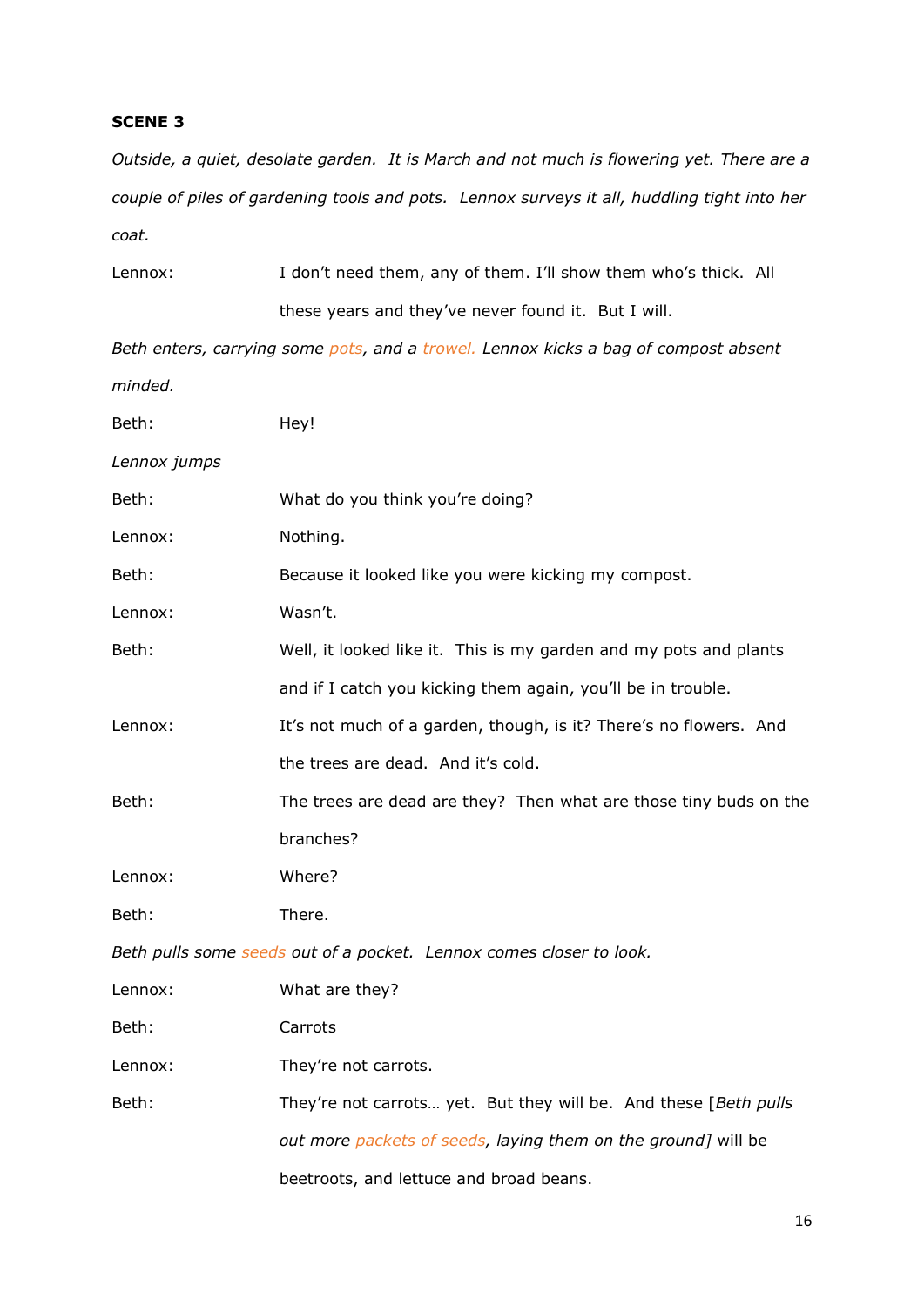| Lennox: | Why don't you just buy them? Or don't you have supermarkets |
|---------|-------------------------------------------------------------|
|         | here?                                                       |
|         |                                                             |

Beth: Buy them? You don't know what you're missing. Nothing tastes as good as when you've grown it yourself.

*Beth begins to carefully plant the seeds into the soil of one of the pots. Lennox is looking around.*

| Lennox: | You spend a lot of time out here?                                          |
|---------|----------------------------------------------------------------------------|
| Beth:   | Every day                                                                  |
| Lennox: | So you really know it.                                                     |
| Beth:   | Uh-huh                                                                     |
| Lennox: | Which is your favourite bit?                                               |
| Beth:   | (suspiciously) Hard to say. Why all the questions?                         |
| Lennox: | I'm just, you know, taking an interest. You really like the garden,        |
|         | don't you?                                                                 |
| Beth:   | [Pointedly] I like the peace and quiet                                     |
|         | Lennox picks something up or looks at something trying to look interested. |
| Lennox: | How long you been coming here?                                             |
| Beth:   | It feels like forever. I can't remember a time I didn't have this          |
|         | place really. It was Mrs Craven's idea.                                    |
| Lennox: | Mrs Craven? You knew her?                                                  |
| Beth:   | Everyone knew her. She had a way of knowing what people                    |
|         | needed and bringing the best out of them. She knew I needed the            |
|         | garden before I even knew what gardening was. And that was                 |
|         | that. You're not the only one/ who                                         |
| Lennox: | /If you knew her and you know this garden you <i>must</i> know where       |
|         | their secret garden was? Martha said/ no-one uses it                       |
| Beth:   | /Leave it                                                                  |
| Lennox: | I wonder if /it's                                                          |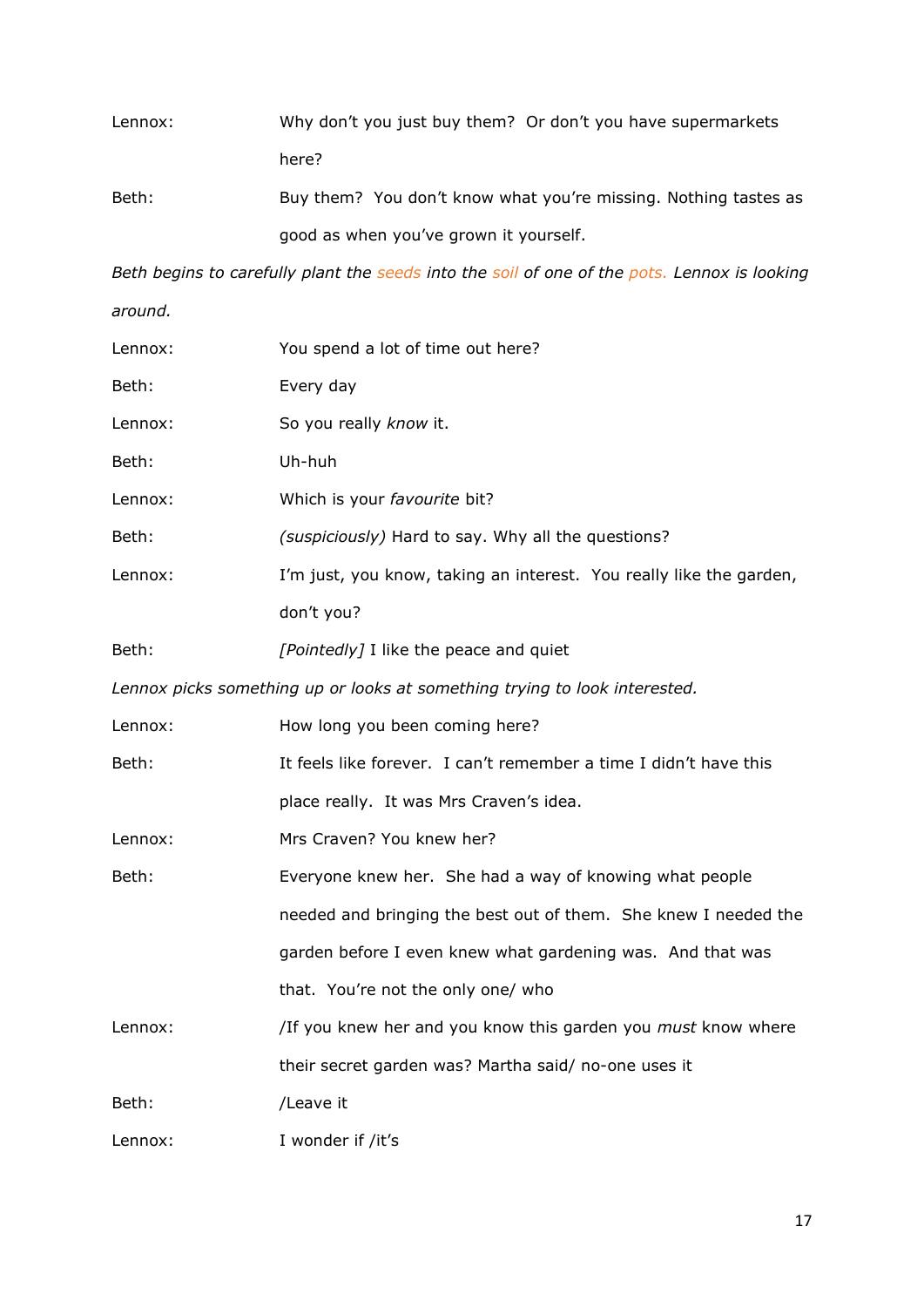Beth: /Mr Craven wouldn't want you poking around. Just leave it be. I'm in this garden every day, rain or shine. You don't think I'd know about it?

*Lennox who scuffs the floor, looking around. Then, birdsong, Beth begins humming the refrain to 'Mr Robin'. Lennox wants to listen but is embarrassed by the singing. Doesn't want to lose face.*

*MUSIC: Musical interpretation of Mr Robin accompanies the script at this point* 

| Lennox:                                             | A bird!                                                                    |  |
|-----------------------------------------------------|----------------------------------------------------------------------------|--|
| Beth:                                               | A robin. Dylan's robin.                                                    |  |
| Lennox:                                             | A pet?                                                                     |  |
| Beth:                                               | <i>(laughing)</i> No! But he does follow her around.                       |  |
| Lennox tries to hum Robin Song. Beth helps her out. |                                                                            |  |
| Beth:                                               | Are you going to make yourself useful or what? Take this. [ <i>hands</i> ] |  |
|                                                     | Lennox a trowel. Lennox takes it] You need each of them pots filled        |  |
|                                                     | with compost up to about here [Indicates a height in the pot]              |  |

*During this section, Lennox fills the pots but is trying to do it very delicately and almost at a distance as she is scared of getting dirt on her clothes.*

| Lennox: | What's in this? [the compost]                                      |
|---------|--------------------------------------------------------------------|
| Beth:   | Dead plants, kitchen scraps                                        |
| Lennox: | Like old food? [She wrinkles her nose]                             |
| Beth:   | Exactly. Stuff that people would just throw out, turned into       |
|         | something that helps the garden grow. We collect it all and put it |
|         | in the composter, that big thing there, you see? Dylan loves       |
|         | spinning that/ and                                                 |
| Lennox: | /Little Miss goodie two shoes.                                     |
| Beth:   | You could take a leaf out of her book. Look at that (points)       |
| Lennox: | What?                                                              |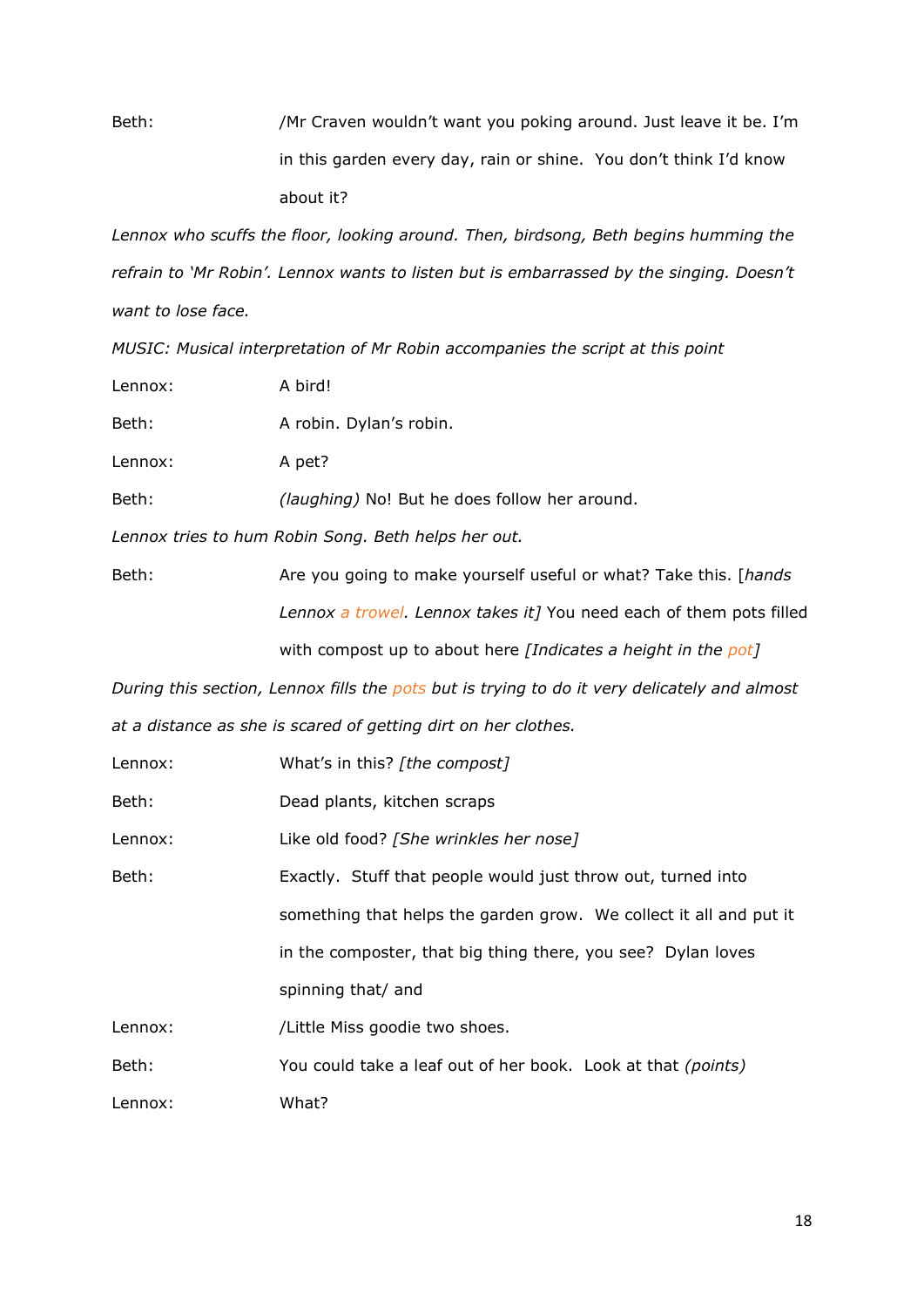| Beth:         | That's her wildlife garden, that patch over there. Doesn't look like      |
|---------------|---------------------------------------------------------------------------|
|               | much does it? But she's made it a safe haven for all sorts of             |
|               | creatures.                                                                |
| Lennox:       | She spends lots of time out here?                                         |
| Beth:         | Every weekend and most evenings. That girl probably knows the             |
|               | garden better than me, been coming since she was just a bairn on          |
|               | Martha's hip.                                                             |
| Martha enters |                                                                           |
| Martha:       | Well now, what have we here? Not a Lennox? Out in the wild?               |
|               | Are you lost?                                                             |
| Lennox:       | Very funny                                                                |
| Martha:       | It's good to see you/ outside playing.                                    |
| Lennox:       | /Don't say playing.                                                       |
| Martha:       | Jinx! Ha!                                                                 |
| Lennox:       | You're obsessed!                                                          |
| Martha:       | I just want you to enjoy your childhood - best days of your life you      |
|               | know?                                                                     |
| Beth:         | Not for everyone Martha.                                                  |
| Martha:       | Ah, well, yes. Right tearaway was our Beth                                |
| Beth:         | You're not the only one who didn't get on with school. I couldn't         |
|               | learn inside, sat at a desk all day. Everything was too loud, too         |
|               | busy, the words jumping around everywhere or disappearing                 |
| Lennox:       | You get that too?                                                         |
|               | MUSIC: Very gentle musical improvisation around the Secret Garden refrain |
| Beth:         | It's why I love the garden. It's like an outside classroom all of my      |
|               | own, learning my way. I know every plant, shrub, flower. Better           |
|               | than any periodic table.                                                  |
| Lennox:       | I dunno about that. The outside bit. I'd rather be inside. In the         |

warm.

19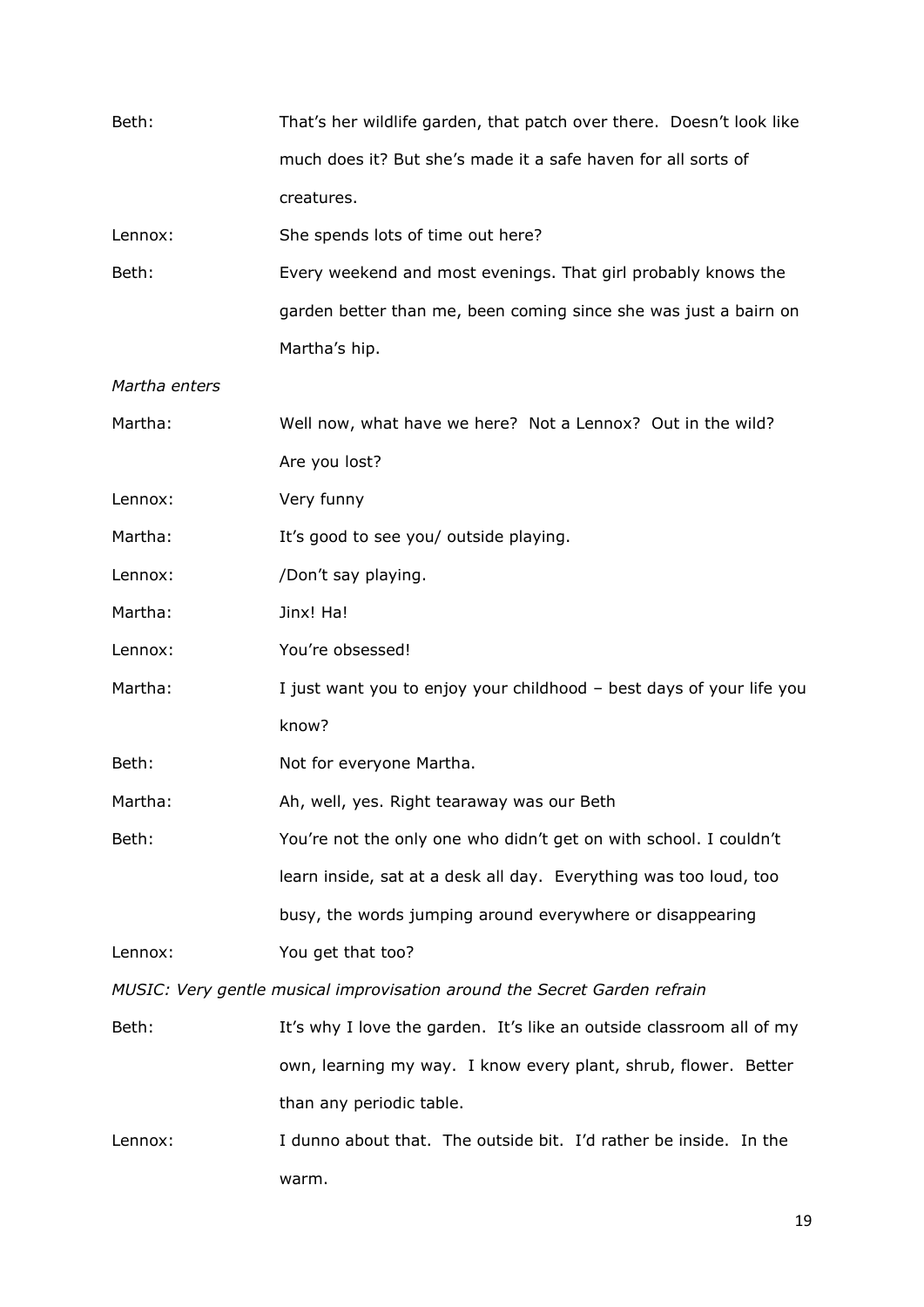| Martha:                          | You know, lots of people, me included, think that nature is healing,     |
|----------------------------------|--------------------------------------------------------------------------|
|                                  | a force for good.                                                        |
| Lennox:                          | Right                                                                    |
| Beth:                            | Gets into your bones                                                     |
| Martha:                          | And your soul. Turns your mood around. When there's just you             |
|                                  | and nature there's no need for anything else, to try to be anywhere      |
|                                  | else.                                                                    |
| Lennox:                          | What? Catching a cold cos it's freezing, drowning in the rain,           |
|                                  | fighting off birds of prey/                                              |
| Martha:                          | /Birds of prey?!                                                         |
| Lennox:                          | Well, a robin.                                                           |
| Martha:                          | Ah, you met Mr Robin!                                                    |
| Martha begins humming Robin song |                                                                          |
| Lennox:                          | Not you as well?                                                         |
| Beth:                            | You should try. You've got the lungs on you for sure.                    |
| Martha and Beth sing             |                                                                          |
| M & B:                           | Mr Robin, Mr Robin, you're such a charmer                                |
|                                  | Come say hello and show us your garden                                   |
|                                  | We'll follow you round while you show off with pride                     |
|                                  | And when we have secrets, to you we'll confide                           |
| Lennox:                          | [In a whisper] He's singing!                                             |
|                                  | Lennox tries to hum along to the song though she is very self-conscious. |
| M & B:                           | Your voice when you sing is a beauty to hear                             |
|                                  | The world seems much brighter, when you are near                         |
| $M, B & L$ :                     | Your voice when you sing is a beauty to hear                             |
|                                  | The world seems much brighter, when you are near                         |
| Beth:                            | See? You just need to be gentle. Birds, animals, they have strong        |
|                                  | senses and they're always looking out for danger.                        |
| Martha:                          | Loud noises, sudden movement. People having a tantrum                    |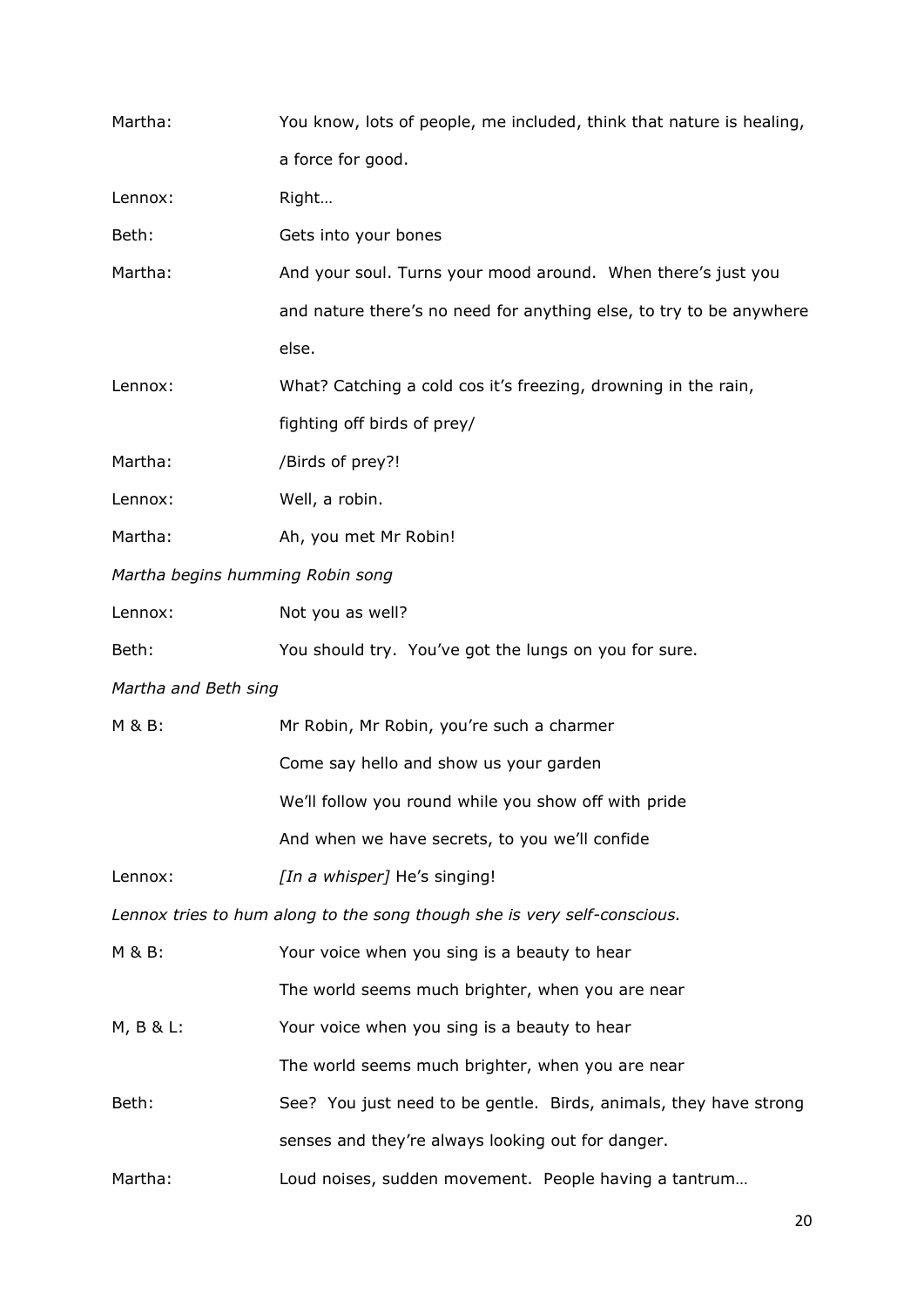| Lennox:                  | Martha?                                                              |  |
|--------------------------|----------------------------------------------------------------------|--|
| Martha:                  | Yes Lennox                                                           |  |
| Lennox:                  | Do you think                                                         |  |
| Beth:                    | Spit it out.                                                         |  |
| Lennox:                  | Can Dylan come over tomorrow? To play?                               |  |
| Martha raises an eyebrow |                                                                      |  |
| Martha:                  | I'm sure she'd love that.                                            |  |
|                          | Beth & Martha busy themselves. Lennox moves away following Mr Robin. |  |
| Lennox:                  | [Speaks/sings] Your voice when you sing is a beauty to hear          |  |
|                          | The world seems much brighter, when you are near                     |  |
|                          | Do you know about the secret garden? I bet you do. You know          |  |
|                          | everything. I bet you can see it when you fly over, can't you?       |  |
|                          | Well, I've got a plan to find it too.                                |  |

*Mr Robin chirps and hops. Flies away.*

Lennox: Hey come back! I was talking to you!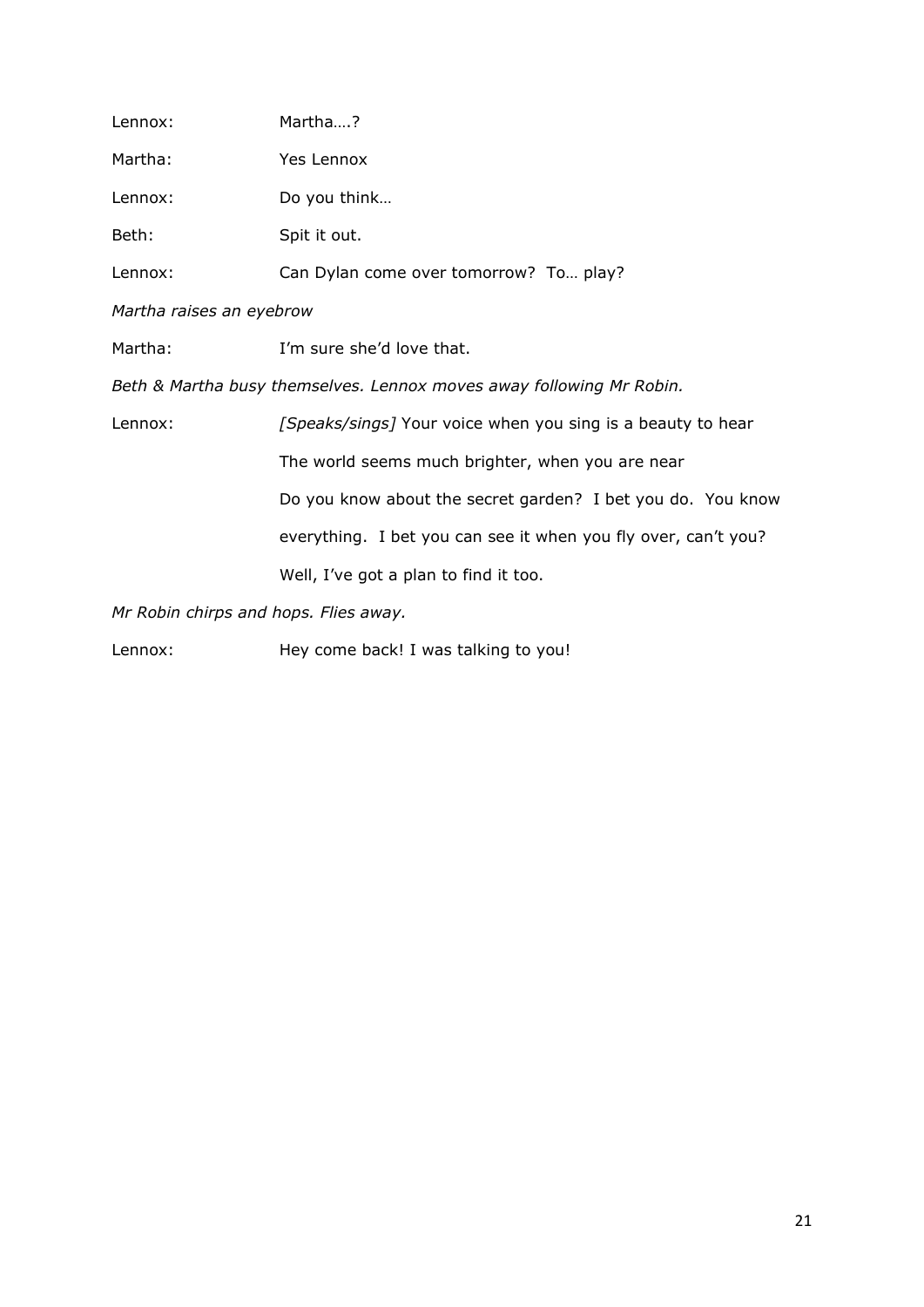*MUSIC: Improvisation around She's Wild* 

Martha: That's the thing about Lennox. She starts things in motion, makes things happen. When she sets her mind to something, when she wants something, when she finds the thing to put all of that energy of hers into… well, there's no getting in her way then!

*Beth and Martha begin to hum She's Wild under the beginning of this exchange, then fade. Cooper's room.*

| Lennox:          | Your Mum said you were in here.                                               |
|------------------|-------------------------------------------------------------------------------|
| Dylan:           | She said you wanted to hang out                                               |
| Lennox:          | It was her idea.                                                              |
| Dylan shrugs     |                                                                               |
| Lennox:          | Shall we go outside?                                                          |
| Cooper:          | Dylan's with me                                                               |
| Lennox:          | Well you come too then                                                        |
| Pause            |                                                                               |
| Cooper:          | No.                                                                           |
| Lennox:          | Right. Well I asked. Your choice. Come on Dylan.                              |
| Cooper:          | Stay here Dylan.                                                              |
| Dylan is torn.   |                                                                               |
| Lennox:          | Fine! We'll just sit. Here.                                                   |
|                  | Lennox goes to sit on the bed but catches Cooper/sits on a foot or something. |
|                  | MUSIC: improvisation pauses at this point                                     |
| Cooper:          | Ow!                                                                           |
| Lennox:          | Give over, I barely touched you                                               |
| An awkward pause |                                                                               |
| Cooper:          | What did you do then?                                                         |
| Lenox:           | When?                                                                         |
| Cooper:          | At school. Go on Dylan.                                                       |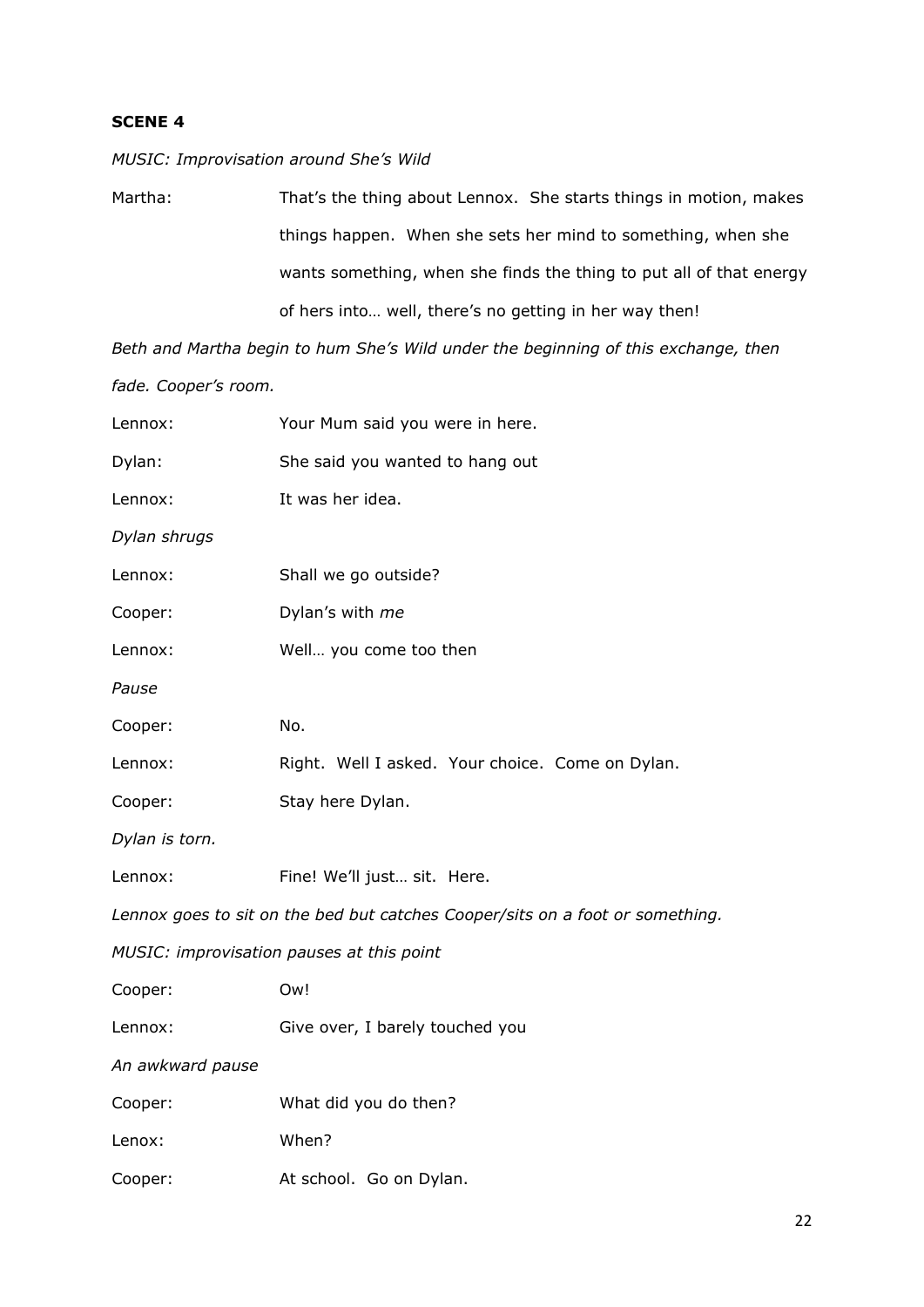| Dylan:                          | (Falters) Mum said you were excluded, from school?                   |
|---------------------------------|----------------------------------------------------------------------|
| Lennox:                         | Two. Two schools.                                                    |
| Cooper:                         | Well then?                                                           |
| Lennox:                         | I'll tell you that if you tell me something.                         |
| Cooper:                         | What?                                                                |
| Lennox:                         | Not you! Dylan. Beth said you knew the garden better than her.       |
| Dylan:                          | (Proud) Did she?                                                     |
| Lennox:                         | Or something like that and I want to know where the secret garden    |
|                                 | is. Where Mr and Mrs Craven/ used                                    |
| Dylan:                          | /Mum been telling you her stories, has she?                          |
| Lennox:                         | They're not stories. Unless your Mum's a liar?                       |
| Dylan:                          | No. Course not. Telling stories and lying are not the same thing.    |
| Lennox:                         | It is if you don't tell people they're stories. So?                  |
| Pause while Dylan considers     |                                                                      |
| Dylan:                          | Cooper?                                                              |
| Cooper:                         | I'm not telling her.                                                 |
| Dylan:                          | Cooper's/ been                                                       |
| Cooper:                         | /Stop it!                                                            |
| Dylan:                          | But what if it is real? What if Mum isn't just telling a story. What |
|                                 | if                                                                   |
| Lennox:                         | Hello? What are you talking about?                                   |
| Dylan:                          | When Mum used to tell that stor- tell me about the garden - she      |
|                                 | said that after Cooper was born, they took her in too. Like a        |
|                                 | magical den for the three of them.                                   |
| Lennox turns to look at Cooper. |                                                                      |
| Dylan:                          | And Cooner's dreamt about it                                         |

| Dylan:  | And Cooper's dreamt about it.                 |
|---------|-----------------------------------------------|
| Lennox: | Tell us then!                                 |
| Dylan:  | Maybe now's not, she's not feeling /very well |
| Lennox: | /It's just talking. Come on.                  |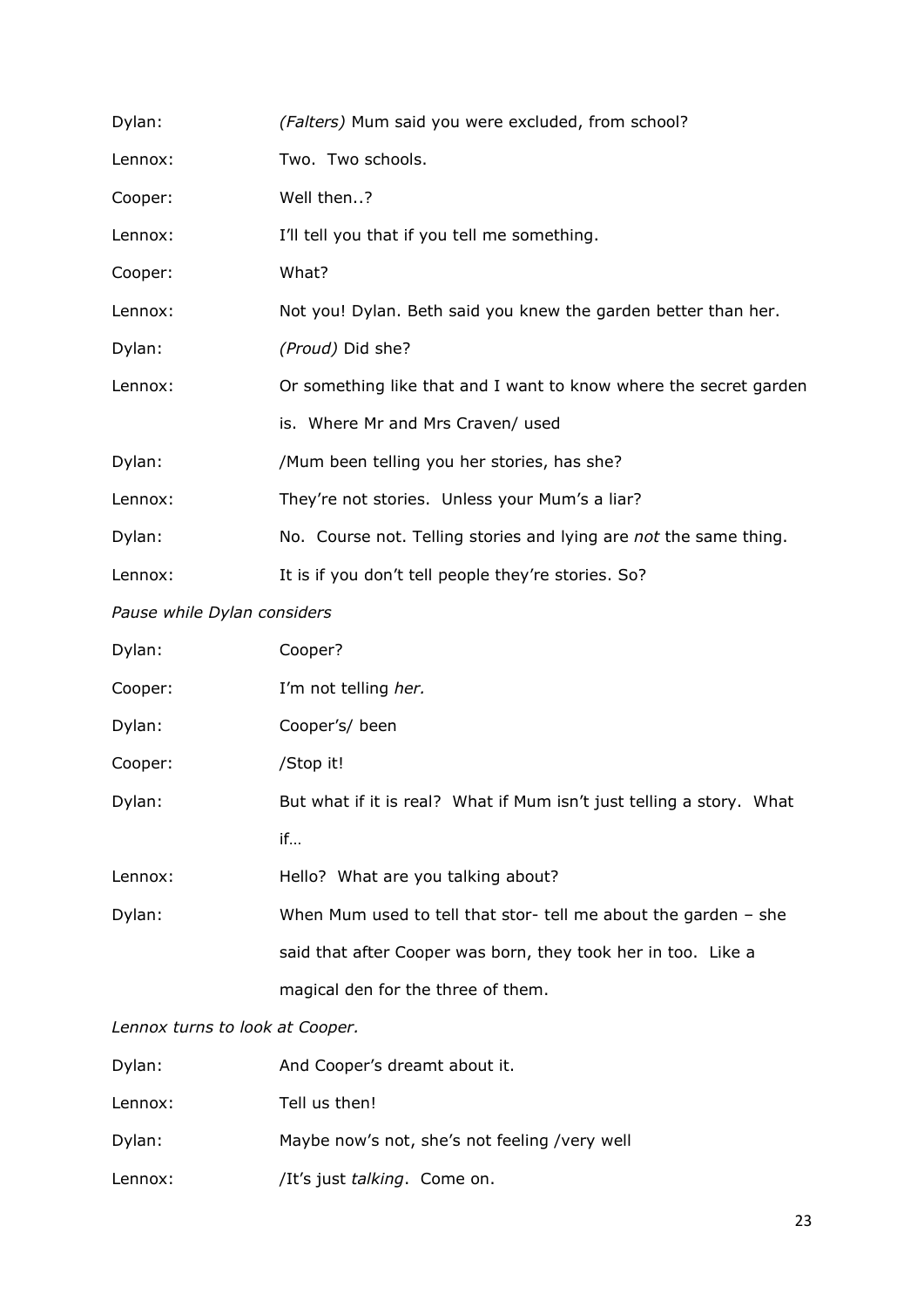| Cooper: | I am here you know? I can speak for myself?                                       |
|---------|-----------------------------------------------------------------------------------|
| Lennox: | Speak then. Come on, you must be bored out your head in here all                  |
|         | the time. What do you even do?                                                    |
| Cooper: | Read. Daydream. Imagine all the things going on outside.                          |
| Lennox: | Well, this time you don't need to imagine. You can help me with                   |
|         | what you know.                                                                    |
| Dylan:  | You?                                                                              |
| Lennox: | Well, not just me! Think about it. If we can find it, no-one else uses            |
|         | it, it would be a space just for $-$ us.                                          |
| Cooper: | Us? Right. And you two will have a great time, and I'll still be stuck            |
|         | in here.                                                                          |
| Lennox: | You can come too. We'll all be there.                                             |
| Cooper: | I doubt it. Dad'll have a heart attack if he thinks I'm off wandering             |
|         | around the garden. Unsupervised.                                                  |
| Lennox: | Is there anything you're allowed to do?                                           |
| Cooper: | No. Not really. Don't go outside. Rest but do your exercises.                     |
|         | Keep warm but let the fresh air in. Take all of your tablets. Make                |
|         | sure you eat enough. And drink enough. Got to keep your blood                     |
|         | sugar up. And your blood pressure down.                                           |
| Lennox: | I'm exhausted just listening to it.                                               |
| Cooper: | Exactly. It's not as easy for me.                                                 |
| Dylan:  | Are you okay Cooper? Shall we go?                                                 |
| Cooper: | No! Stay if you want                                                              |
| Lennox: | Just tell us what you can remember.                                               |
|         | Pause as Cooper considers her options. What she's sharing feels personal, but she |
|         | doesn't want them to leave. Things have started changing since Lennox arrived and |

*Cooper wants to be a part of it.*

*MUSIC: Improvisation around the Secret Garden theme song*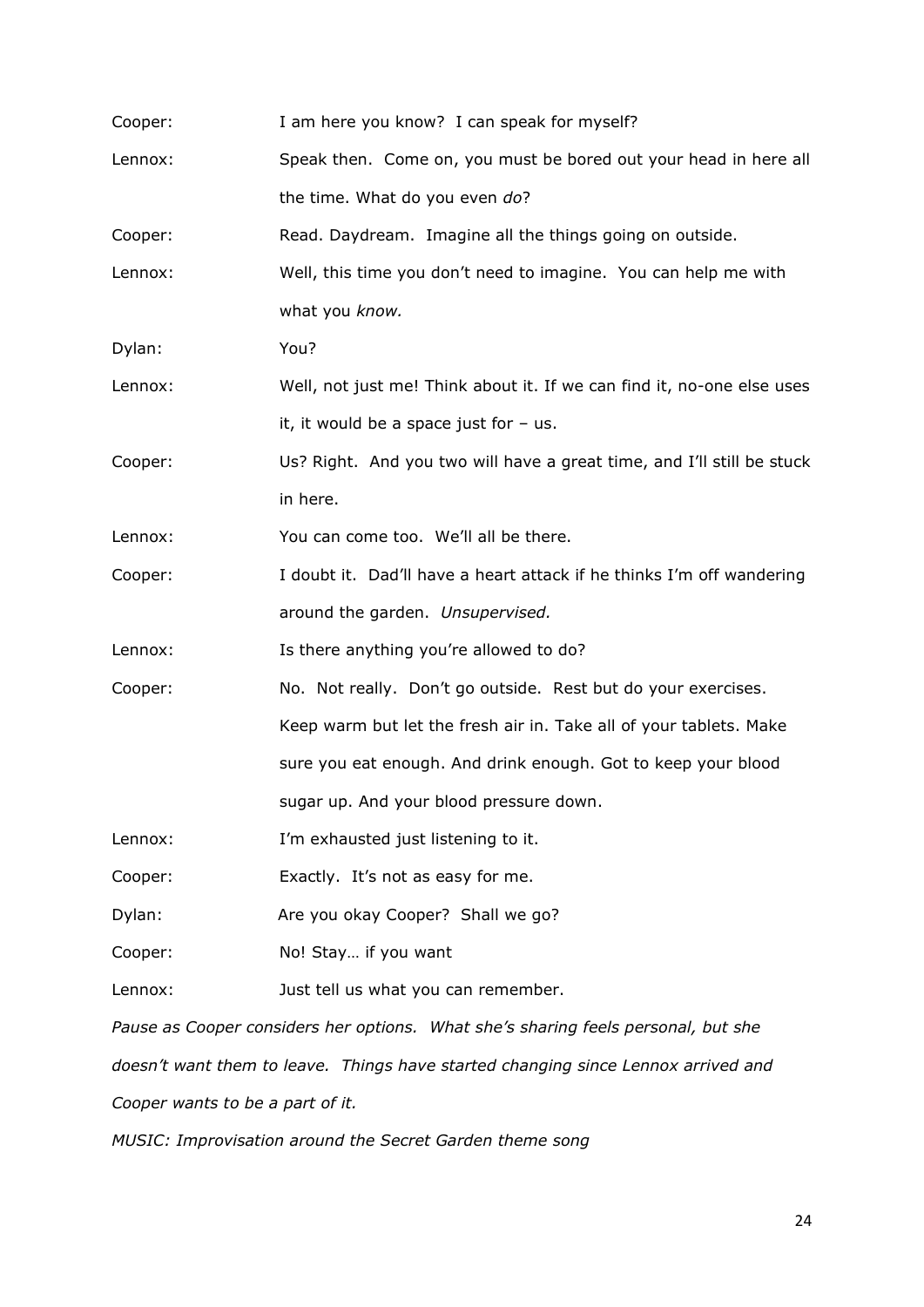| Cooper: | I used to dream about it all the time when I was little. Especially   |
|---------|-----------------------------------------------------------------------|
|         | just after Mum died. Our garden, the three of us in there together.   |
|         | Then it happened again. The night you arrived Lennox. I heard         |
|         | everything that was going on, all the fuss you were making. I was     |
|         | drifting in and out of sleep and then suddenly, I was there, right    |
|         | there in the garden. It was so vivid. I didn't want to leave. I tried |
|         | to hold on to it, to stay asleep. But I couldn't.                     |
| Lennox: | Right. And where/ was                                                 |
| Dylan:  | /What was it like? In your dream?                                     |
| Cooper: | Beautiful. And peaceful. I could hear all of the birds, and           |
|         | everything was so colourful, but soft. It was like floating on a      |
|         | soft squishy pillow, like nothing mattered. And Mum was right         |
|         | there, with me and Dad                                                |
| Dylan:  | That's how you know she's still with you                              |
| Cooper: | Do you/ think?                                                        |
| Lennox: | /It was just a dream                                                  |
| Dylan:  | Lennox!                                                               |
| Lennox: | Maybe you did make it up. Or Martha did. Unless you can tell us       |
|         | where it is.                                                          |
| Cooper: | Why should I?                                                         |
| Lennox: | Because then we'd know you're not a liar, and you can see what it's   |
|         | really like. With us.                                                 |
| Cooper: | I don't know. I'm not sure I should/ be                               |
| Lennox: | /Let's go now.                                                        |
| Cooper: | //I can't                                                             |
| Dylan:  | //We can't                                                            |
| Lennox: | No-one's around.                                                      |
| Cooper: | I will. But not today.                                                |
| Lennox: | Come on, just for a little while. Look it's lovely out.               |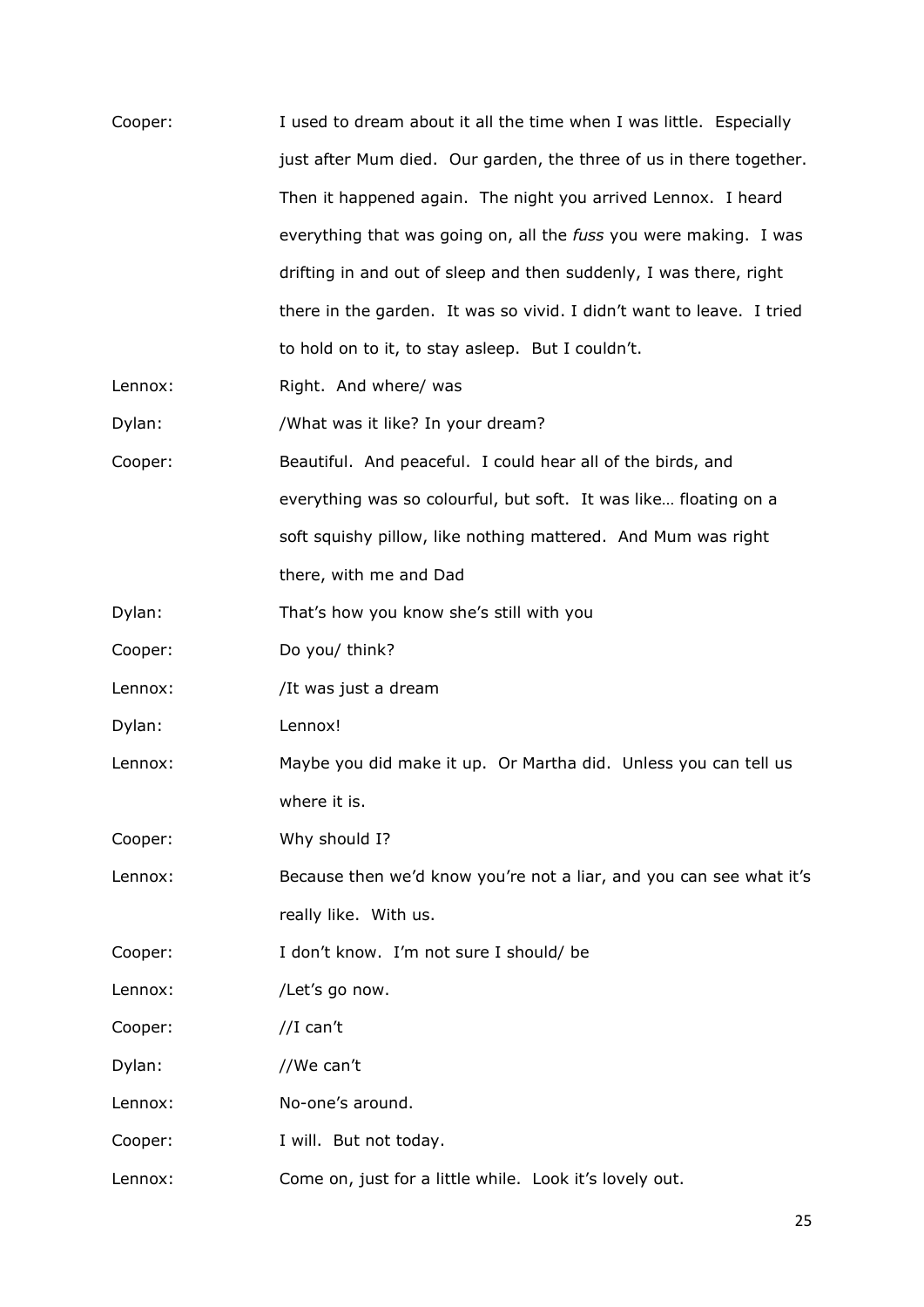| Dylan:                 | We shouldn't/ push                                                                     |
|------------------------|----------------------------------------------------------------------------------------|
| Lennox grabs a blanket |                                                                                        |
| Lennox:                | /Put this over your shoulders, that'll keep you warm. Come on.                         |
|                        | Lennox puts her arm out. Cooper takes it and pulls herself out of bed. She is unsteady |
| on her feet.           |                                                                                        |
| Dylan:                 | I don't think this is a good idea                                                      |
| Cooper:                | I/                                                                                     |
| Lennox:                | /She's fine. There's nothing wrong with her.                                           |
| Cooper stumbles        |                                                                                        |
| Lennox:                | You're not trying.                                                                     |
| Cooper:                | You don't get it. My brain's not connected to my body so I can't                       |
|                        | just go. Just like that.                                                               |
| Dylan:                 | It's alright                                                                           |
| Cooper:                | It's not though, is it? I read and I daydream because that's all                       |
|                        | there is. I disappear into stories, in my head, in books, where I                      |
|                        | can be someone else, be somewhere else. Because here, no-one                           |
|                        | cares.                                                                                 |
| Dylan:                 | Is that what you/ think?                                                               |
| Lennox:                | /I know that feeling. Come on! This is our chance to do something                      |
|                        | for ourselves. I bet you'll feel better outside.                                       |
| Cooper:                | People only come in here to tell me what to do or what not to do.                      |
|                        | Or to talk about my health, my medication. They decide I should                        |
|                        | have a day in the garden or that they should take me into village.                     |
|                        | They never ask me, what I want or what I think. They just assume                       |
|                        | they know better.                                                                      |
| Lennox:                | My grandparents are exactly the same.                                                  |
| Cooper:                | They never say, 'Cooper, what would you like to do today? Would                        |
|                        | you like to go out tomorrow?' Give me the chance to think about it,                    |
|                        | decide for myself. And when we do go out, when they decide I                           |

26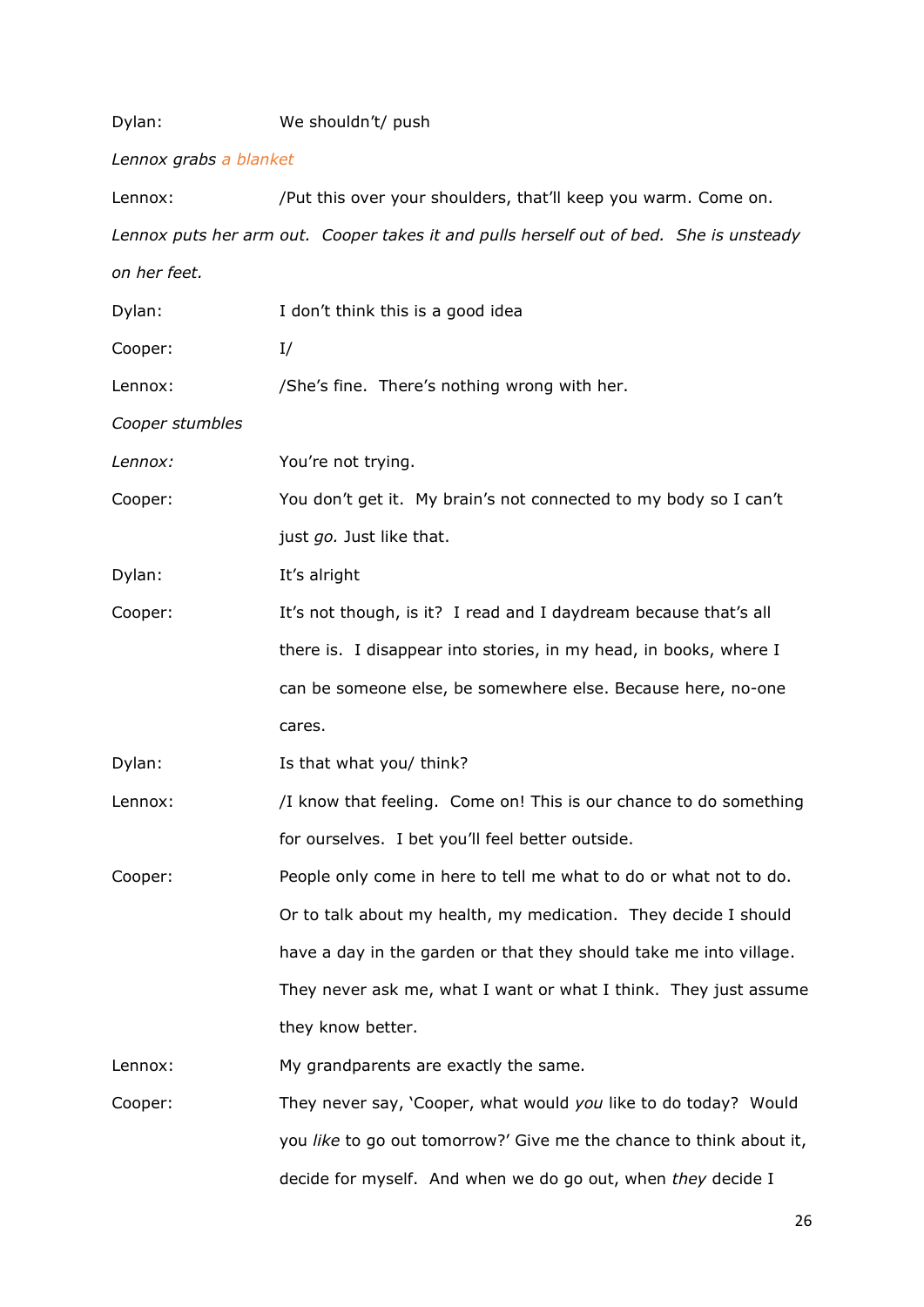should go out, I can feel everyone staring, and I hate it! I just know they're talking about me or Mum. They make me feel like a freak. And I feel so hot, and like I can't breathe and…

### *Cooper is tiring herself out emotionally*

| Dylan:                               | Are you okay? Shall I get Mum?                                   |
|--------------------------------------|------------------------------------------------------------------|
| Cooper:                              | And Dad. He doesn't see me. Not really. I'm just a problem.      |
| Dylan:                               | That's not/ what                                                 |
| Cooper:                              | /It is! He never talks to me about Mum, never spends time with   |
|                                      | me, properly. Why else would he shut himself away working if it  |
|                                      | isn't to get away from me?                                       |
| Dylan:                               | It's okay. Calm down                                             |
| Cooper:                              | No! I won't calm down. I'm sick of being told to calm down, rest |
|                                      | up. No-one ever listens! Why can't I be angry too? Everyone else |
|                                      | is.                                                              |
| Dylan:                               | Ssshh! Someone will hear                                         |
| Cooper:                              | Good! I want them to hear me!                                    |
| Dylan:                               | And then the door flew open                                      |
| Beth (as Mr Craven) and Martha enter |                                                                  |
| <b>Beth:</b>                         | What's going on here? What have you done?                        |
|                                      | You're flushed. Have you got a headache? Do you feel sick?       |
| Cooper:                              | No it's/ not                                                     |
| <b>Beth:</b>                         | /I should have known you'd cause trouble                         |
| Lennox:                              | //I didn't                                                       |
| Cooper:                              | //It wasn't                                                      |
| Beth:                                | Now look what's happened. Let's get you back in bed for a        |
|                                      | bit. I'll open the window. I turn my back for one minute         |
| Lennox:                              | 3 days actually. That he was away.                               |
| Dylan:                               | You didn't say that though                                       |
| Lennox:                              | No                                                               |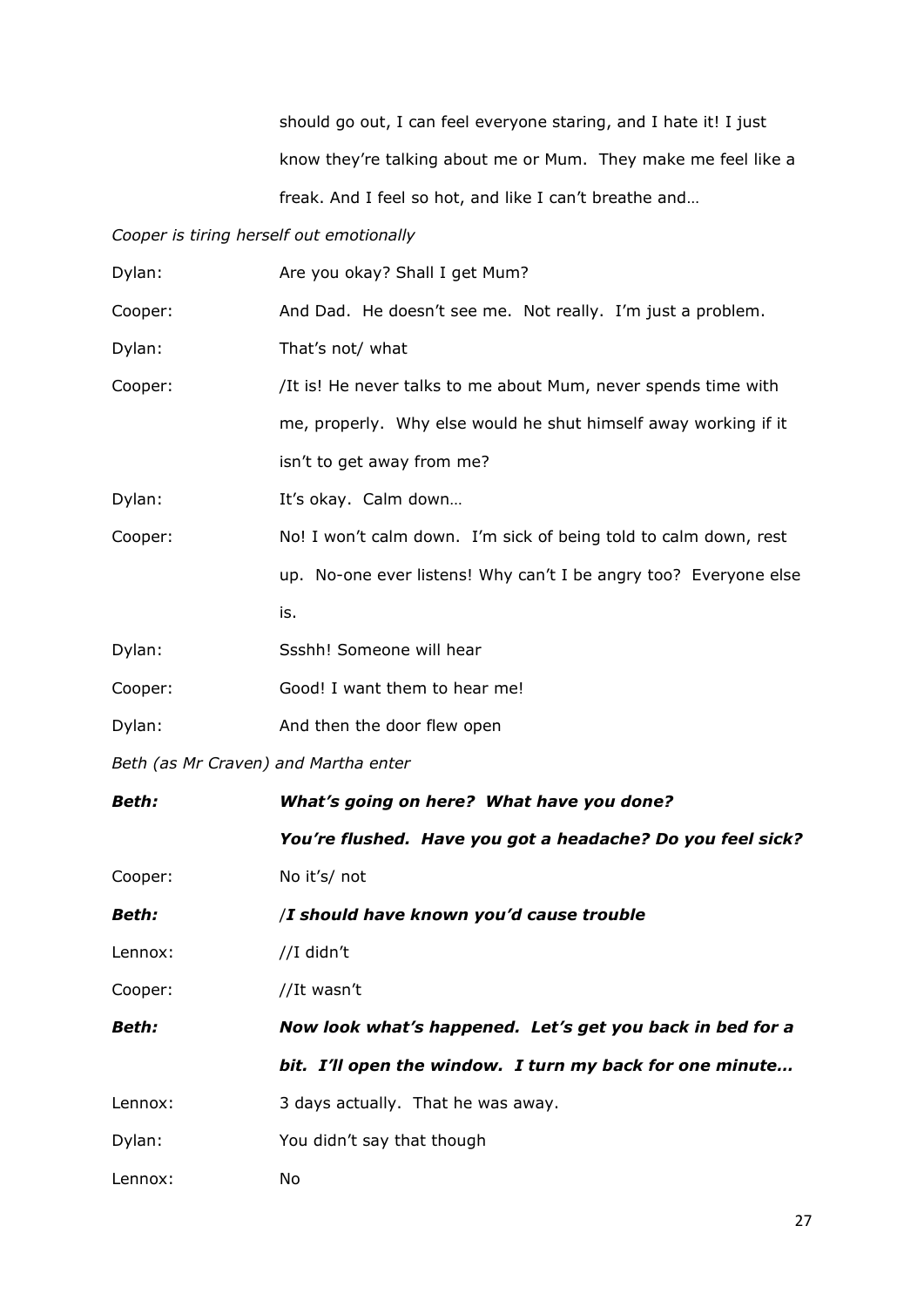| <b>Beth:</b>         | Lennox, this is your fault.                                         |
|----------------------|---------------------------------------------------------------------|
| Lennox:              | That's /not                                                         |
| <b>Beth:</b>         | /You're all grounded until I say otherwise. And Dylan I             |
|                      | expected more from you so no time in the garden, either.            |
| Dylan:               | //No!                                                               |
| Lennox:              | //That's not fair!                                                  |
| <b>Beth:</b>         | Go to your rooms.                                                   |
| Cooper:              | I'm okay Dad. Really. It's okay.                                    |
| Everyone moves away. |                                                                     |
| Lennox:              | I'd forgotten that bit. Tried to forget it. I really didn't mean to |
| Cooper:              | Don't worry, it's part of the story.                                |
| Dylan:               | We have to think about the bad bits sometimes, to remember that     |
|                      | we need to do better. And to feel proud when we get it right.       |
| Lennox:              | Yeah. I guess.                                                      |
| Dylan:               | Come on, let's keep going.                                          |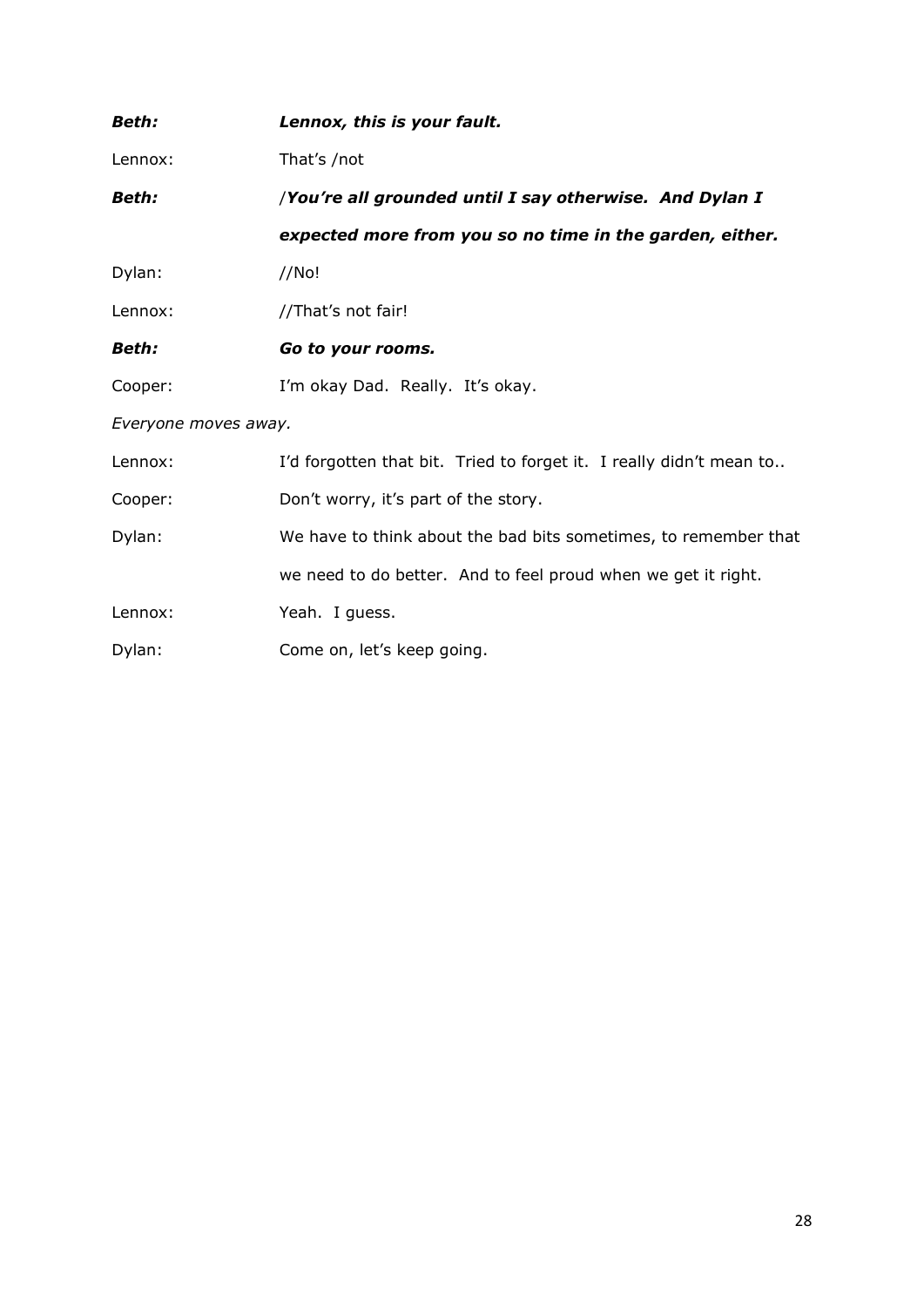*The garden.*

*MUSIC: Improvisation around the Secret Garden and musical interpretation of the Robin when required.*

Lennox: Okay. Here's me, as me, looking sad. Cooper: In a mood! Lennox: It hadn't exactly been a good week. I come here, knowing no-one, trying my best just to get along with everyone and make friends/ 'cause

*Beth coughs*

Lennox: This is my bit? Trying to make friends 'cause all of mine, and I had loads, were all back home and all anyone does here is shout at me. And I did know, that I'd pushed Cooper too far. And I felt awful. But it wasn't like I did it on purpose. I didn't know how things were, I've never… And now we're all grounded so we can't even speak so if no-one's helping me, I'll do it myself. Find it, keep it, just for me. It must be round here somewhere.

*Mr Robin chirps*

Lennox: I bet they think I won't. Can't. Cooper's right about that. Adults love to say 'no' and 'you can't'. But I can and I will. On. My. Own. Like I always do.

*Mr Robin chirps again*

Lennox: Mr Robin! You're not grounded! You can help. Oh, how did it go? Mr Robin, robin, show me round the garden… Something about secrets – and I've got one of those! Umm.

*She begins singing very quietly and self-consciously*

Lennox: Mr Robin, Mr Robin, you're such a charmer Please could you show me the way to the garden?

*Lennox doesn't notice Dylan enter*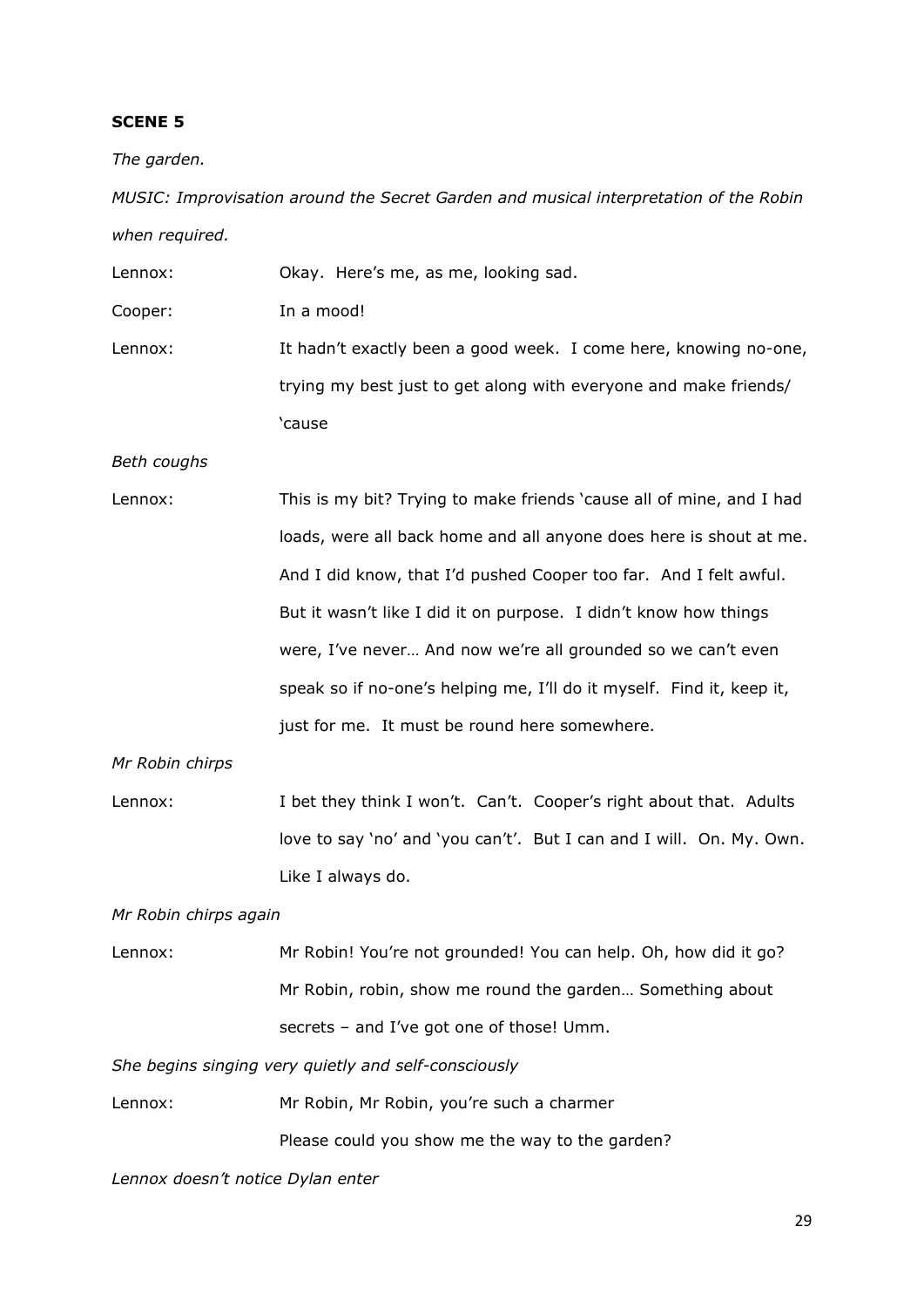| Dylan:  | That's not how it goes.                                                     |
|---------|-----------------------------------------------------------------------------|
| Lennox: | Where did you come/ from                                                    |
| Dylan:  | /I heard singing. Was Mr Robin/ here                                        |
| Lennox: | /I wasn't singing. And he's not yours you know.                             |
| Dylan:  | (Laughing, good-natured) Of course he isn't. He's a wild bird.              |
|         | Birds, animals, nature. They don't belong to anyone, do they?               |
|         | Even this garden. I know Beth would like to think it's hers but             |
|         | we're just looking after it for a while until someone else needs it.        |
| Lennox: | I hadn't thought about it like that. What are you doing here                |
|         | anyway? You're grounded you know.                                           |
| Dylan:  | So are you!                                                                 |
| Lennox: | Yeah, but that's not my Mum who's spotted us.                               |
|         | Dylan looks behind her in a panic before realising Lennox is winding her up |
| Lennox: | Your face                                                                   |
| Dylan:  | Alright! Some of us are new to this whole rule-breaking thing,              |
|         | okay?                                                                       |
| Lennox: | That's true. Good job you have an expert to show you the way.               |
| Dylan:  | Now you mention it I need your help                                         |
| Lennox: | Yes?                                                                        |
| Dylan:  | We need to get Cooper into the garden without anyone/ noticing              |
| Lennox: | /No                                                                         |
| Dylan:  | Why not?                                                                    |
| Lennox: | I just don't want to, you know                                              |
| Dylan:  | No. I don't know.                                                           |
| Lennox: | What if Cooper, what if she, if I hurt her                                  |
| Dylan:  | Oh Lennox. You didn't mean to/ hurt                                         |
| Lennox: | /Of course not!                                                             |
| Dylan:  | I used to be scared too, not of Cooper, but of saying or doing the          |
|         | wrong thing but                                                             |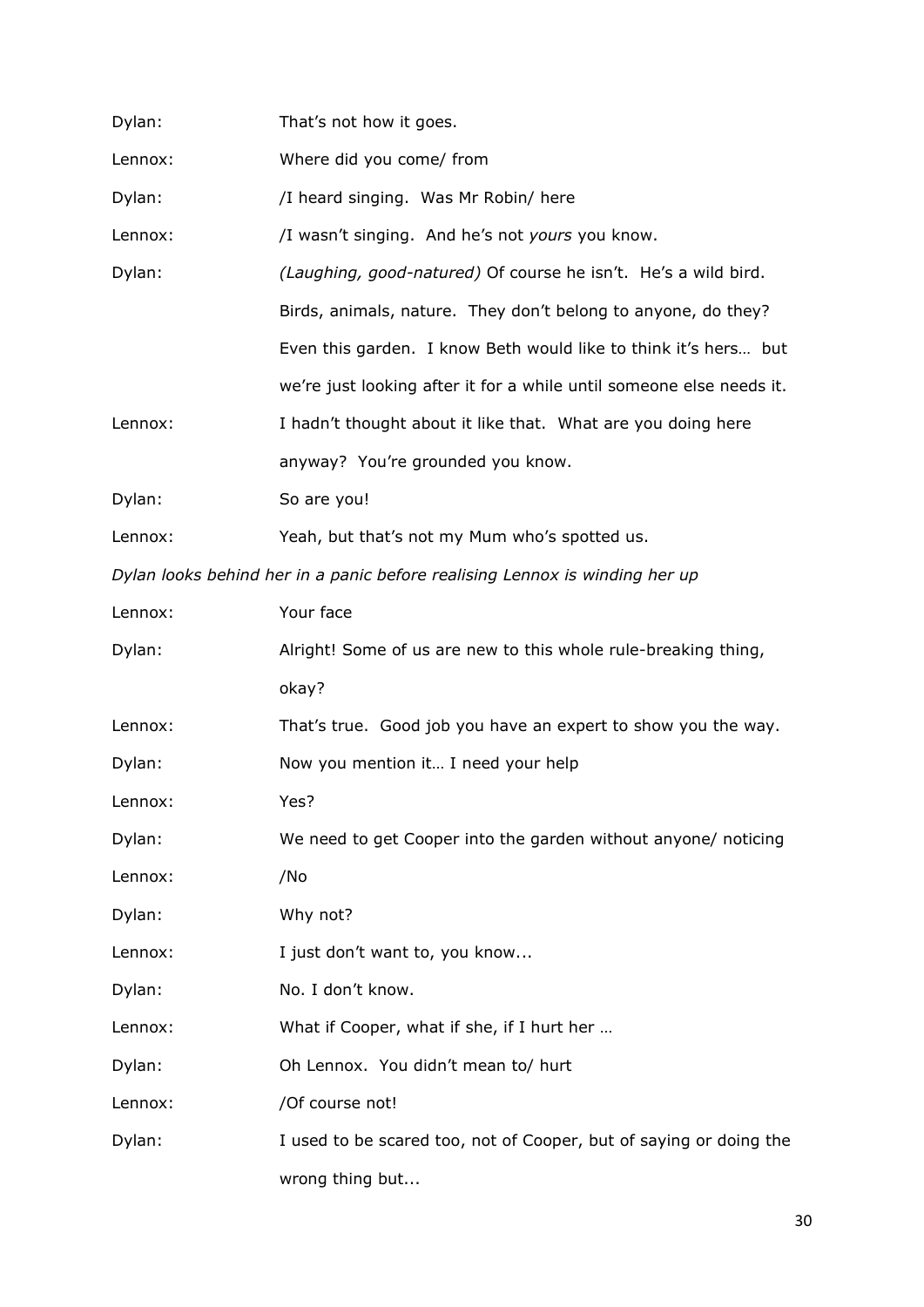| Lennox:       | Yeah?                                                                  |
|---------------|------------------------------------------------------------------------|
| Dylan:        | Well, doing nothing is worse, isn't it? It's better to try, even if we |
|               | get it wrong                                                           |
| Lennox:       | You think she'll want to see us, me, again?                            |
| Dylan:        | Yes. You know the things Cooper said, she's never told me any of       |
|               | that before. I think it's important. She wanted us to know how         |
|               | she feels. And we're going to show her that we were listening. By      |
|               | sneaking her out.                                                      |
| Lennox:       | Okay                                                                   |
| Dylan:        | You'll help?                                                           |
| Lennox:       | I'll help. I'm impressed at this new Dylan. Who knew/ you              |
| Dylan:        | It was/n't                                                             |
| Lennox:       | /It suits you.                                                         |
| Dylan:        | Does it? Right. Well I, yeah, I thought                                |
| Lennox:       | Where's your Mum?                                                      |
| Dylan:        | Mam- oh she's in the village                                           |
| Lennox:       | The raven?                                                             |
| Dylan:        | Eh?                                                                    |
| Lennox:       | Mr Craven, Raven. Dark, brooding, you know? Code name                  |
| Dylan:        | Right. Mr-, Raven's in the nest? Deep in work. Raven work.             |
| Lennox:       | Gotcha.                                                                |
| Dylan:        | What about Mam?                                                        |
| Lennox:       | You said she was/ in                                                   |
| Dylan:        | /No. A code name!                                                      |
| Lennox:       | Right, yeah um Martha Mam                                              |
| Dylan:        | Mouth! Well, she's always talking!                                     |
| Lennox laughs |                                                                        |
| Lennox:       | That's Raven and Mouth accounted for, what about                       |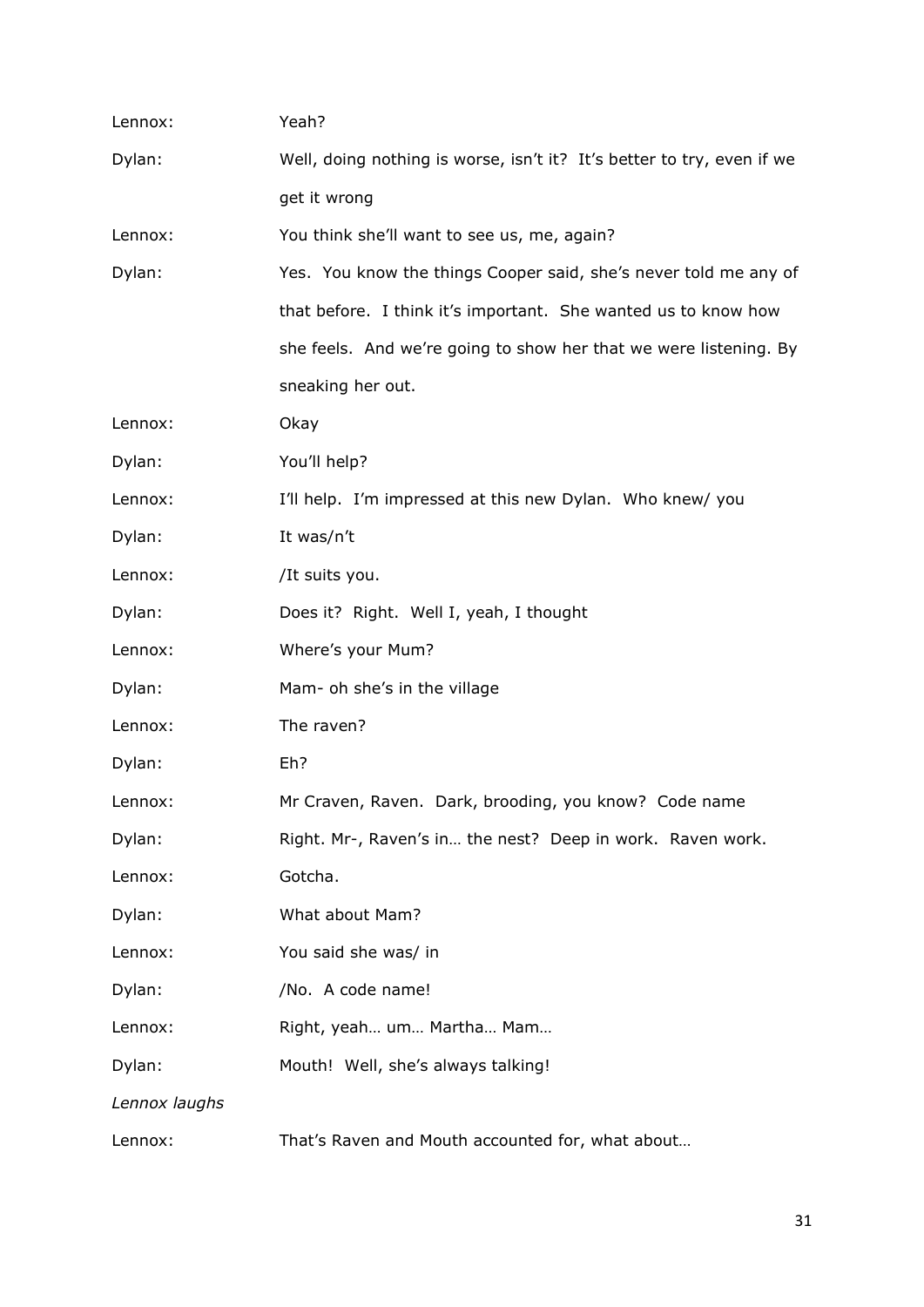| Dylan:        | Plant Trees Beech! She's like a beech tree! Queen of the trees    |
|---------------|-------------------------------------------------------------------|
|               | like a queen of the garden. And the leaf buds are the same colour |
|               | as Beth's hair, like little sharp/ things                         |
| Lennox:       | /Sharp? That sounds more like it. Are they old and gnarly too?    |
| Dylan laughs  |                                                                   |
| Dylan:        | They can be.                                                      |
| Lennox:       | So where is she? Beech?                                           |
| Dylan:        | She was working on the front when I came past. We'll just have to |
|               | hope she stays there.                                             |
| Lennox:       | In that case We are go go go!                                     |
|               | Then run around the space, coming to a stop in Cooper's room.     |
| Cooper:       | Finally! Took you long enough                                     |
| Lennox:       | We've come to- wait how did you know we were coming?              |
| Cooper:       | I asked Dylan to get you                                          |
| Lennox:       | Did you? Did you? Dylan you said this was your/ idea              |
| Dylan:        | /I never actually said that                                       |
| Cooper:       | You really think Dyl would have decided to break the rules?       |
| Lennox:       | Mmm good point.                                                   |
| Dylan:        | I could've!                                                       |
| Lennox:       | So you're the criminal mastermind behind this operation?          |
| Cooper:       | Someone needs help finding this garden                            |
| Lennox:       | And someone else needs help getting out                           |
| Cooper shrugs |                                                                   |
| Cooper:       | Looks like we can help each other then?                           |
| Dylan:        | Yes!                                                              |
| Lennox:       | And someone else needs a lesson in living dangerously.            |
| Cooper:       | Too right. What's the plan then?                                  |
| Lennox:       | We're going to find the garden! Unless if you're too tired then/  |
|               | we can                                                            |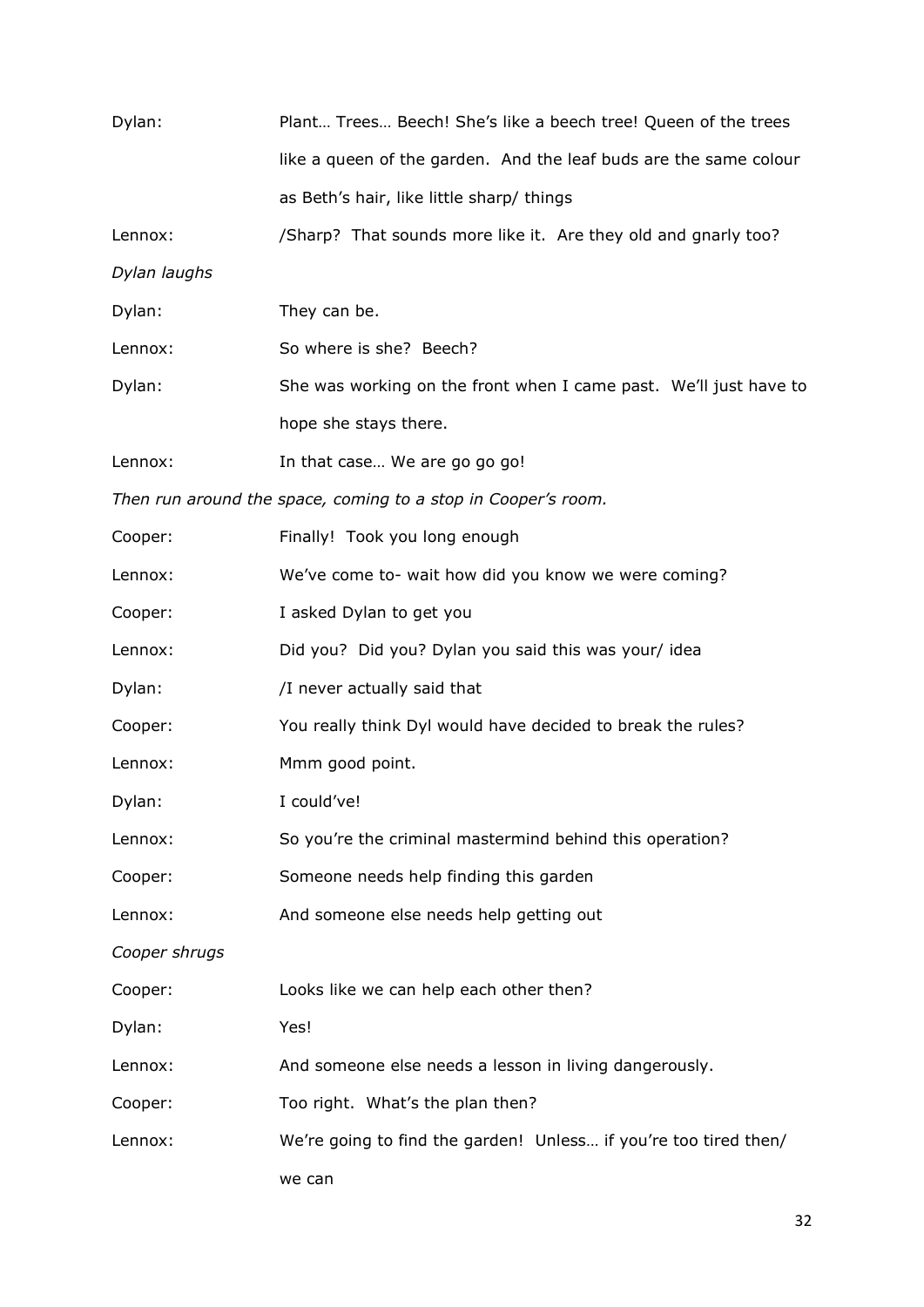| Cooper:         | /Okay. First things first. I'll tell you if I'm tired, right? Because |
|-----------------|-----------------------------------------------------------------------|
|                 | I'm sick of people asking me. What does it even mean, 'are you        |
|                 | tired?'. Like I'm always tired, but it doesn't always mean I don't    |
|                 | want to do something.                                                 |
| Lennox:         | We need a better word                                                 |
| Cooper:         | For tired?                                                            |
| Dylan:          | A code word!                                                          |
| Lennox:         | For if you need to, want to stop, anytime. Like                       |
| Dylan:          | //Cabbages!                                                           |
| Lennox:         | //Abort                                                               |
| Pause           |                                                                       |
| Lennox:         | //Cabbages                                                            |
| Dylan:          | //Abort                                                               |
| Pause           |                                                                       |
| Dylan:          | Let's go with abort. Sounds professional. Spy-like.                   |
| Lennox:         | You need an arm?                                                      |
| Cooper:         | That's okay. Lennox, grab my bag will you? It's got my meds and       |
|                 | a blanket. Dyl, you go first and check the coast is clear.            |
| Dylan looks.    |                                                                       |
| Dylan:          | All clear.                                                            |
| They creep out. |                                                                       |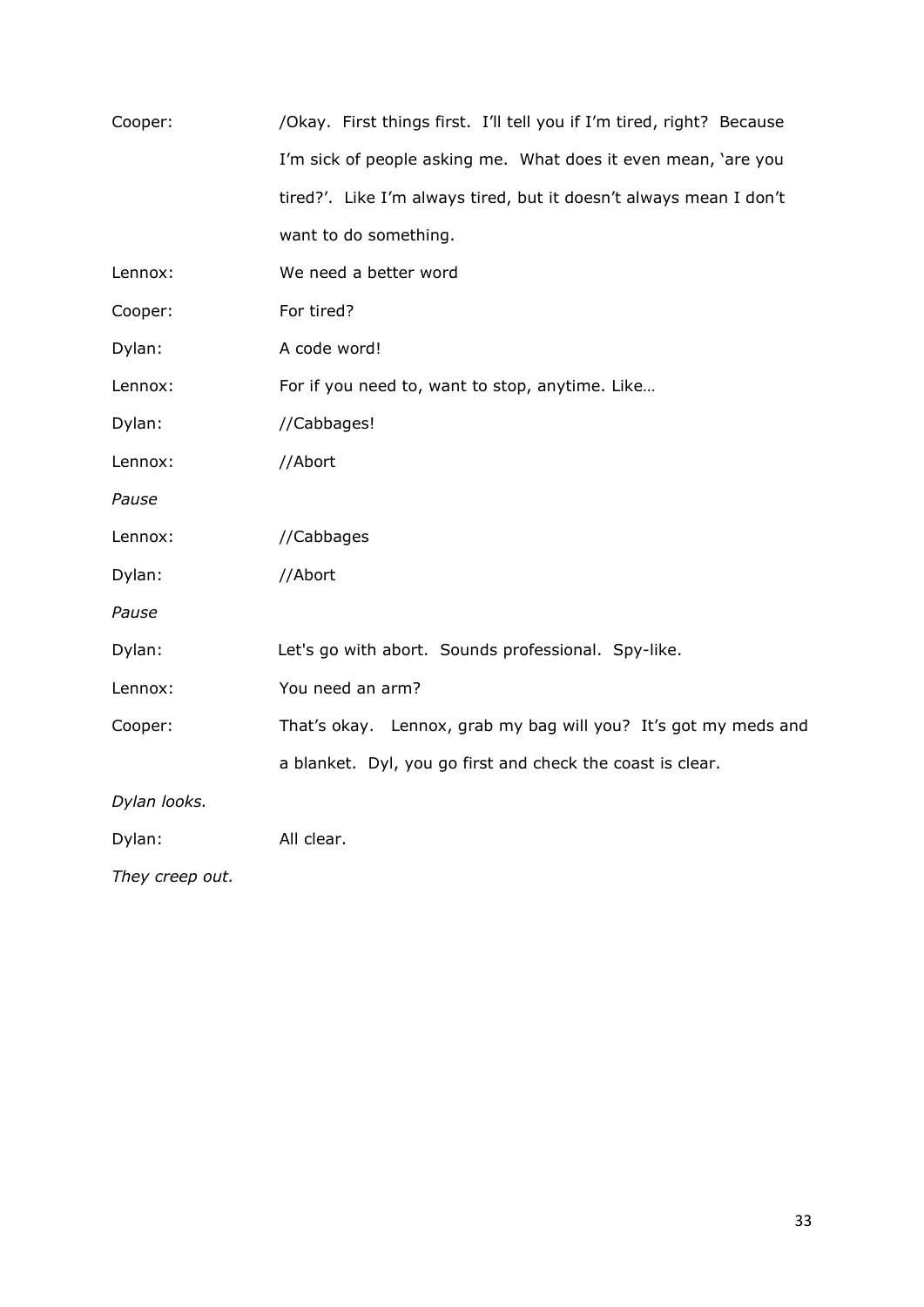*The garden.*

#### *MUSIC: Scene begins without music - except for the first chord given to make sure Dylan finds the first note of 'She's Wild' melody.*

| Lennox:          | Right. We haven't got long. We don't know when Mouth will be           |
|------------------|------------------------------------------------------------------------|
|                  | back                                                                   |
| Dylan:           | Or if Beech will move location                                         |
| Lennox:          | So, we'll have to work quick. Cooper, can you remember anything?       |
|                  | About how you got to it? Where it was?                                 |
| Cooper:          | It was so long ago. If this was a story, there'd be a clue. A trail of |
|                  | breadcrumbs, a night star to follow, a white rabbit.                   |
| Dylan:           | If only. Why don't we sing, while we look?                             |
| Lennox:          | You go ahead but count me out.                                         |
| Dylan:           | She's as wild as the wind that howls through the night                 |
|                  | 'Cause all of her anger is built up inside                             |
| Cooper joins in: | And the world seems against her, she scowls doesn't smile              |
|                  | And you won't break her spirit, try as you might                       |
| Lennox:          | Where'd you two learn to sing like that anyway?                        |
| Dylan:           | You don't learn, not really. You just do it                            |
| Cooper:          | I don't. Not anymore                                                   |
| Lennox:          | But you're so good! Both of you                                        |
| Dylan:           | Go on Lennox, give it a go. What's the worst that can happen?          |
| Cooper:          | We'll do it together. That's how I started, with Mum and Dad. And      |
|                  | why I stopped, I guess. Because he did.                                |
| Lennox:          | Okay then.                                                             |
| Dylan:           | Yes! (Over the top) A one, a two a one, two three four!                |
| All:             | She's as wild as the wind that howls through the night                 |
|                  | 'Cause all of her anger is built up inside                             |
|                  | And the world seems against her, she scowls doesn't smile              |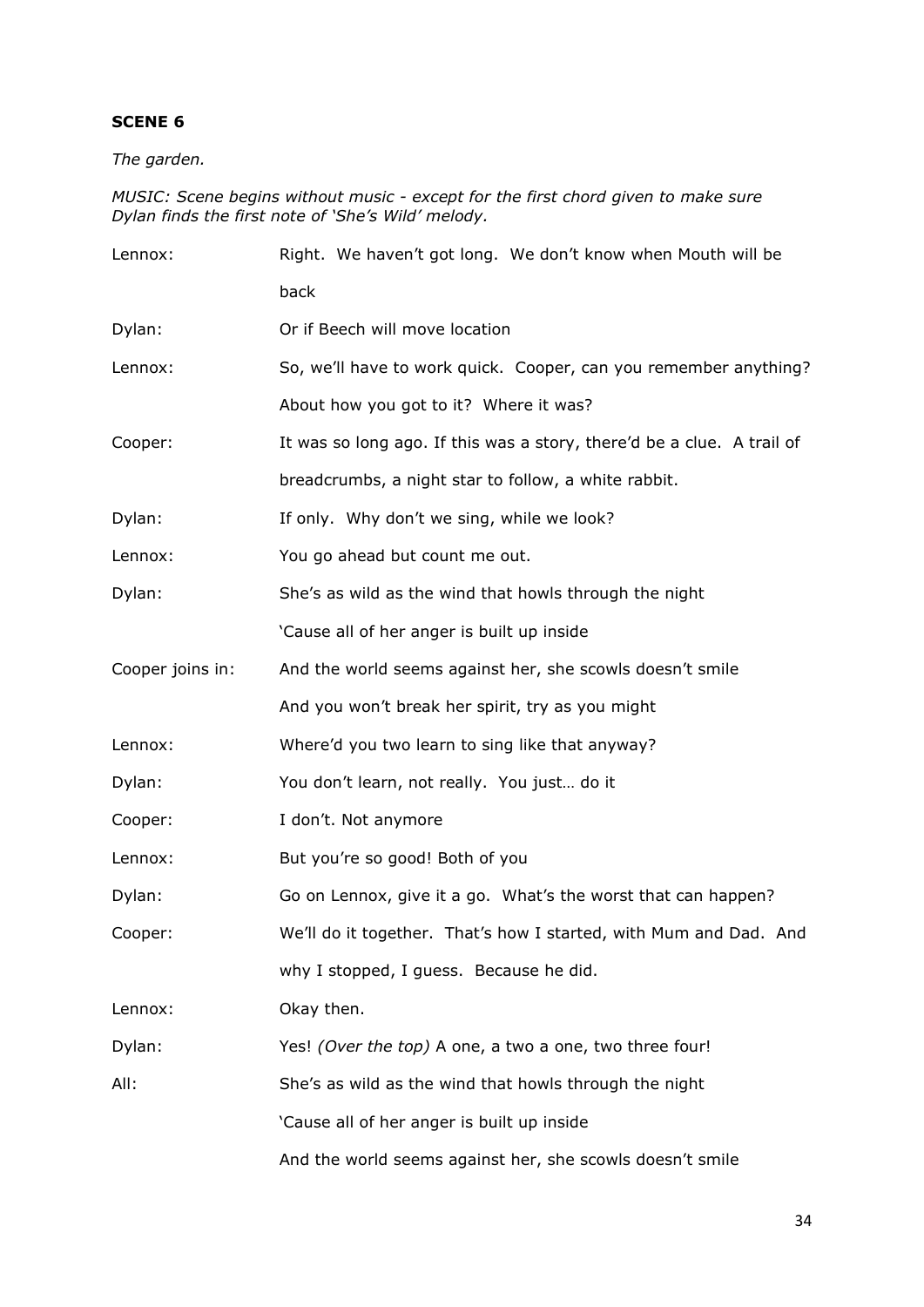# And you won't break her spirit, try as you might

#### *MUSIC: Pauses*

| Cooper holds the last note too long on purpose, warbling, over performing |                                                                      |  |
|---------------------------------------------------------------------------|----------------------------------------------------------------------|--|
| Cooper:                                                                   | It feels good, doesn't it?                                           |  |
| Dylan:                                                                    | The best!                                                            |  |
| Lennox:                                                                   | Do you ever feel like that?                                          |  |
| Cooper:                                                                   | What?                                                                |  |
| Lennox:                                                                   | The words in the song. All of her anger is built up inside. Like     |  |
|                                                                           | sometimes, you can feel it bubbling up and you don't know how to     |  |
|                                                                           | say, to tell someone, how it feels.                                  |  |
| Cooper:                                                                   | And then someone says 'calm down'                                    |  |
| Dylan:                                                                    | Or 'don't get upset'                                                 |  |
| Lennox:                                                                   | Yes! And you want to tell them, that you can't help it, like there's |  |
|                                                                           | just all of this emotion inside but it doesn't make any sense. Like  |  |
|                                                                           | it's not you? Maybe I'm just wild                                    |  |
| Dylan:                                                                    | Wild? I've seen baby moles wilder than you.                          |  |
|                                                                           | (singing in the same key) She's as wild as the wind and she moans    |  |
|                                                                           | all night                                                            |  |
|                                                                           | 'Cause she'd never seen grass and it gave her a fright!              |  |
| Cooper laughs. Search for garden throughout.                              |                                                                      |  |
| Cooper:                                                                   | And she hates getting wet, or too cold from outside                  |  |
|                                                                           | She'd rather be spending all her time online                         |  |
| Lennox Looks at Dylan                                                     |                                                                      |  |
| Lennox:                                                                   | She's as wild as the foxes, prowls around outside                    |  |
|                                                                           | Can't talk to humans but friends with the mice                       |  |
| Cooper:                                                                   | Her Mam was her best friend, 'til we led her astray                  |  |
|                                                                           | Now she's on our side, we've shown her the way                       |  |
| Dylan:                                                                    | Hmm what about Cooper?                                               |  |
| Lennox:                                                                   | She's as wild as us both, though her Dad doesn't know                |  |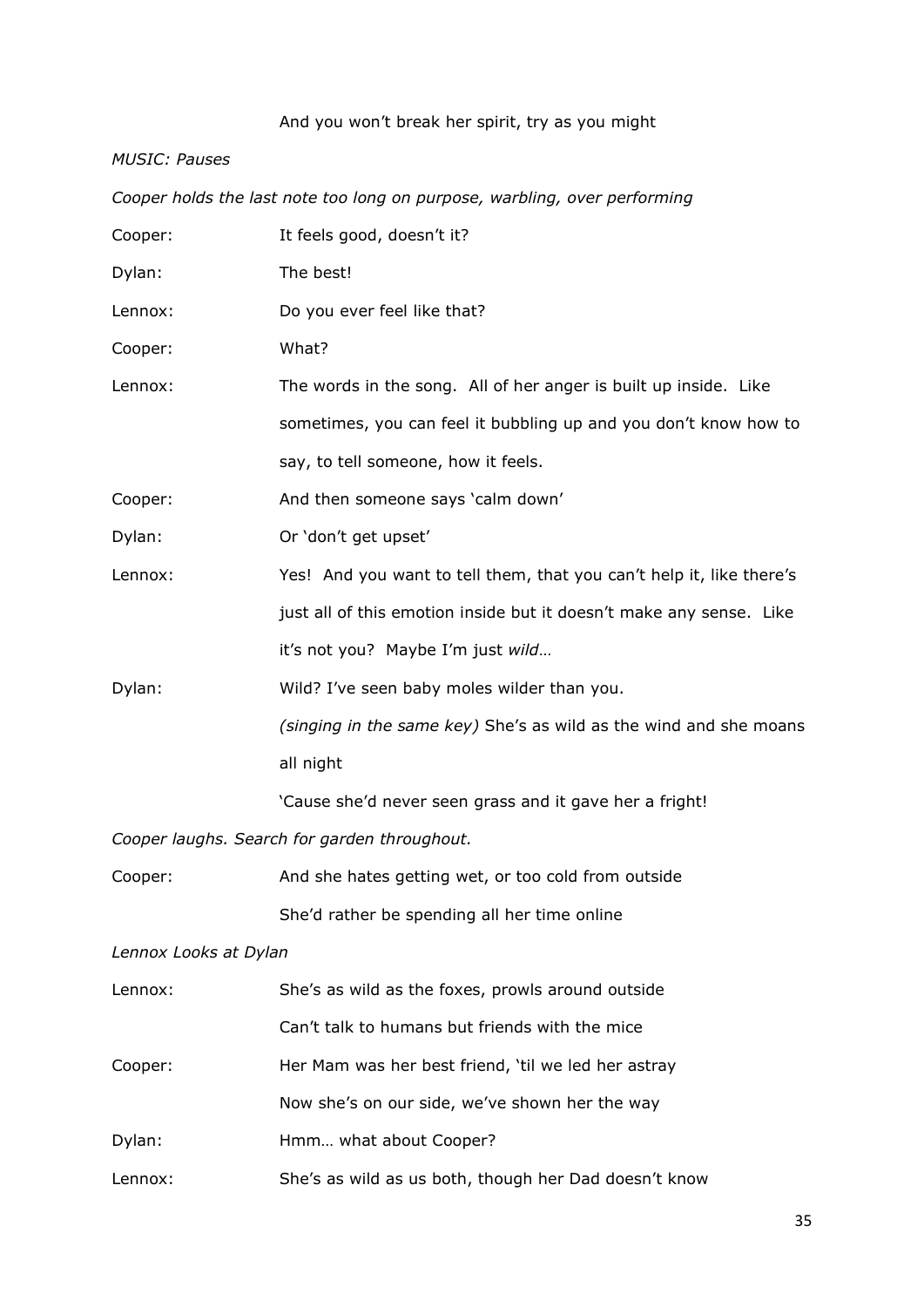| Dylan:  | Her heads full of books, nothing she doesn't know        |
|---------|----------------------------------------------------------|
| Lennox: | She's as grumpy as me, but a softie inside               |
| Dylan:  | She's the biggest risk taker, to come along for the ride |
|         |                                                          |

#### *MUSIC: accompanies script from here*

We're as wild as the wind that howls through the night But whatever happens, we're by each other's side As long as we have each other, we'll be alright And you won't break our spirit, try as you might

Ooh, ooh, for our spirits are strong Ooh, ooh and our hearts they are fierce We're small but we're mighty And by god, we're fearless

| Lennox: | Well, fearless or not, we haven't found it. |
|---------|---------------------------------------------|
|---------|---------------------------------------------|

- Dylan: And we're gunna have to go back soon, before anyone looks for us
- Cooper: Maybe it *was* just a story

Lennox: You don't believe that do you Cooper? You remember!

- Cooper: Well, maybe they were just dreams.
- Lennox: I don't buy that for a second!
- Cooper: I'm knackered.

Lennox; I am not going to do this solo. Cooper, do you need to go back? Because if we need to – abort the mission, that's really fine. We'll come with you and sit outside your door until you're rested, however long that takes, then we're all coming back here together.

Dylan: You really mean that, don't you?

Lennox: Yes!

Cooper: I'm okay. For a bit.

*Pause*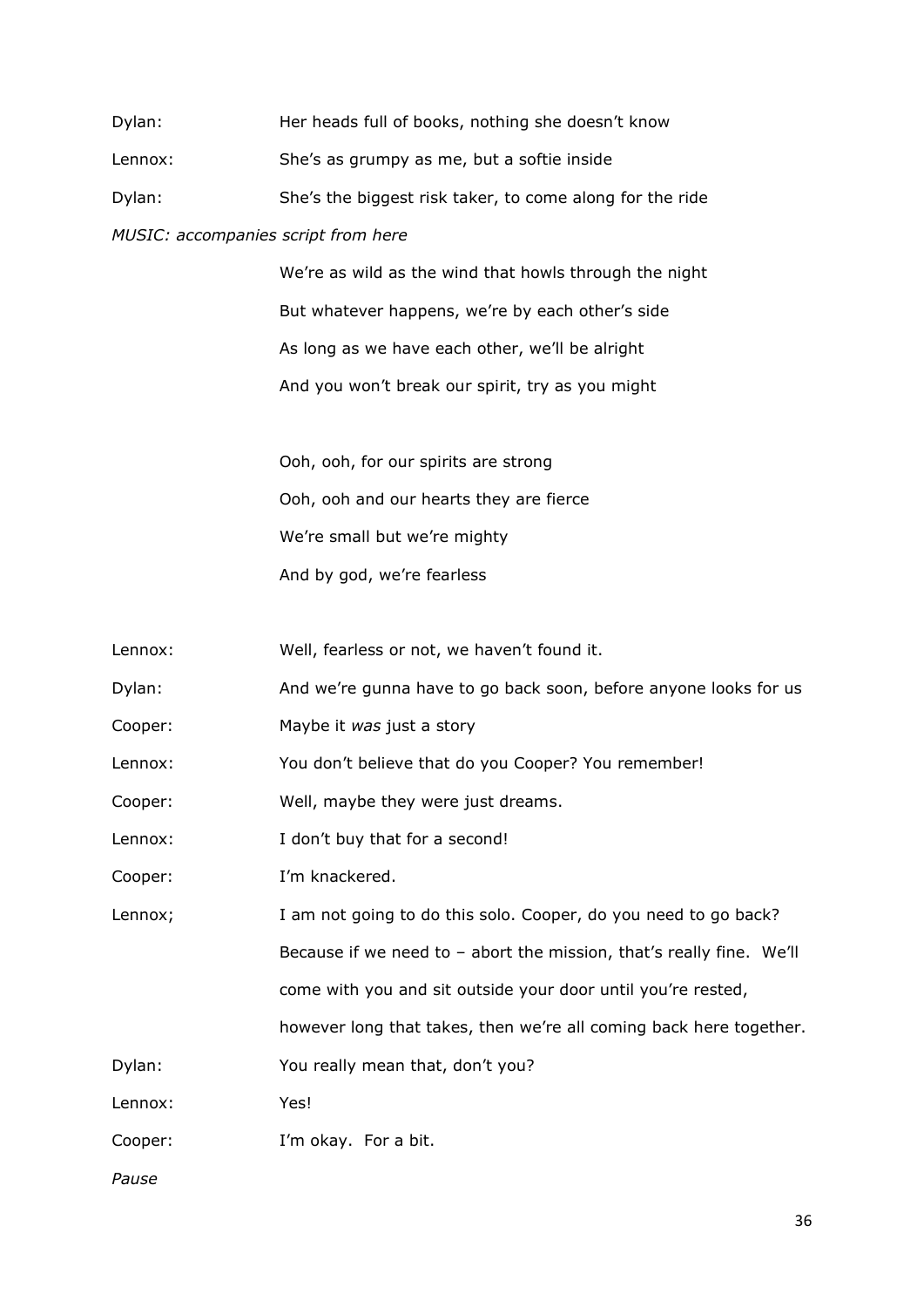| Cooper:                     | Clues. We're missing something. What are we not seeing?                |  |  |
|-----------------------------|------------------------------------------------------------------------|--|--|
|                             | Mr Robin appears/chirps                                                |  |  |
| Dylan:                      | Hello Mr Robin. We could use your help.                                |  |  |
| Pause                       |                                                                        |  |  |
| Dylan:                      | Cooper, when did your Mum How old were you?                            |  |  |
| Cooper:                     | It's okay. You can say died you know. I was 5.                         |  |  |
| Dylan:                      | So that's 7 years ago?                                                 |  |  |
| Lennox:                     | Why?                                                                   |  |  |
| Dylan:                      | It's just, see those trees over there? They're not native, see, they   |  |  |
|                             | don't fit with the rest, they've been <i>planted</i> and they're young |  |  |
|                             | compared to the rest of the garden, you can tell by the height they    |  |  |
|                             | are                                                                    |  |  |
| Cooper:                     | You think they could have been/                                        |  |  |
| Lennox:                     | /planted after/ they                                                   |  |  |
| Cooper:                     | /To hide/                                                              |  |  |
| Lennox:                     | /The garden?                                                           |  |  |
| Dylan:                      | Yes!                                                                   |  |  |
| More chirping from Mr Robin |                                                                        |  |  |
| Dylan:                      | He looks like he's dancing on the spot                                 |  |  |
| Lennox:                     | What is that? That he's stood on?                                      |  |  |
| Cooper:                     | Not a white rabbit after all, a robin                                  |  |  |
| Lennox:                     | You what?                                                              |  |  |
| Cooper:                     | The robin is our breadcrumbs, our night star, just like the fairy      |  |  |
|                             | tales                                                                  |  |  |
|                             |                                                                        |  |  |

# *Mr Robin drops a key*

| Dylan:  | A flippin key! Thank you Mr Robin!                         |
|---------|------------------------------------------------------------|
| Cooper: | I remember! Mum always made a big show of opening the door |
|         | with that key! It has to be near here!                     |

*MUSIC: Secret Garden music begins.*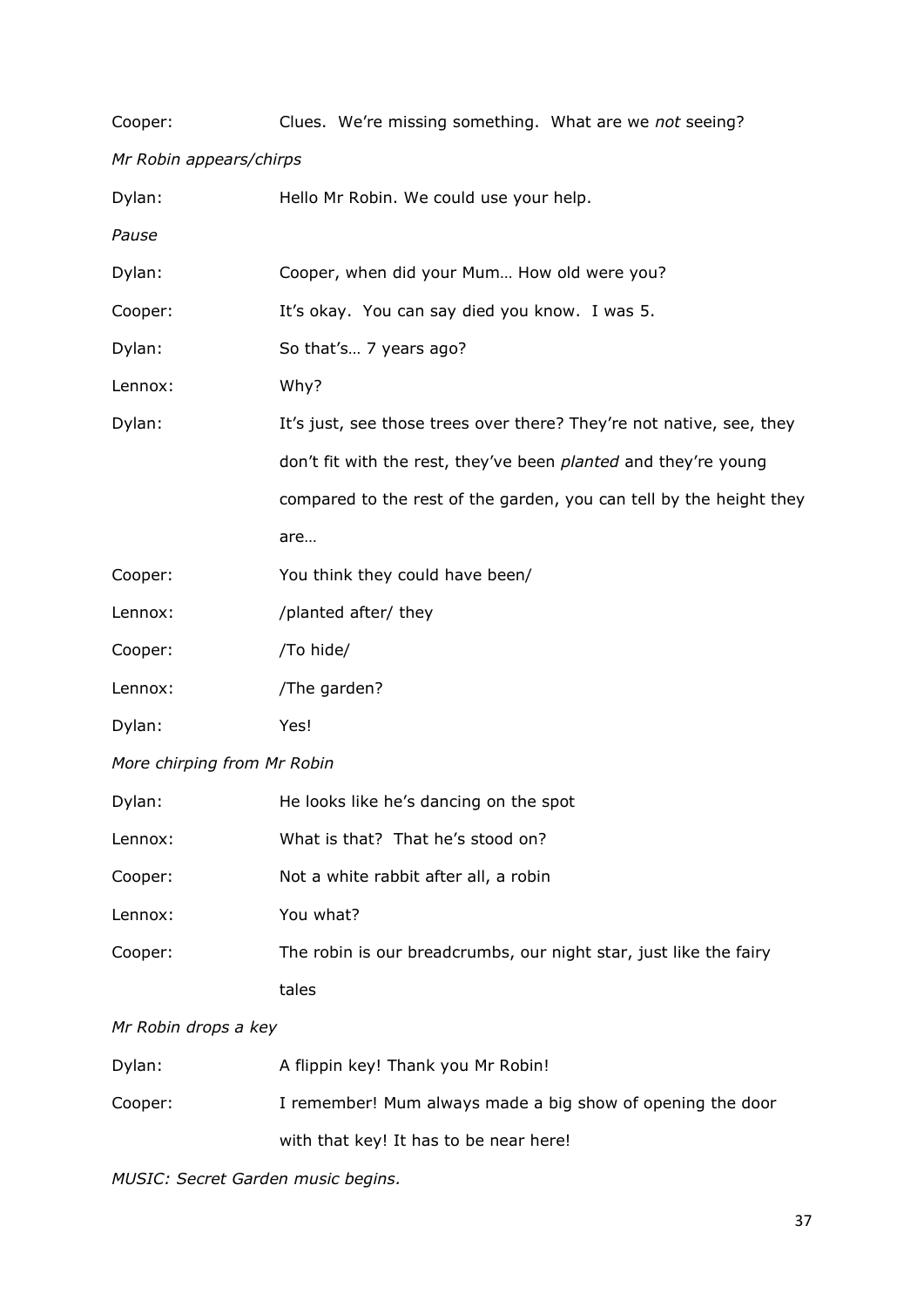| Cooper: | The ivy,                                      |
|---------|-----------------------------------------------|
| Dylan:  | Behind the trees,                             |
| Lennox: | It looks like                                 |
| Cooper: | In the gap                                    |
| Dylan:  | Something wood/en                             |
| Cooper: | /A wooden door, that's right, behind the ivy/ |
| Dylan:  | /We've found it! The secret garden.           |
| Lennox: | It was here all along.                        |

*They all look at each other* 

Martha: And so it was. Together, they found what had been hidden and locked away. And there's no going back, once you've found a place, once you've seen it with your own eyes.

Beth: I planted them trees myself you know. To protect it. Mrs Craven's garden, her memory. I didn't want anyone messing with that Martha: And you weren't the only one. Mr Craven locked the door before you planted the trees. Locked away the garden and locked away a little piece of himself. But you can't keep things locked up, it's not right. And now, the door had been opened again. And the magic started to creep out, to curl itself around us all, though we didn't know it then.

Beth: I had a bumper crop of pears that spring you know? And my strawberries. Went wild, shooting out tendrils left right and centre. Martha: And I felt it too. Not in the garden, not like you. It was music for me. Earworms getting stuck in my head, my fingers crying out to play and make music. And a tune I couldn't quite grasp but I knew it was there, just out of reach…

*MUSIC: Acapella (tenor/alto from backing singers) - "Come with me, come to the garden, Come with me, come let it speak, Come with me, come to the garden, Come with me, come let it speak"*

38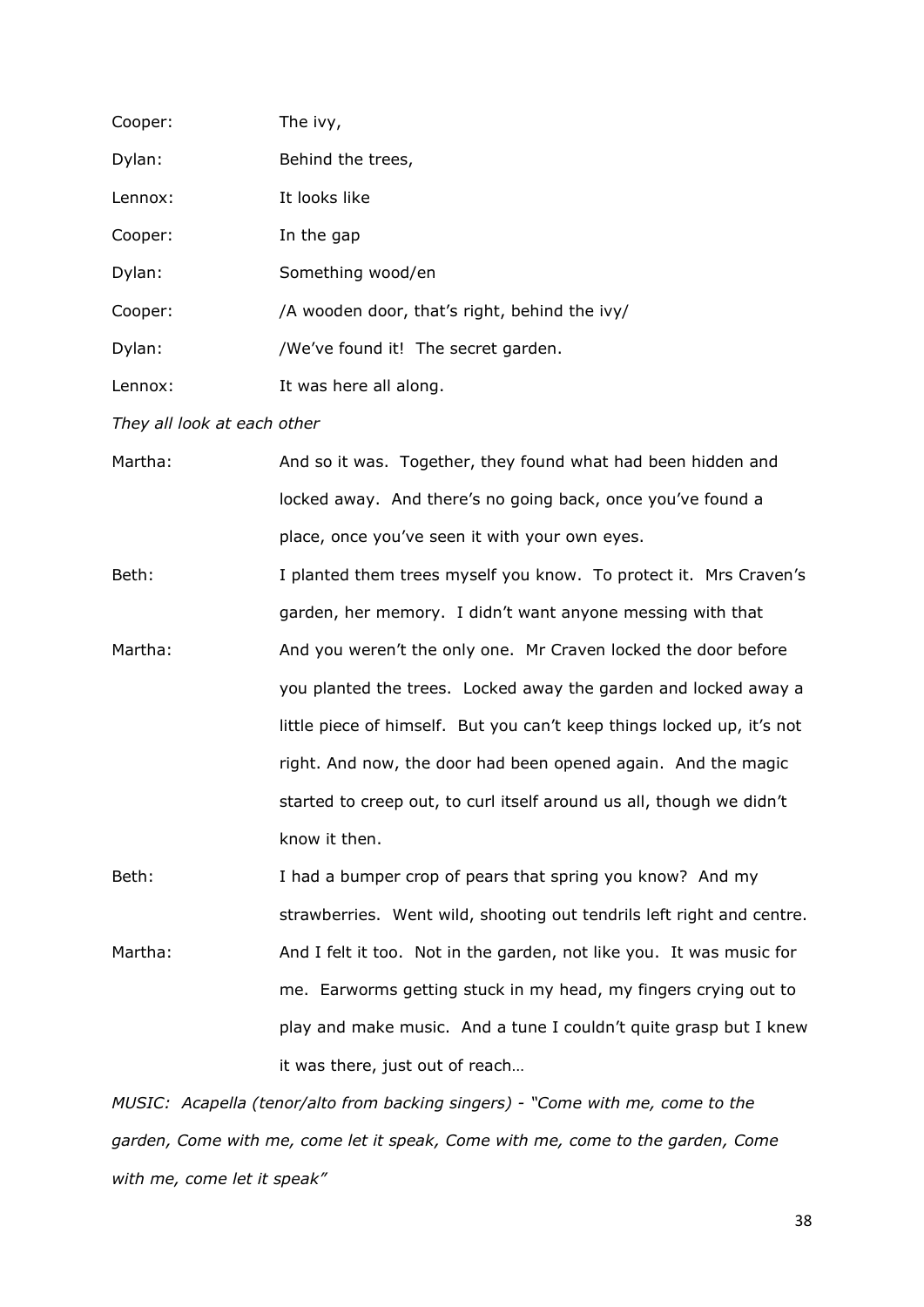*The secret garden – magic, joy and jubilation.* 

*MUSIC: The Secret Garden song, beginning with gentle flute interspersed with dialogue*

| Cooper:   | I can't believe we did it!                                        |
|-----------|-------------------------------------------------------------------|
| Dylan:    | This is actually it!                                              |
| Lennox:   | The secret garden!                                                |
| Cooper:   | And it's all                                                      |
| Together: | Ours!                                                             |
| Dylan:    | Fruit trees! Apples and plums!                                    |
| Cooper:   | And, wow, those old nests, there must be loads of babies here in  |
|           | spring!                                                           |
| Lennox:   | Even more than in your nature garden, Dyl?                        |
| Dylan:    | Tons, more.                                                       |
| Cooper:   | I bet there are animals no one has seen for a million years! Like |
| Dylan:    | Pterodactyls and dodos and and                                    |
| Cooper:   | Griffins!                                                         |
| Lennox:   | They're not/ real                                                 |
| Dylan:    | /Yes! Definitely. DEFINITELY! Look at all these buds and shoots.  |
|           | It's about to explode into colour. I can't believe we found it!   |
|           | MUSIC: Music reaches part B, with the chords $F - G$ repeated     |

| Lennox: | Look at that tree.                                           |
|---------|--------------------------------------------------------------|
| Cooper: | All wizened and twisty.                                      |
| Dylan:  | I bet elves live in there.                                   |
| Lennox: | Elves? How old are you, Dyl?                                 |
| Cooper: | I bet they do too, go have a look!                           |
| Lennox: | Come on, you come too.                                       |
| Cooper: | I don't know, I think I might just have a sit down. All that |
|         | excitement, I feel a bit                                     |
| Dylan:  | Abort?                                                       |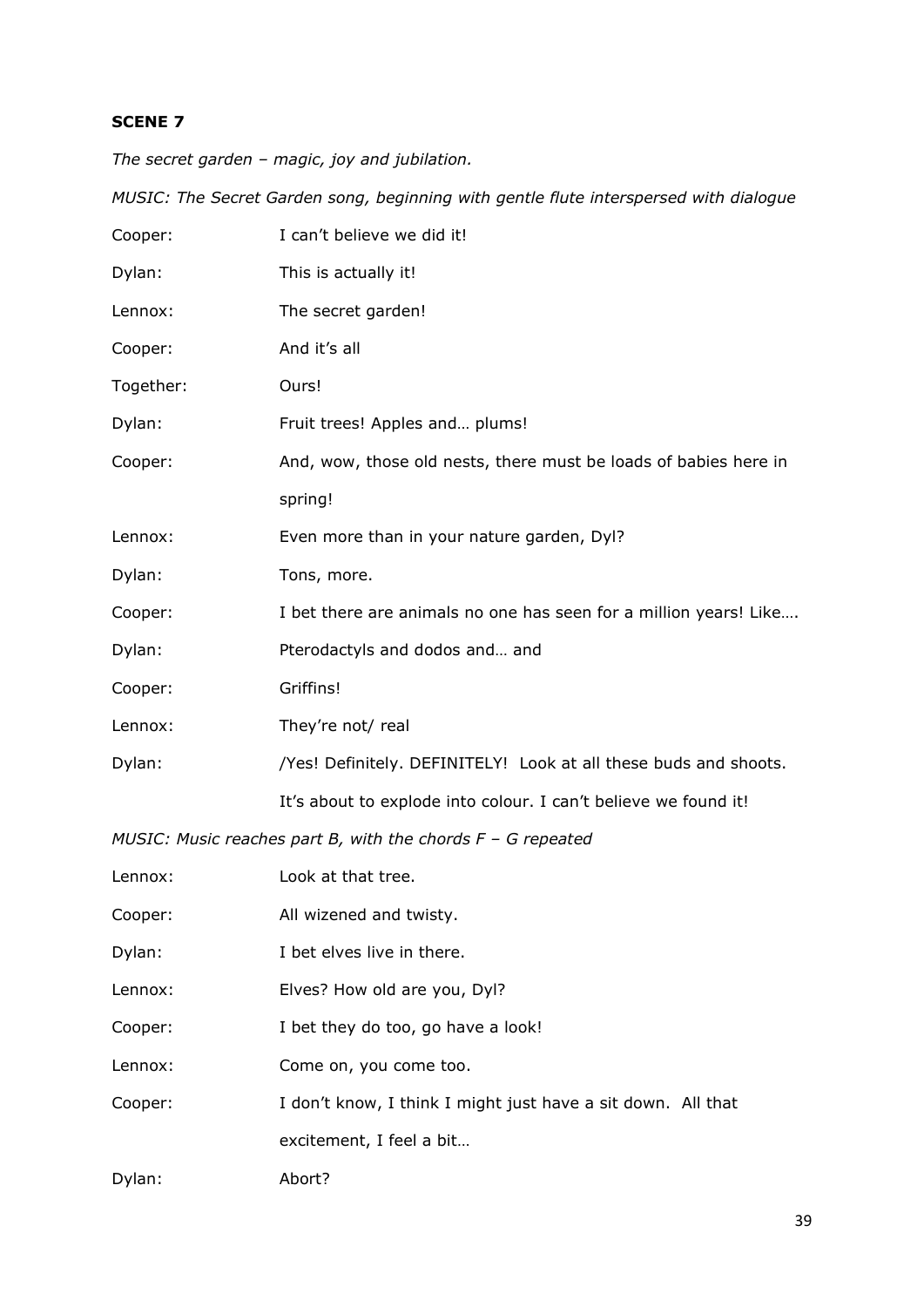| Cooper:                            | No. Not yet. I just need a minute                                     |
|------------------------------------|-----------------------------------------------------------------------|
| Dylan:                             | Here!                                                                 |
| Lennox:                            | We can make you a nest.                                               |
|                                    | (Cooper laughs. They all gently make her comfortable. They go to      |
|                                    | sit down with her)                                                    |
| Cooper:                            | What are you doing? Go! Scope it out. Tell me, everything!            |
| She lies back and closes her eyes. |                                                                       |
| Lennox:                            | There's so/ much                                                      |
| Dylan:                             | /Where do we/ start                                                   |
| Lennox:                            | /There! Look at that!                                                 |
| Dylan:                             | A tree!                                                               |
| Cooper:                            | I'm gunna need more than that!                                        |
| Lennox:                            | It's twisty, old                                                      |
| Dylan:                             | Like a tree from a faraway kingdom. And it's got, there's some        |
|                                    | ropes attached, to a piece of wood?                                   |
| Lennox:                            | It looks like a swing                                                 |
| Cooper:                            | For Mum. I bet it was for my mum.                                     |
| Lennox:                            | We could mend, that. Couldn't we, Dyl?                                |
| Dylan:                             | Course.                                                               |
| Cooper:                            | Now, what about the elves?                                            |
| Lennox:                            | Really? Elves?                                                        |
| Cooper:                            | I'm in charge. You're my eyes.                                        |
| Lennox:                            | I'm not/ really                                                       |
| Dylan:                             | /I can see a tiny door, and if I just brush this moss out of the way, |
|                                    | here, help me Lennox.                                                 |
| Lennox:                            | Do I really                                                           |
| Dylan & Cooper:                    | YES!                                                                  |

Dylan: Oh Cooper, there's a tiny door handle and a tiny letterbox. This is definitely where they live.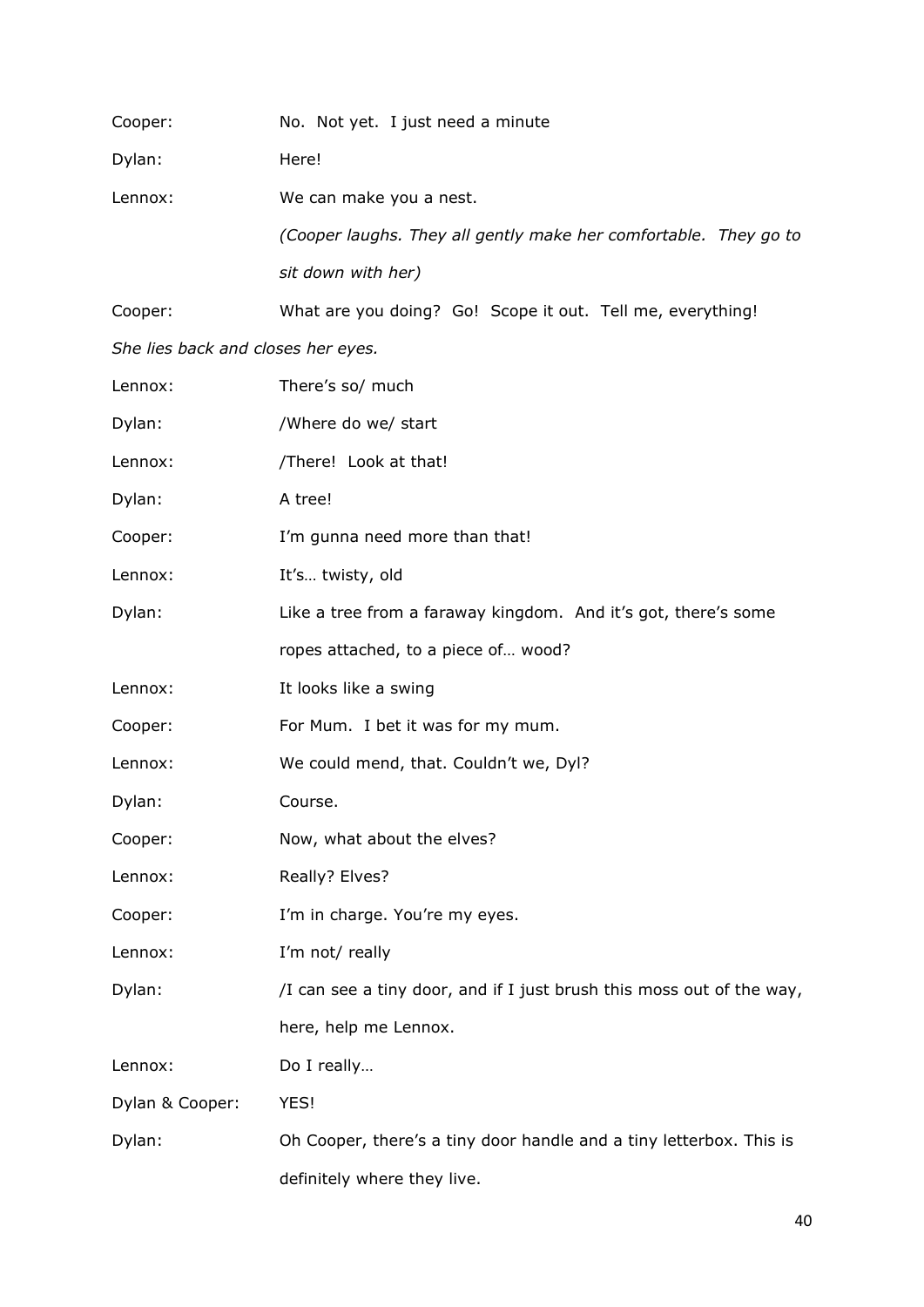| Cooper:                               | What else?                                                            |  |
|---------------------------------------|-----------------------------------------------------------------------|--|
|                                       | (Dylan dashes to another bit of the garden)                           |  |
| Dylan:                                | Oh, wow! In this crumbly bit of a wall, there's an old wasps nest.    |  |
| Lennox:                               | A nest? But it's it's like paper!                                     |  |
| Dylan:                                | Of course it is. The fairies make it, out of spider webs. And the     |  |
|                                       | wasps, they are the warriors for the elves.                           |  |
|                                       | MUSIC: The acapella part 'Come with me into the garden' begins softly |  |
| Lennox:                               | (Feeling silly, trying) They                                          |  |
| Cooper:                               | Yes, go on                                                            |  |
| Lennox:                               | They take them on missions, and to choir practice!                    |  |
| Cooper:                               | Choir practice?!                                                      |  |
|                                       | (Lennox goes quiet and embarrassed)                                   |  |
| Lennox:                               | This is stupid. I/ don't                                              |  |
| Dylan:                                | /Definitely choir practice, can't you hear them singing now?          |  |
| Cooper:                               | I can hear them!                                                      |  |
| Dylan:                                | And these shoots popping through, they're an agility course for       |  |
|                                       | rats.                                                                 |  |
| Lennox                                | And bats.                                                             |  |
| Cooper:                               | And cats!                                                             |  |
| Lennox:                               | They'd have to be small cats.                                         |  |
| Dylan:                                | In hats!                                                              |  |
| Lennox:                               | You're ridiculous!                                                    |  |
| Dylan                                 | I know.                                                               |  |
| All sit down together, next to Cooper |                                                                       |  |
| Lennox:                               | It really is incredible, isn't it?                                    |  |
| Dylan:                                | How long do you think it's been like this?                            |  |
| Cooper:                               | Since mum died, I guess.                                              |  |
| Lennox:                               | Do you miss her? Sorry, silly question.                               |  |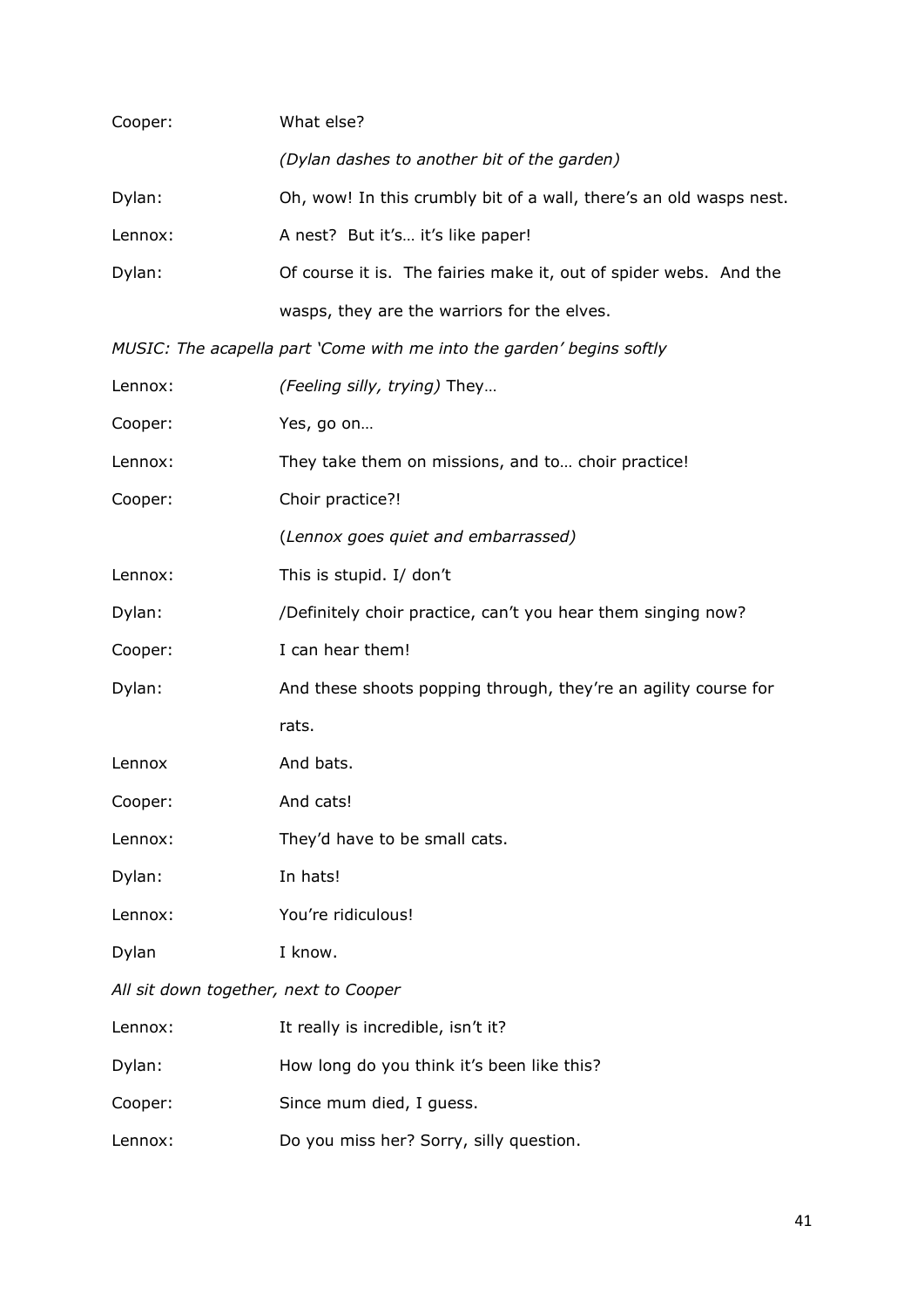| Cooper: | Yes. Well, not her, I can't remember her so much even though I      |
|---------|---------------------------------------------------------------------|
|         | try. The thought of her being here though, I miss that loads. And   |
|         | how dad would have been, if she was still here.                     |
| Lennox: | I don't really remember my Mum either, she didn't, she's not dead   |
|         | just, not around                                                    |
| Cooper: | Dad's sister? My                                                    |
| Lennox: | Auntie                                                              |
| Cooper: | I've never, I don't even know her name. Dad said she was, you       |
|         | know, off the rails a bit.                                          |
| Lennox: | Wild. Like me.                                                      |
| Dylan:  | Wild can be lovely you know? Nature's wild and that's the most      |
|         | beautiful, powerful thing there is. Like sea storms and blazing     |
|         | sunshine.                                                           |
| Lennox: | I like that. Maybe I'm just blazing.                                |
| Cooper: | <b>Blazing Lennox!</b>                                              |
| Dylan:  | And it's better than being boring. Which everyone thinks I am.      |
| Cooper: | //We don't!                                                         |
| Lennox: | //You're not!                                                       |
| Dylan:  | It's just Mam, sorry, I know I should be, I love her, don't get me  |
|         | wrong. And I know I'm lucky to, you know                            |
| Cooper: | //It's okay                                                         |
| Lennox: | //Don't worry                                                       |
| Dylan;  | It's just                                                           |
| Cooper: | She likes to tell you what to do.                                   |
| Dylan:  | No, that's not! She just                                            |
| Lennox: | Yes?                                                                |
| Dylan:  | likes to tell me what to do. She treats me like a child, all of the |
|         | time. Until I met you two, I never thought about having, friends,   |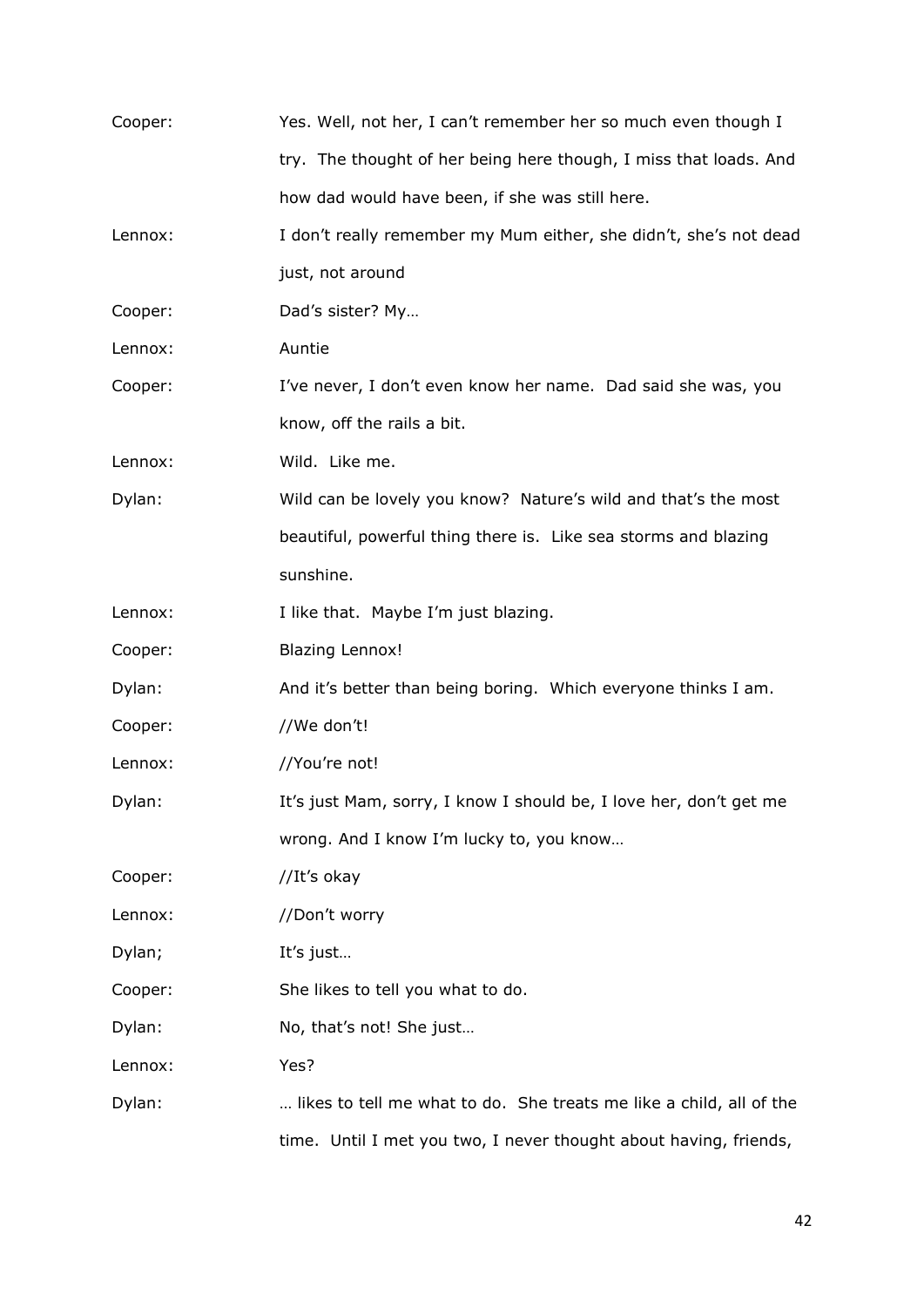|                          | of my own, it was just always me and Mam. And I'd like to see,  |
|--------------------------|-----------------------------------------------------------------|
|                          | sometimes, what I can do by myself, you know?                   |
| Cooper:                  | I know.                                                         |
| Pause                    |                                                                 |
| Lennox:                  | Susan. My Mum's name.                                           |
| Cooper:                  | <b>Aunty Susan</b>                                              |
| Lennox:                  | Come to think of it, why does everyone call your Dad Mr Craven? |
|                          | What's his name?                                                |
| Dylan:                   | Guess!                                                          |
| Lennox:                  | Mmm Bob? Steve? No wait, something grand for the lord of the    |
|                          | manor, Ernest? Bartholomew? Hypoculus!                          |
| Cooper:                  | That's not a name!                                              |
| Lennox:                  | It is now! Well?                                                |
| Cooper:                  | //Keith                                                         |
| Dylan:                   | //Keith                                                         |
| They burst out laughing. |                                                                 |
|                          | They settle and contemplate the garden. Maybe there is music.   |
| Dylan:                   | Maybe we could make it nice again                               |
| Cooper:                  | For Mum?                                                        |
| Lennox:                  | Yes!                                                            |
| Cooper:                  | I'd like that.                                                  |
| Dylan:                   | You doing okay?                                                 |
| Cooper:                  | I feel a bit I'll be fine.                                      |
| Lennox:                  | You said twenty minutes and we need to listen to you.           |
| Cooper:                  | I don't want to spoil it.                                       |
| Dylan:                   | You need to listen to you! You're not spoiling anything.        |
| Lennox:                  | The garden's not going anywhere, we can come back anytime now.  |
| Cooper:                  | To make it beautiful.                                           |
| Lennox:                  | To make it ours.                                                |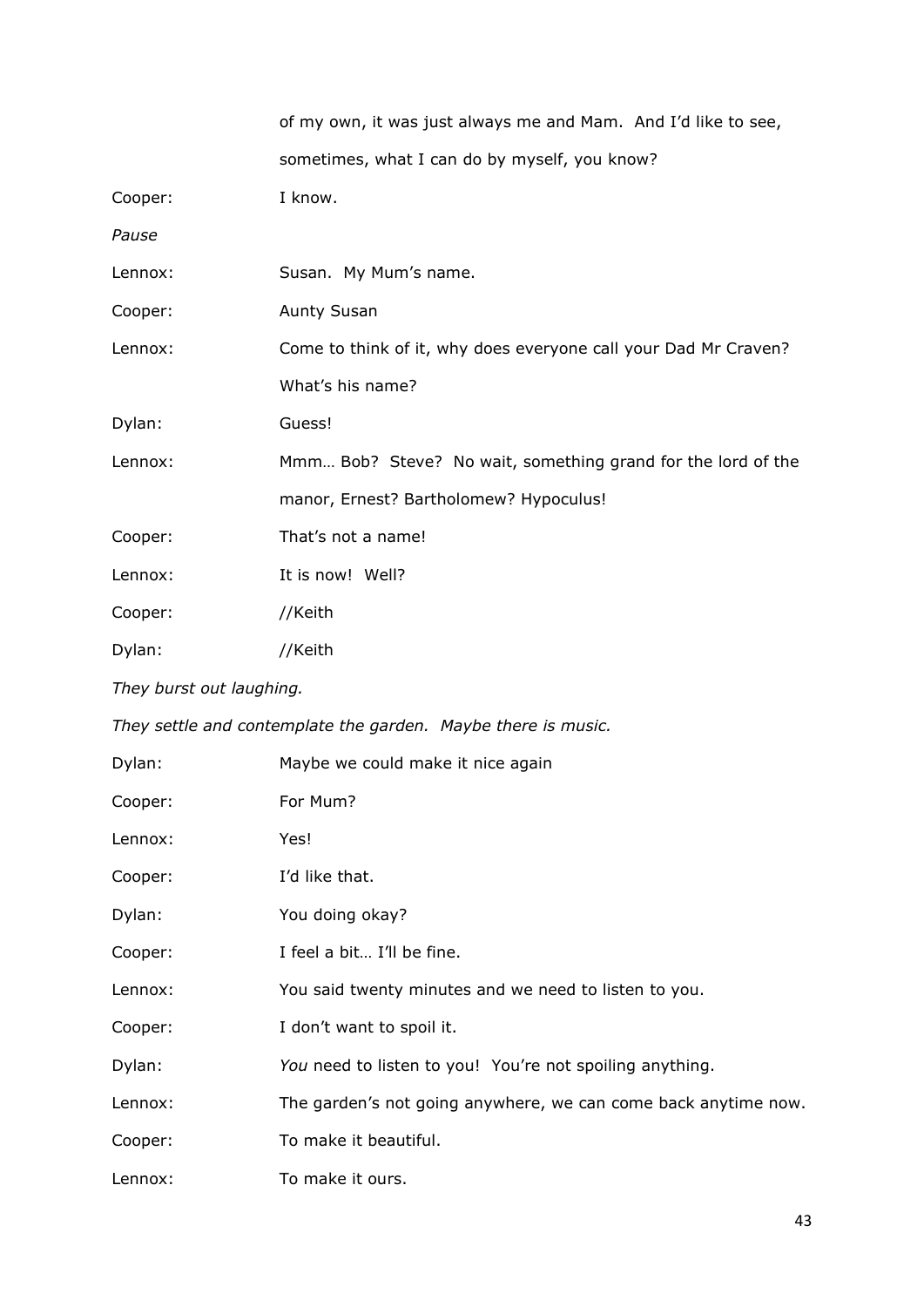| Dylan:  | Our secret. Spit on it!                |
|---------|----------------------------------------|
| Lennox: | Ugh, what, gross! Can't we just shake? |
| Dylan:  | 'Spose so.                             |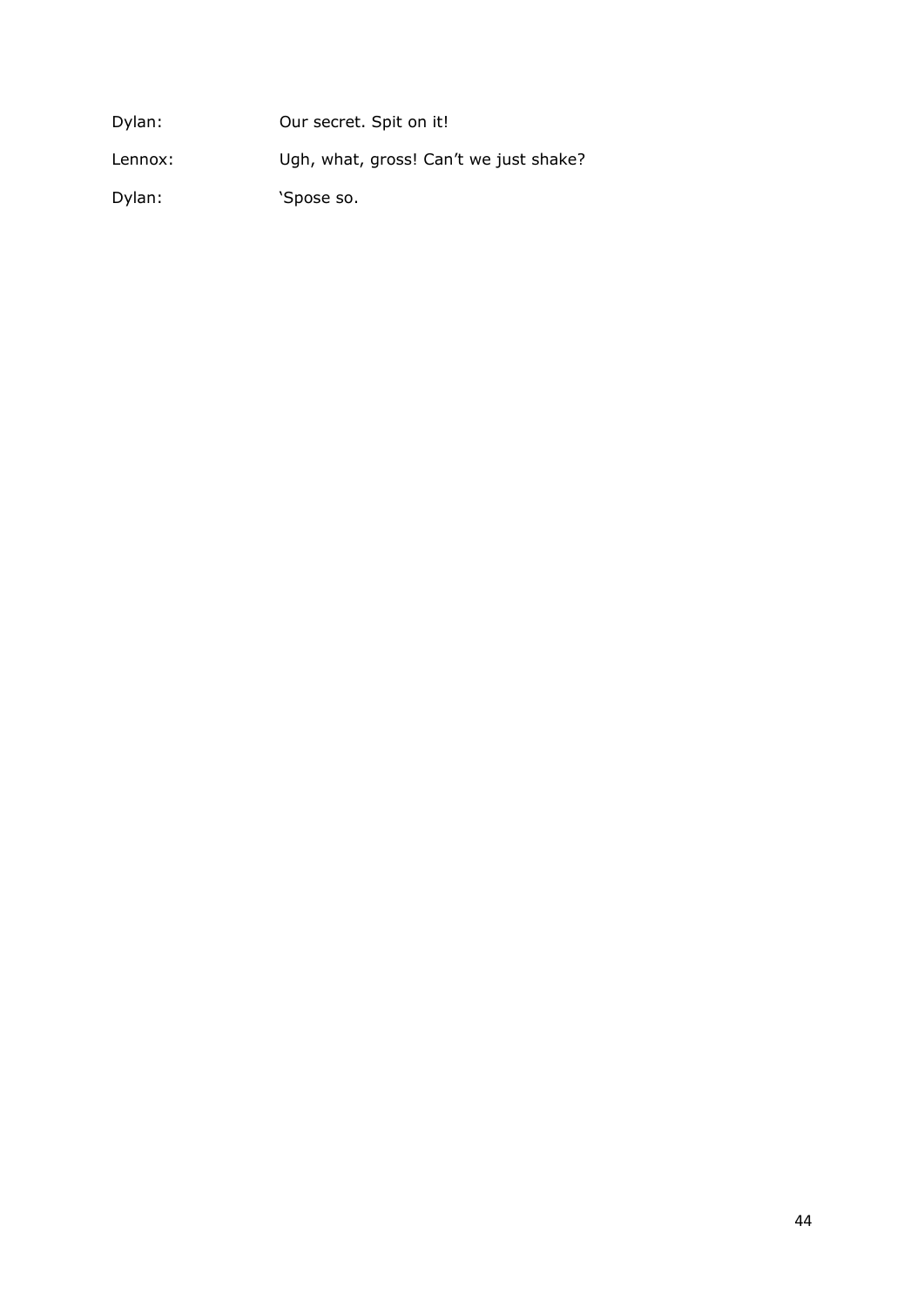*Cooper's room. Cooper is curled up in bed. Dylan sits on the end of her bed and Lennox stands looking out of the window.*

*MUSIC: This scene is accompanied by piano\* only, interpreting the script beginning with a high arpeggio riff to mimic the rain \*Or acoustic guitar if piano not an option*

| Lennox:                            | I can't believe it's raining! How long has it been like, not raining, |
|------------------------------------|-----------------------------------------------------------------------|
|                                    | and then today of all days. It's sooooo unfair, that we're stuck in   |
|                                    | here!                                                                 |
| Cooper & Dylan laugh               |                                                                       |
| Lennox:                            | What?                                                                 |
| Cooper:                            | Stuck?                                                                |
| Dylan:                             | Inside?                                                               |
| Lennox laughs too                  |                                                                       |
| Lennox:                            | Yeah, alright. I'm a changed girl!                                    |
| Cooper:                            | Dylan, your mum's rubbing off on her. She'll be 'playing' soon, too!  |
| Dylan:                             | Huh!                                                                  |
| Lennox and Cooper exchange a look. |                                                                       |
| Lennox:                            | Tell us a story Cooper, seeing as we're not going anywhere anytime    |
|                                    | soon.                                                                 |
| Cooper:                            | Okay. Let me think of something, one I haven't told you yet.          |
|                                    | Dylan, you haven't played your keyboard for ages. Play us a tune      |
|                                    | while I think.                                                        |
| Lennox:                            | I didn't know you played keyboard too!                                |
| Dylan:                             | I'm just learning, trying, it's sort of a secret from Mam             |
| Lennox:                            | How did you get it then?                                              |
| Dylan:                             | Saving up a lot of pocket money.                                      |
| Cooper:                            | Wheeled it all the way from the village in a wheelbarrow $-$ you      |
|                                    | should've seen her, bright red in the face!                           |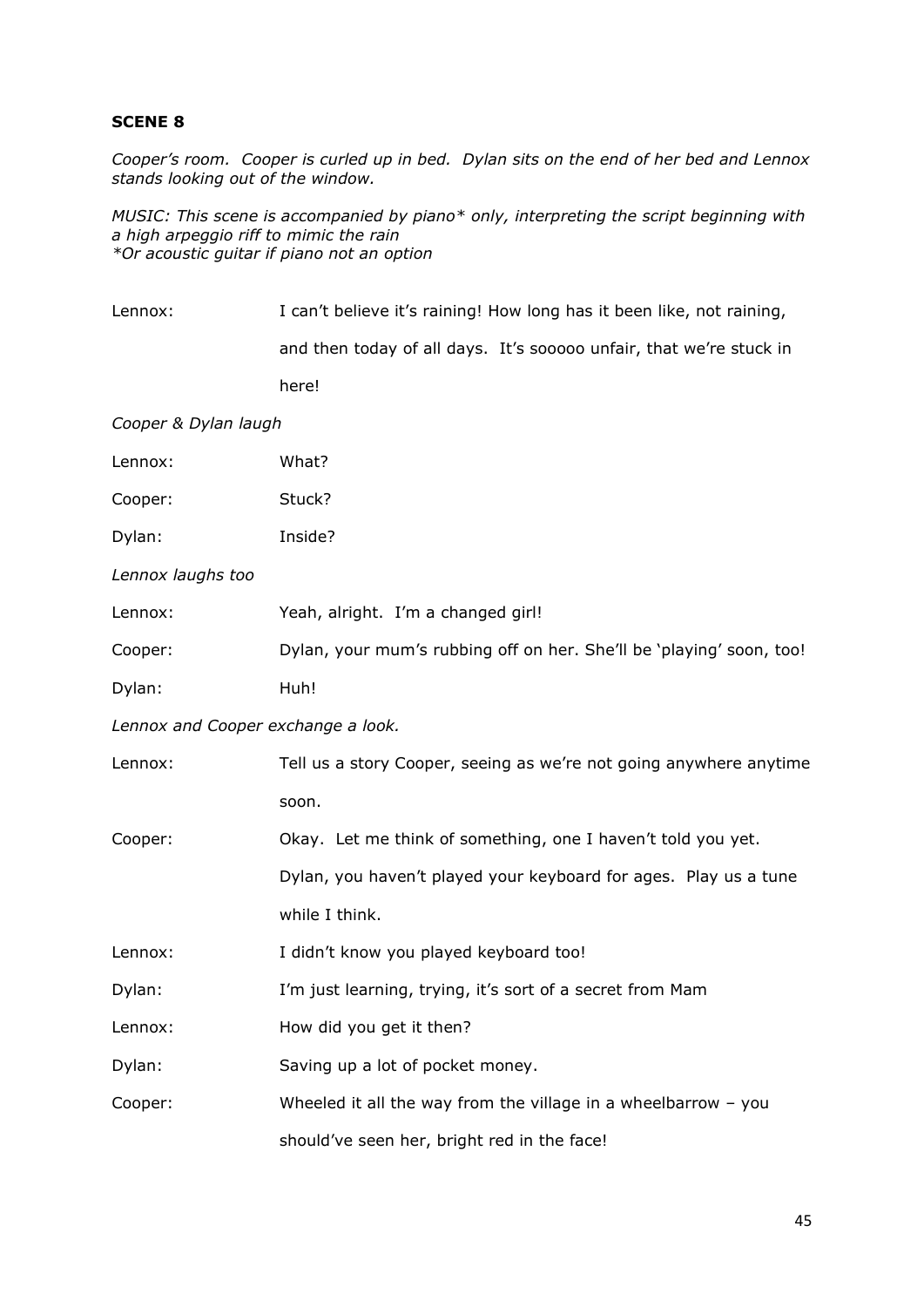| Dylan:                                                               | I thought I was going to die! And I've stashed it here, so that, so I          |  |
|----------------------------------------------------------------------|--------------------------------------------------------------------------------|--|
|                                                                      | can learn it. Myself.                                                          |  |
| Dylan noodles with new toy throughout.                               |                                                                                |  |
| MUSIC: Piano improvisation in key of D, broken chords played relaxed |                                                                                |  |
| Cooper:                                                              | Right, I've got one. Once upon a time                                          |  |
| Lennox:                                                              | Of course!                                                                     |  |
| Cooper:                                                              | There were three friends. Lenny, Coop and Dyl. And they lived in               |  |
|                                                                      | a magical kingdom, in a faraway land                                           |  |
| Dylan:                                                               | Together                                                                       |  |
| Cooper:                                                              | Together. But then one day -                                                   |  |
| Martha pops head round door.                                         |                                                                                |  |
| Martha:                                                              | I thought I heard music!                                                       |  |
| Lennox:                                                              | Mouth incoming!                                                                |  |
| Martha:                                                              | Are we having a party? Everyone invited?                                       |  |
|                                                                      | Martha dances in with a plate of scones, Lennox and Cooper laugh, Dylan sulks. |  |
| Martha:                                                              | What's so funny? I've brought you scones and tea. Fresh out the                |  |
|                                                                      | oven.                                                                          |  |
| Cooper:                                                              | Thanks, Martha but/                                                            |  |
| Martha:                                                              | /Hey, Dyl, what you got/ there?                                                |  |
| Dylan:                                                               | /It's Cooper's. She's teaching me.                                             |  |
| Martha:                                                              | /Room for a little one?                                                        |  |
| Lennox:                                                              | We were just/                                                                  |  |
| Martha:                                                              | /You should've said, I could teach you! I used to be a devil on the            |  |
|                                                                      | keys you know. We could borrow it for you to play at band,                     |  |
|                                                                      | couldn't we Cooper?                                                            |  |
| Dylan:                                                               | Mam, I just want to have a go/ on my own                                       |  |
| MUSIC: Piano becomes more discordant                                 |                                                                                |  |
| Martha:                                                              | /Now, if you just press, ah, yes, I thought, so, what you want to do           |  |

is/

46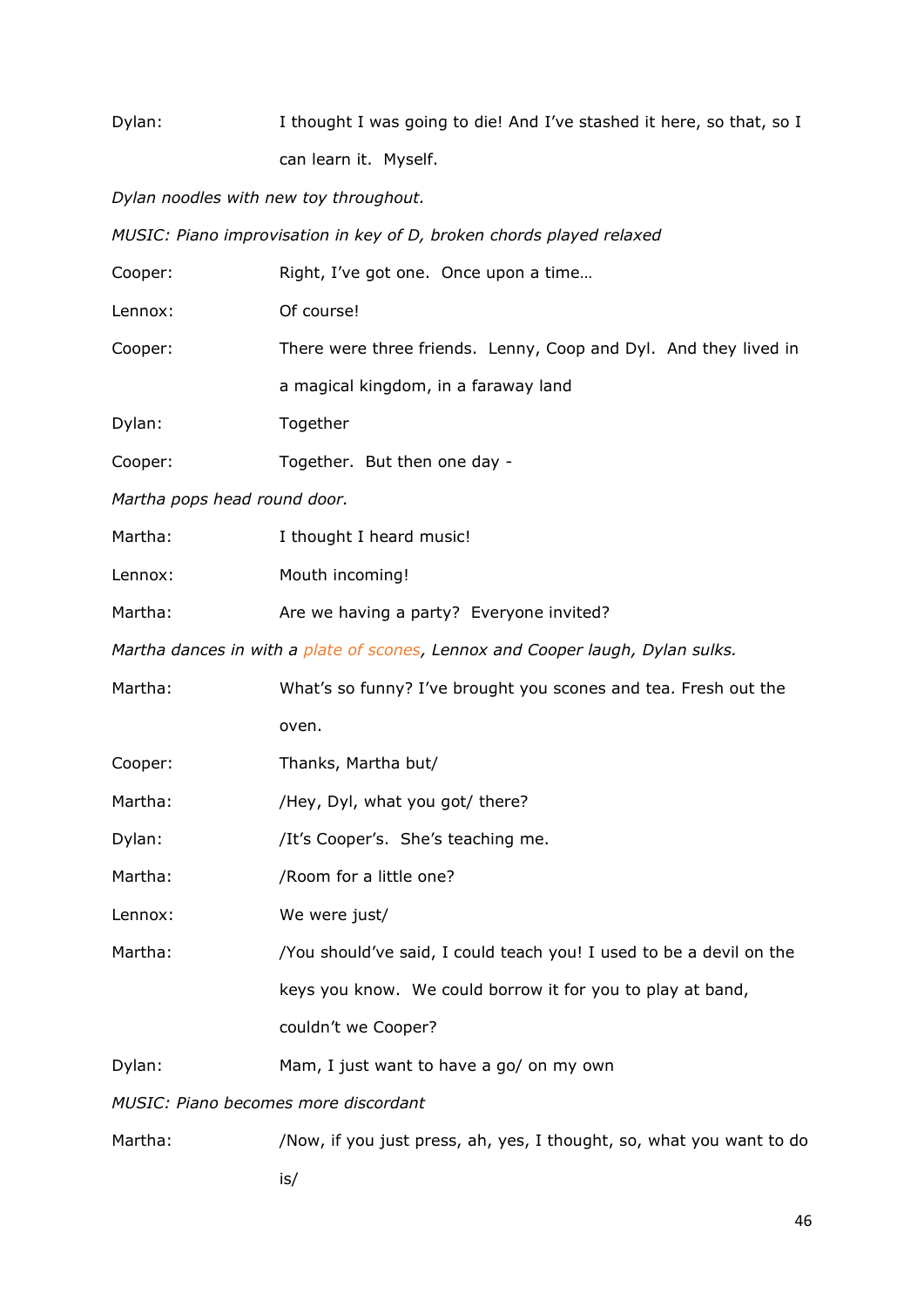| Dylan:  | /I'm managing fine by myself/                                           |
|---------|-------------------------------------------------------------------------|
| Martha: | /Course you are, pet, but what you want to be doing is/                 |
| Dylan:  | /I really just want to have a/                                          |
| Martha: | Now see gang, if Dylan just gets her scales right, we'll all be able to |
|         | have a go at/                                                           |
| Dylan:  | /Mam! Listen!                                                           |
| Martha: | (Embarrassed laughing) Oh! What's got into you? You turning into        |
|         | a diva? I was just/ teaching everyone                                   |
| Dylan:  | /Just don't! Mam! It's not Cooper's. It's mine. I saved for it and I    |
|         | bought it and I can teach/ myself                                       |
| Martha: | /I thought you wanted an accordion?                                     |
| Dylan:  | That's what you wanted.                                                 |
| Martha: | So you lied to me? Now that's not very nice/ is it?                     |
| Dylan:  | /You taking over isn't very nice, you're always taking over, can you    |
|         | just leave us alone? We're busy.                                        |
|         |                                                                         |

*Dylan hammers the keys to cover Martha's words*

Martha: I didn't raise you to talk like that! I think you owe me an apology.

*Beth enters as Mr Craven with a plate of two scones, butter and jam*

*MUSIC: Piano improvisation reflects Mr Craven's song, with the note g, f#, d played* 

*descending to a Dm chord*

| <b>Beth:</b> | Oh! I thought, what's going on?                                 |
|--------------|-----------------------------------------------------------------|
| Martha:      | We were just/                                                   |
| Dylan:       | /Mam was just leaving                                           |
| Martha:      | Dylan!                                                          |
| <b>Beth:</b> | I bought scones, for, I thought, we could                       |
| Martha:      | (Snapping) They've already got some. Though I don't know why I/ |
|              | bothered.                                                       |
| <b>Beth:</b> | /You know loud noise is no good for Cooper.                     |
| Cooper:      | Oh, dad! We/ were                                               |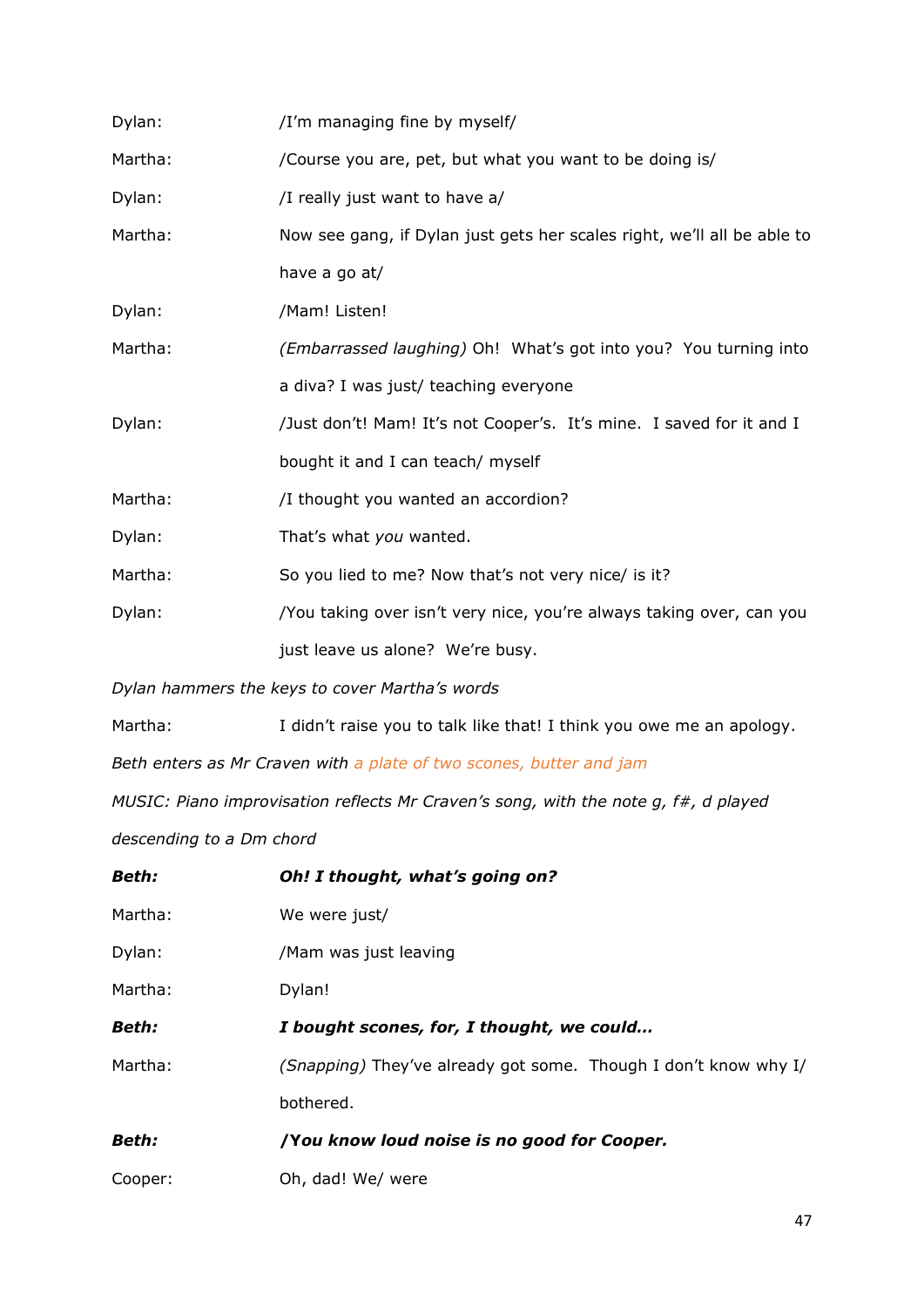| Beth:                        | /It'll give her a headache.                                                       |
|------------------------------|-----------------------------------------------------------------------------------|
| Martha:                      | I know the feeling. Anyway, two scones aren't going to go very far                |
|                              | are they?                                                                         |
| <b>Beth:</b>                 | Well, I didn't expect the whole house to be here!                                 |
| Martha:                      | Don't worry. We're going.                                                         |
| Dylan:                       | Mam!                                                                              |
| <b>Beth:</b>                 | I think you should all go. Have you forgotten what                                |
|                              | happened/ last time?                                                              |
| Lennox:                      | /And what do you want Cooper? Would you like us to stay?                          |
| <b>Beth:</b>                 | Less of your attitude young lady.                                                 |
| Cooper:                      | Not now, Lennox.                                                                  |
| Lennox:                      | But!                                                                              |
| Cooper shakes head.          |                                                                                   |
| Cooper:                      | (Quietly) Abort                                                                   |
|                              |                                                                                   |
| <b>Beth:</b>                 | Go and tidy your room. I've seen what a state it is.                              |
| Martha:                      | And you, need to come home right now. You've got homework to                      |
|                              | do.                                                                               |
| <b>MUSIC: Piano pauses</b>   |                                                                                   |
|                              | Dylan and Martha leave. Martha goes to take Dylan's hand - shrugs her off. Lennox |
|                              | gives Cooper a quick hug - first one - and follows.                               |
| There is an awkward silence. |                                                                                   |
| Cooper:                      | Did you need something?                                                           |
| <b>Beth:</b>                 | /No $/I$                                                                          |
| Cooper:                      | /Oh, I /thought                                                                   |
| <b>Beth:</b>                 | /I thought we could, you know                                                     |
| Cooper:                      | Could?                                                                            |
| <b>Beth:</b>                 | Well I just, I thought we could scones                                            |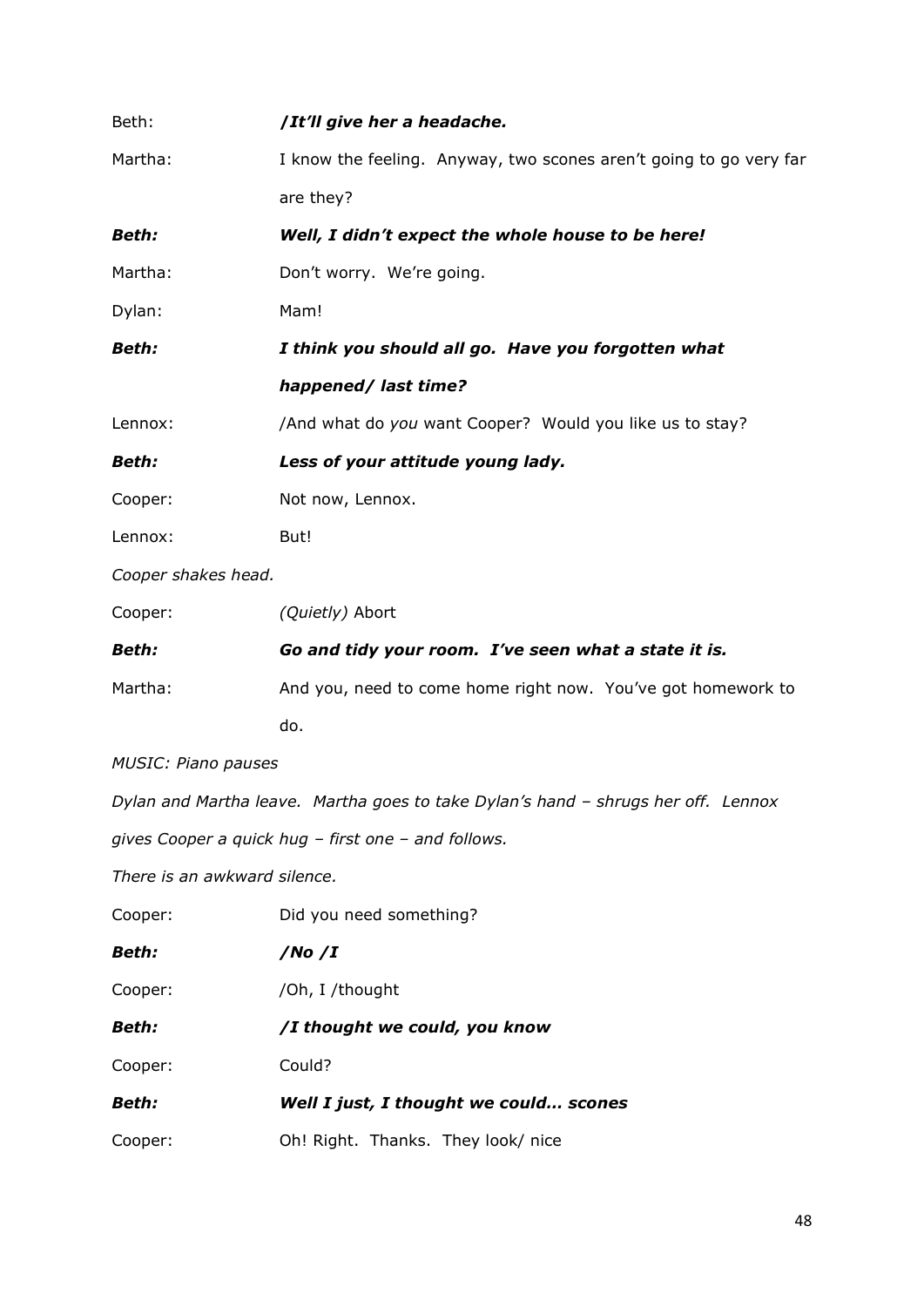# *Beth: /Well Martha made them. I didn't know you'd already… I just thought we could…*  Cooper: Yes! *There is an awkward pause. Beth: (Gesturing to the keyboard) Where's that come from?* Cooper: Its Dylan's. She's learning/ to *Beth: /Well we'll have to get it moved out of here so she's not making a racket when you're trying to rest. What were you doing anyway?* Cooper: Just hanging out. We were making up stories. Like we used to, you remember? With Mum. *Beth: Right. Pause* Cooper: Dad, what's Lennox's Mum like? Aunty Susan? *Beth: Trouble. Just like her daughter. Which is why I'd rather you/ didn't* Cooper: /She's not like that! She's… nice. You should get to know her. She's my friend. Her and Dylan, they're… it's nice. Having friends. *Beth: We'll see. I know you think I -. I know it's not easy, not being around people your own age. But you're not well. You must understand…* Cooper: I just, it's… *Beth: You should get some rest before tea.* Cooper: Yes Dad. *[Pause]* Cooper: Will you tell me a story? *Beth: Now?*  Cooper: Like you used to? *Beth: Okay. But close your eyes. Try and get some sleep.*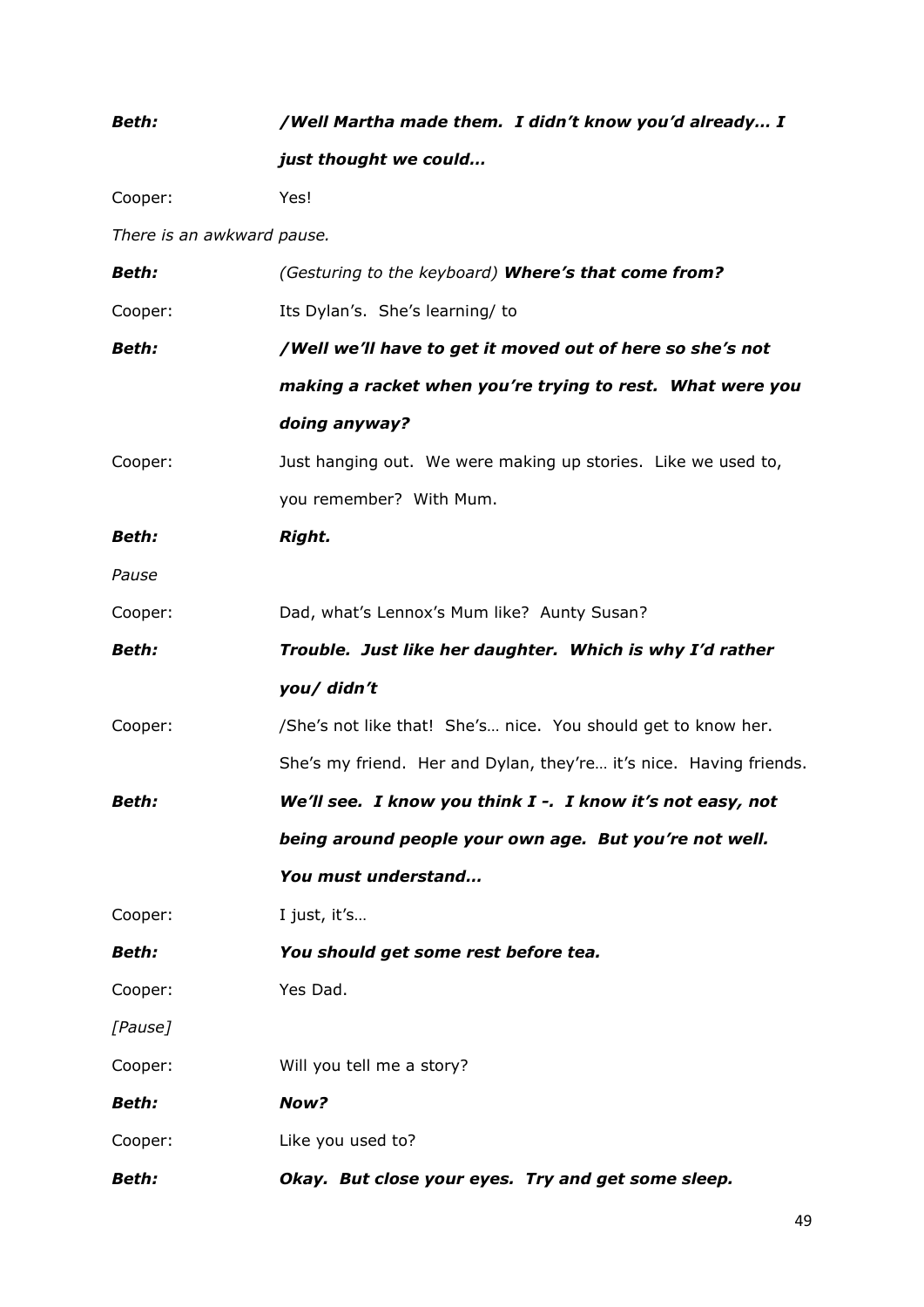*Cooper rolls over, snuggles down.*

*MUSIC: Piano begins playing arpeggio chords around D - Bm - G - A, with the acoustic guitar accompanying*

*Beth: Right. Well. Once upon a time… there was a princess who lived in the tower of a beautiful old castle in a faraway land. He pauses. Watches Cooper breathing. Decides she's asleep.*

*Beth: And there was fire-breathing dragon. Who flew around the castle roaring until the princess became too scared to leave. But really the dragon was also scared. And he didn't know how… to get her out. To set her free.*

*MUSIC: Piano and acoustic guitar continue for another 4-8 bars to let the story breathe*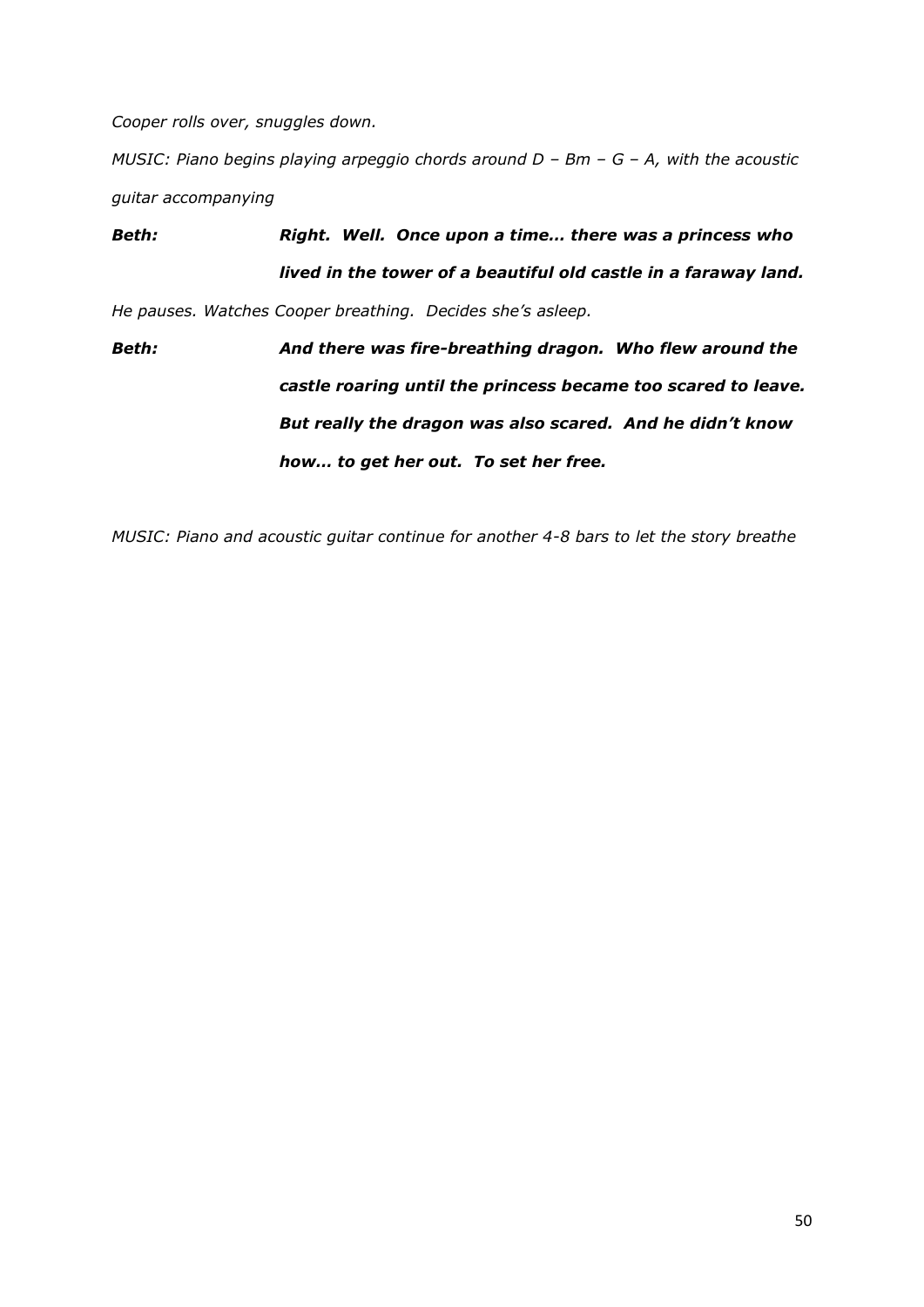*Dylan, Lennox and Cooper in the secret garden - the passage of time is suggested before dialogue begins.*

| Cooper:     | Can you believe there was a time we didn't have this?                |
|-------------|----------------------------------------------------------------------|
| Lennox:     | And didn't know each other?                                          |
| Dylan:      | And a time when you two hated each other?                            |
| Cooper:     | No!                                                                  |
| Lennox:     | We did like.                                                         |
| They laugh. |                                                                      |
| Lennox:     | It's my favourite thing in the world. Just lying here with you two   |
|             | and daydreaming.                                                     |
| Cooper:     | You've stolen my thing!                                              |
| Lennox:     | You don't own daydreaming! It's like, Dyl, what was that thing you   |
|             | said about the robin, when we hung out the first time, do you        |
|             | remember?                                                            |
| Dylan:      | That you can't own nature.                                           |
| Lennox:     | That was it. Same with daydreaming.                                  |
| Cooper:     | And stories.                                                         |
| Dylan:      | And music.                                                           |
| Lennox:     | Come to think of it you said that we just look after it for a while, |
|             | before someone else gets to enjoy it.                                |
| Dylan:      | There's nature all around, isn't there? It belongs to all of us.     |
| Lennox:     | Like the garden?                                                     |
| Dylan:      | Well yeah, it belongs to us. You, me and Coop.                       |
| Lennox:     | What if it wasn't just you, me and Coop.                             |
| Cooper:     | What you on about?                                                   |
| Lennox:     | Imagine if everyone was here. If your Mum and/                       |
| Dylan:      | /No. No way. She'll ruin it.                                         |
| Lennox:     | And your Dad.                                                        |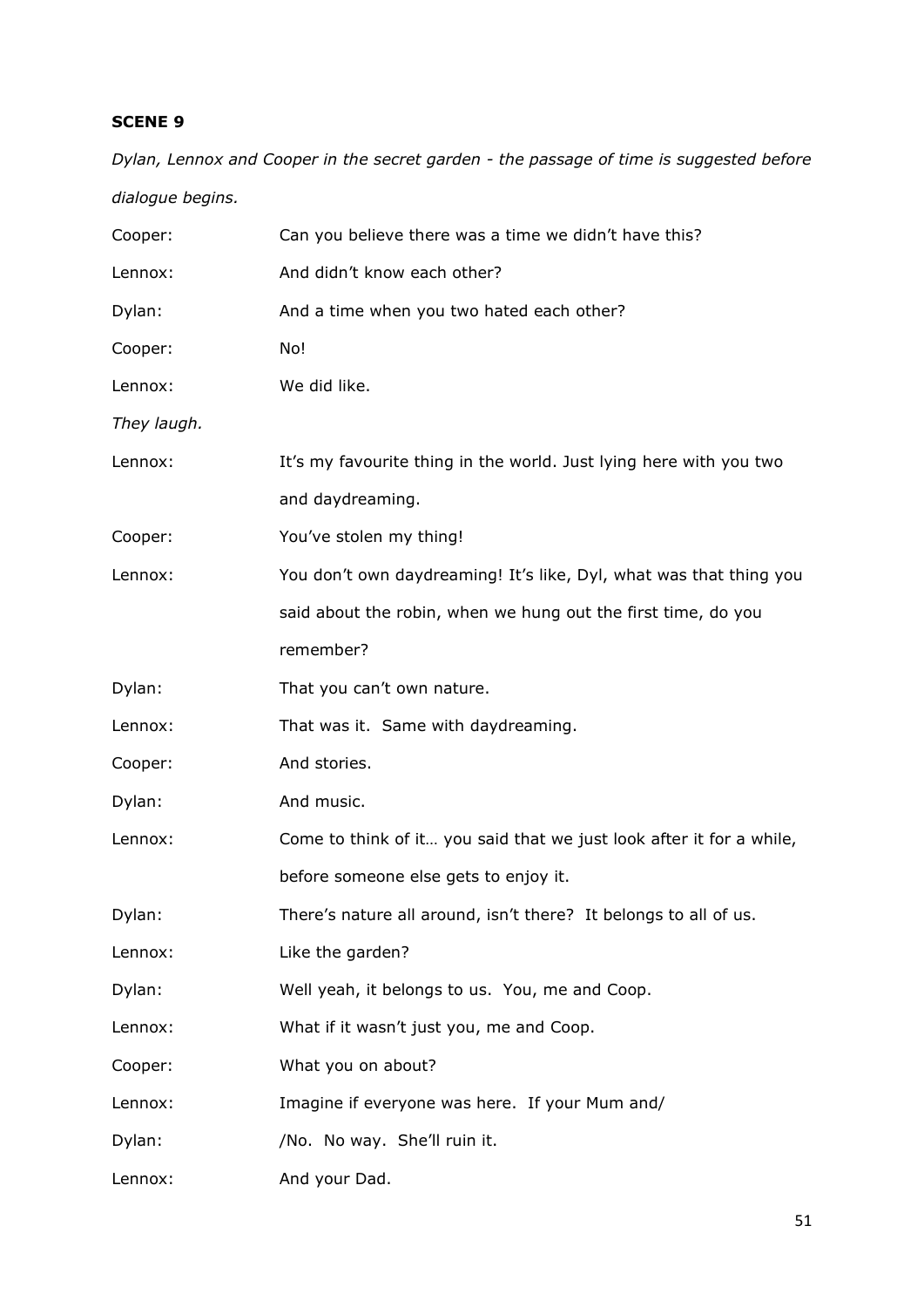| Cooper: | Wait, are you?                                                         |
|---------|------------------------------------------------------------------------|
| Lennox: | I think we should tell. Everyone.                                      |
| Cooper: | //Everyone?                                                            |
| Dylan:  | //You what?!                                                           |
| Lennox: | We've made it so beautiful.                                            |
| Dylan:  | Yeah. For us! You just said it was your favourite thing, being here,   |
|         | us three. It won't be like that it, come on Cooper, you get it, don't  |
|         | you?                                                                   |
| Cooper: | It is nice to have somewhere I can just be myself.                     |
| Lennox: | But what about your Dad? Don't you want him to have the garden         |
|         | too? And to see who you are here?                                      |
| Dylan:  | That's not fair! What about me?                                        |
| Lennox: | You can't hide from your Mum forever.                                  |
| Dylan:  | Why not? If she'd wanted it, she could have found it herself. But      |
|         | she didn't. We did. The secret garden. The clue's in its name!         |
| Lennox: | I'm fed up of sneaking around. I don't like lying, don't look at me    |
|         | like that Cooper, it's just                                            |
| Dylan:  | Well?                                                                  |
| Lennox: | Y'know, everyone thinks I'm so much trouble. But look what we've       |
|         | done. This place is magical. Wouldn't it be nice to show them?         |
|         | What we can do? And doesn't it make you feel different being           |
|         | here? Maybe they could do with that too.                               |
| Cooper: | She's right.                                                           |
| Dylan:  | Not you too!                                                           |
| Cooper: | Look at us before we found the garden. Couldn't say a word to each     |
|         | other without arguing, and now                                         |
| Dylan:  | We're arguing again!                                                   |
| Lennox: | I think it will change things. It's magic, isn't it? There's something |
|         | that just, I don't know, makes you breathe and see things/             |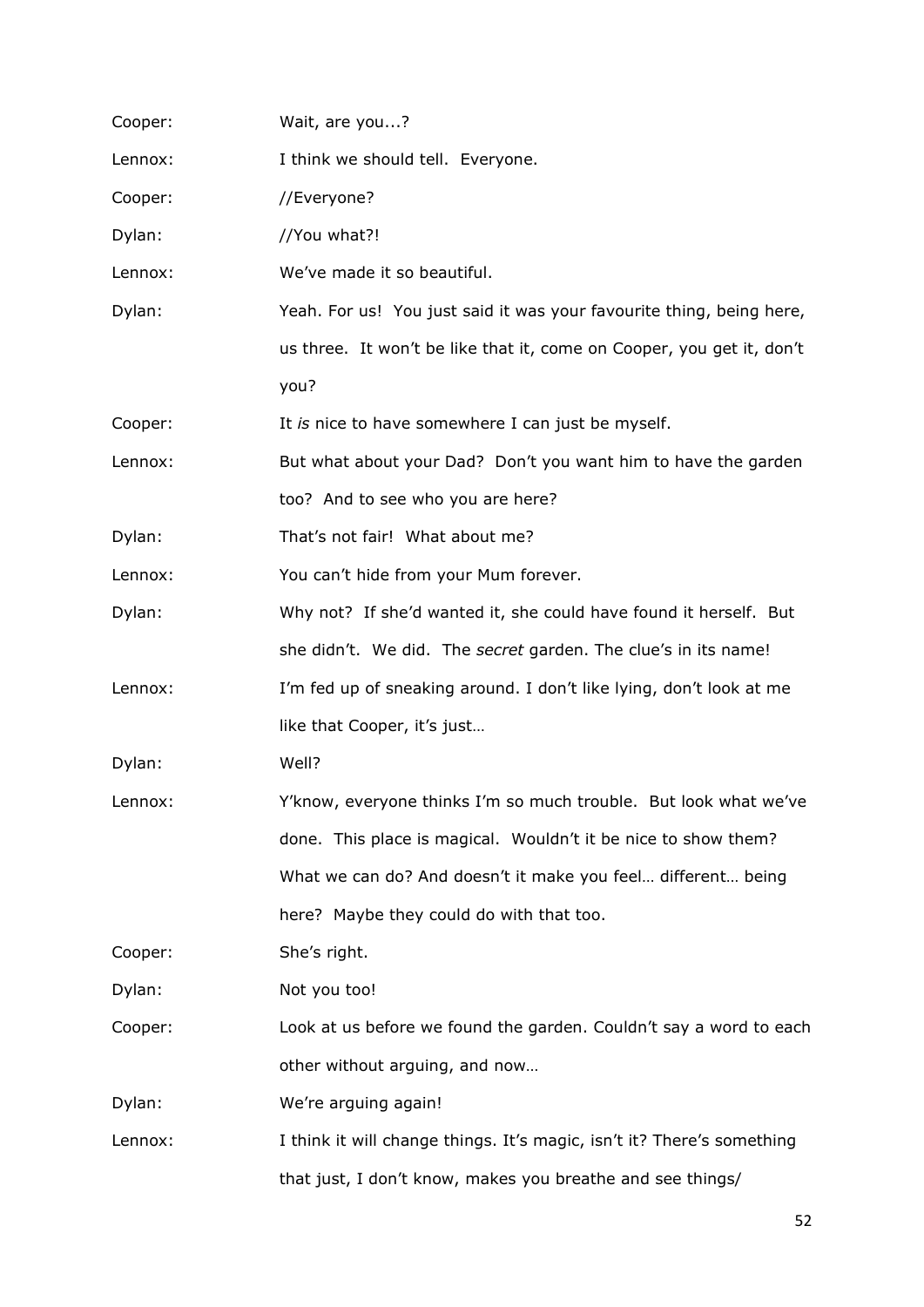| Dylan:  | /like elves/                                                         |
|---------|----------------------------------------------------------------------|
| Lennox: | /not quite what I meant. I just think, maybe, if we shared it, if we |
|         | brought them in here to see what we see, and to see how amazing      |
|         | it is, then maybe everyone would stop shouting at each/ other        |
| Cooper: | /and get along.                                                      |
| Lennox: | Wouldn't you like that, Dyl? You could show your Mum what you've     |
|         | done. You're the one who knew what to plant where, how to make       |
|         | it so nice.                                                          |
| Cooper: | And I could show Dad. Remind him how things used to be.              |
| Lennox: | I think they need this.                                              |
| Dylan:  | (quietly) Okay                                                       |
| Lennox: | Yeah?                                                                |
| Dylan:  | Yeah.                                                                |
| Dylan:  | But if we're going to do it, we're going to do it my way.            |
| Lennox: | Alright bossy boots!                                                 |
| Dylan:  | Agreed?                                                              |
| Cooper: | Agreed!                                                              |
| Lennox: | Fine. But I'm not spitting on it.                                    |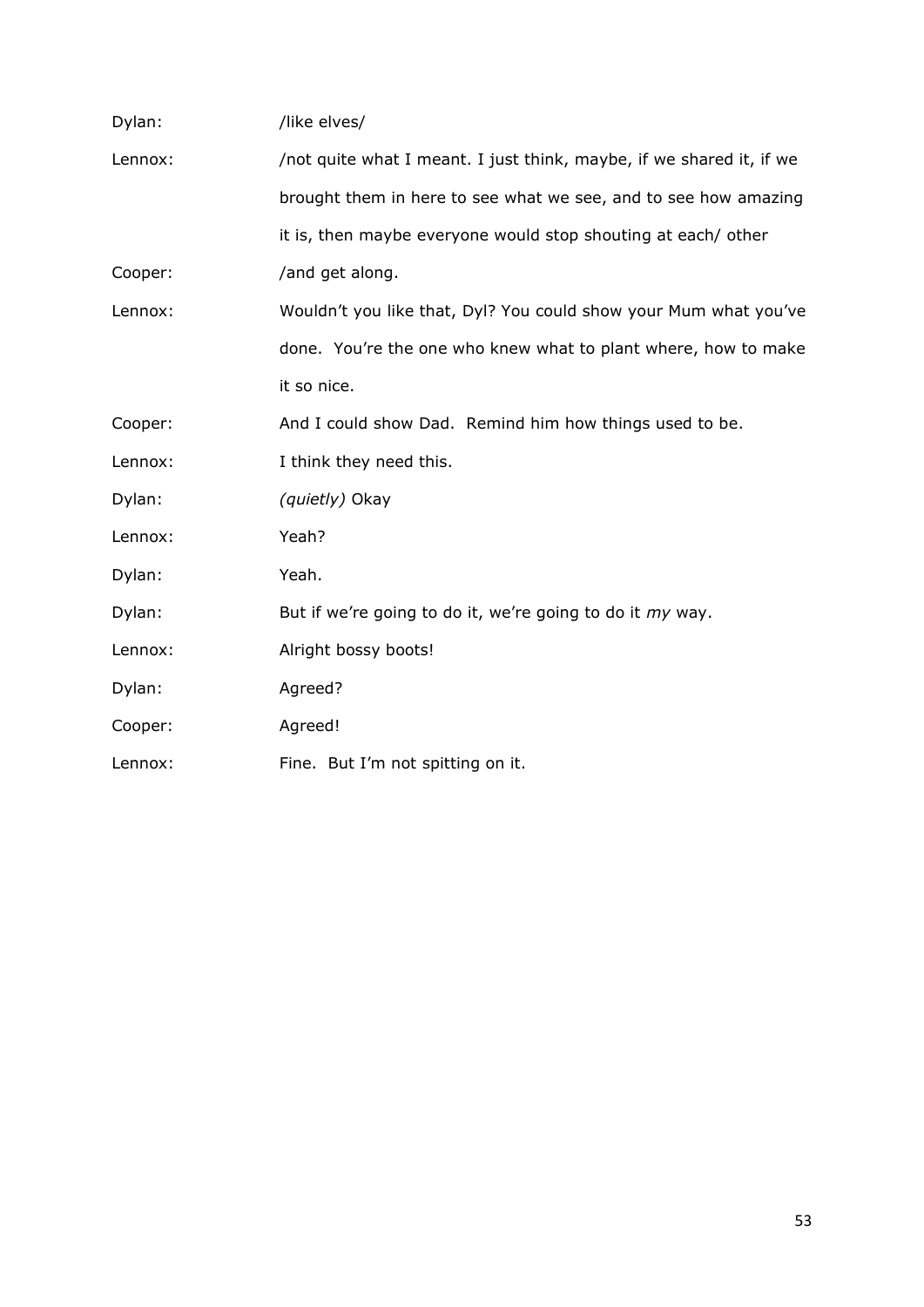*Night-time in the secret garden.* 

| Lennox: | Did it have to be at night-time?                                   |
|---------|--------------------------------------------------------------------|
| Dylan:  | Yes! I told you - it looks so beautiful like this.                 |
| Cooper: | I dreamt about it again last night. But how it is now. Not how it  |
|         | was.                                                               |
| Dylan:  | Good! We're not trying to make it that garden, we're making our    |
|         | garden, making it better. A new start.                             |
| Cooper: | How do you know they'll come?                                      |
| Dylan:  | They will (looks at her watch). Oh sugar. Maybe this was a bad     |
|         | idea, maybe we/ should                                             |
| Lennox: | /Don't get cold feet now                                           |
| Dylan:  | I should be at band practice. That's how I know Mam will be        |
|         | looking for me. But maybe I should have/ told                      |
| Lennox: | /Too late!                                                         |
| Cooper: | It's okay, she'll understand.                                      |
| Pause   |                                                                    |
| Cooper: | Can I tell you something?                                          |
| Lennox: | Of course! Is it a story?                                          |
| Cooper: | No. Not this time.                                                 |
| Dylan:  | Go on then.                                                        |
| Cooper: | Last night. I couldn't sleep. I was just, happy. My bedroom didn't |
|         | feel like such a prison anymore. Because I'm not just in there on  |
|         | my own. In limbo. I've got you two now, and adventures of my       |
|         | own. And even when I'm too tired to come out, I know it's still    |
|         | here, and I close my eyes and imagine. I was lying there, thinking |
|         | about how much has happened. With my eyes closed. And Dad          |
|         | came in. He thought I was asleep. And he sat with me. It felt like |
|         | ages. And then                                                     |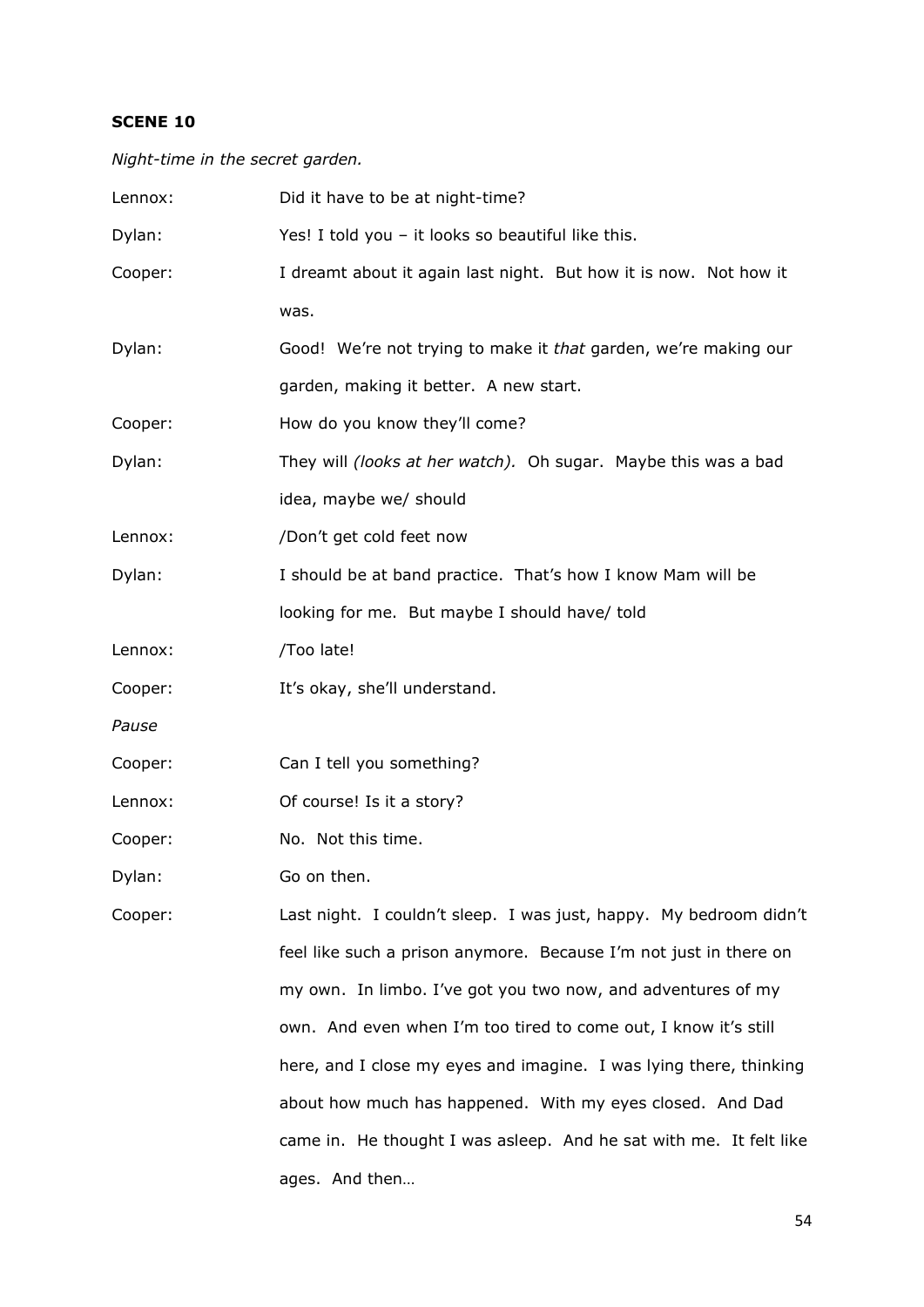| Dylan:                               | What?                                                                                    |
|--------------------------------------|------------------------------------------------------------------------------------------|
| Cooper:                              | He kissed me on the head. I don't think he's ever done that                              |
|                                      | before.                                                                                  |
| Lennox:                              | Never?                                                                                   |
| Cooper:                              | It was about this time, I think. So he might come in again, and                          |
|                                      | realise I'm gone too.                                                                    |
| Lennox:                              | Well, no one ever comes to check on me                                                   |
| Dylan:                               | Your most important people are here already, with you.                                   |
| Cooper:                              | Besides, they'll realise how quiet it is                                                 |
| Dylan:                               | How peaceful                                                                             |
| Lennox:                              | Oi! How are they going to find us anyway? Given that no-one's                            |
|                                      | been here for years                                                                      |
| Dylan:                               | Like this (Fairy lights are turned on)                                                   |
|                                      | They begin to sing, play, Come With Me into the garden. Softly at first, getting louder. |
| They invite the audience to join in. |                                                                                          |
| Beth and Martha burst in.            |                                                                                          |
| Martha:                              | Dyl! Oh Dyl, you're okay! I've been so worried.                                          |
| Dylan and Martha embrace             |                                                                                          |
| Beth:                                | I can't believe it, after all these years                                                |
| Martha:                              | You weren't at band practice. You never miss a band/ practice                            |
| Dylan:                               | /I'm sorry Mam/I                                                                         |
| Martha:                              | /Are you okay? Is/ everything okay?                                                      |
| Lennox:                              | //She's fine                                                                             |
| Dylan:                               | //Everything's great. Better than great.                                                 |
| Beth:                                | Would you look at this place? I feel like I'm dreaming                                   |
| Cooper:                              | Isn't it magic?                                                                          |
|                                      | Cooper and Lennox point things out to Beth while Dylan and Martha have a moment.         |
| Martha:                              | As long as you're okay. Don't ever do that to me again!                                  |
| Dylan:                               | I'm sorry, about, everything. I just, you know, I wanted                                 |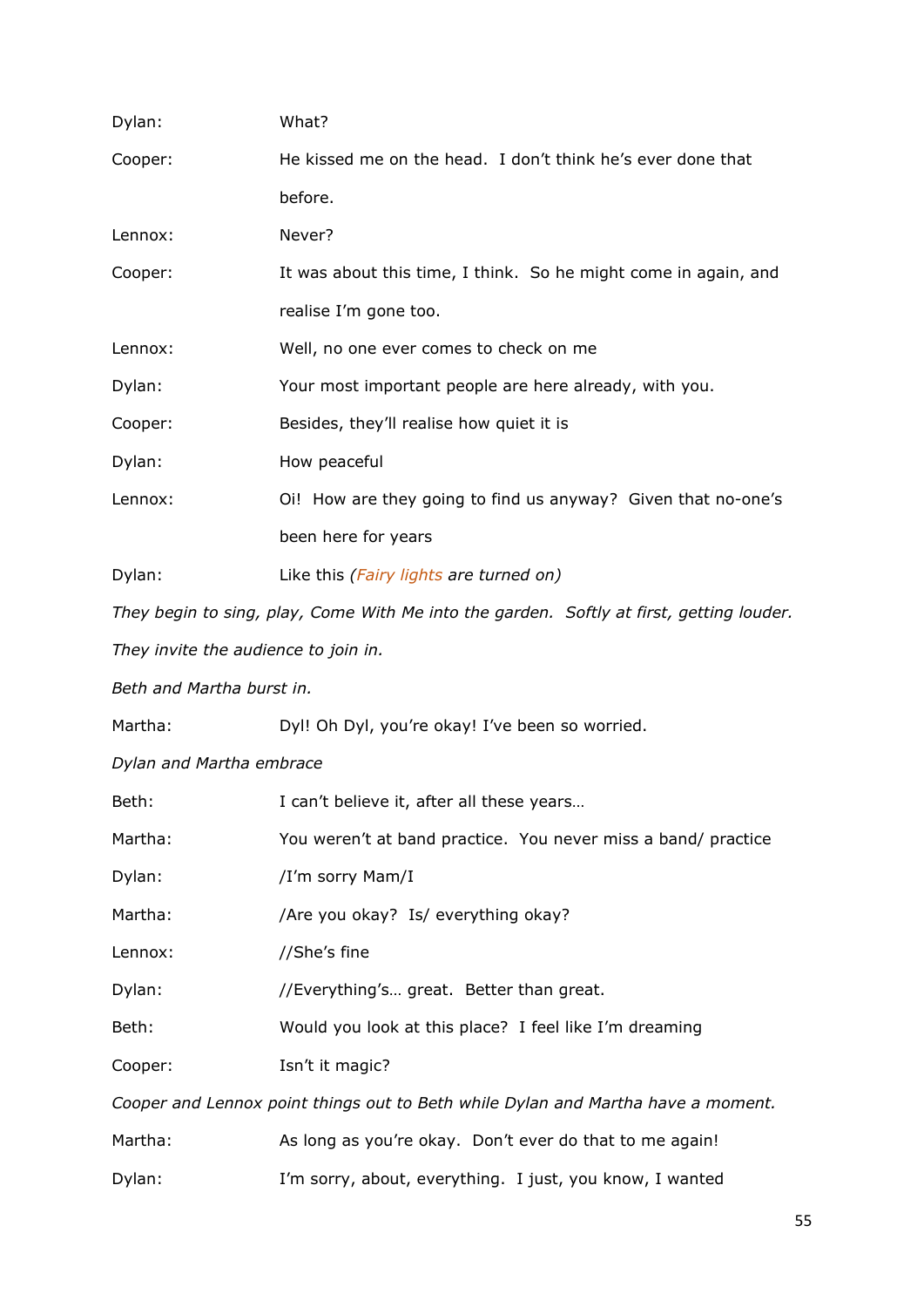| Martha:               | Something of your own                                                |
|-----------------------|----------------------------------------------------------------------|
| Dylan:                | Yes. How did you?                                                    |
| Martha:               | Let me tell you a little secret. I wanted something once, all of my  |
|                       | own, that was just for me and no-one else.                           |
| Dylan:                | What happened?                                                       |
| Martha:               | I got it. I got you. And you were the most brilliant thing that ever |
|                       | happened to me.                                                      |
| Dylan:                | Mam                                                                  |
| Martha:               | But sometimes you have to let the thing most precious to you go,     |
|                       | just a little bit. Share it with the world so they can all see how   |
|                       | wonderful it is.                                                     |
| Dylan:                | Really?                                                              |
| Martha:               | Of course! Look at you. I couldn't be more proud of you.             |
| Beth:                 | I knew yous were up to something. You think I didn't notice all the  |
|                       | things missing out of my shed? The plants you were starting off in   |
|                       | your wildlife patch that disappeared, the oh my gosh the roses!      |
|                       | Look at the roses. I could never get 'em to take like that, it must  |
|                       | be                                                                   |
| Dylan:                | Magic?                                                               |
| Cooper:               | Mum?                                                                 |
| Lennox:               | Us!                                                                  |
| Beth gets a bit teary |                                                                      |
| Cooper:               | Are you okay?                                                        |
| Beth:                 | It's I can just see your Mam, so clearly and your Dad right beside   |
|                       |                                                                      |

her. As always. I hadn't been here long, still getting me whereabouts. And I wandered in here, by mistake, and there she was and he was, and you just a bump in her belly. And she just says come in, join us. Mr Craven pouring us a drink like I was one of the family. Nothing was ever… everything was for everyone.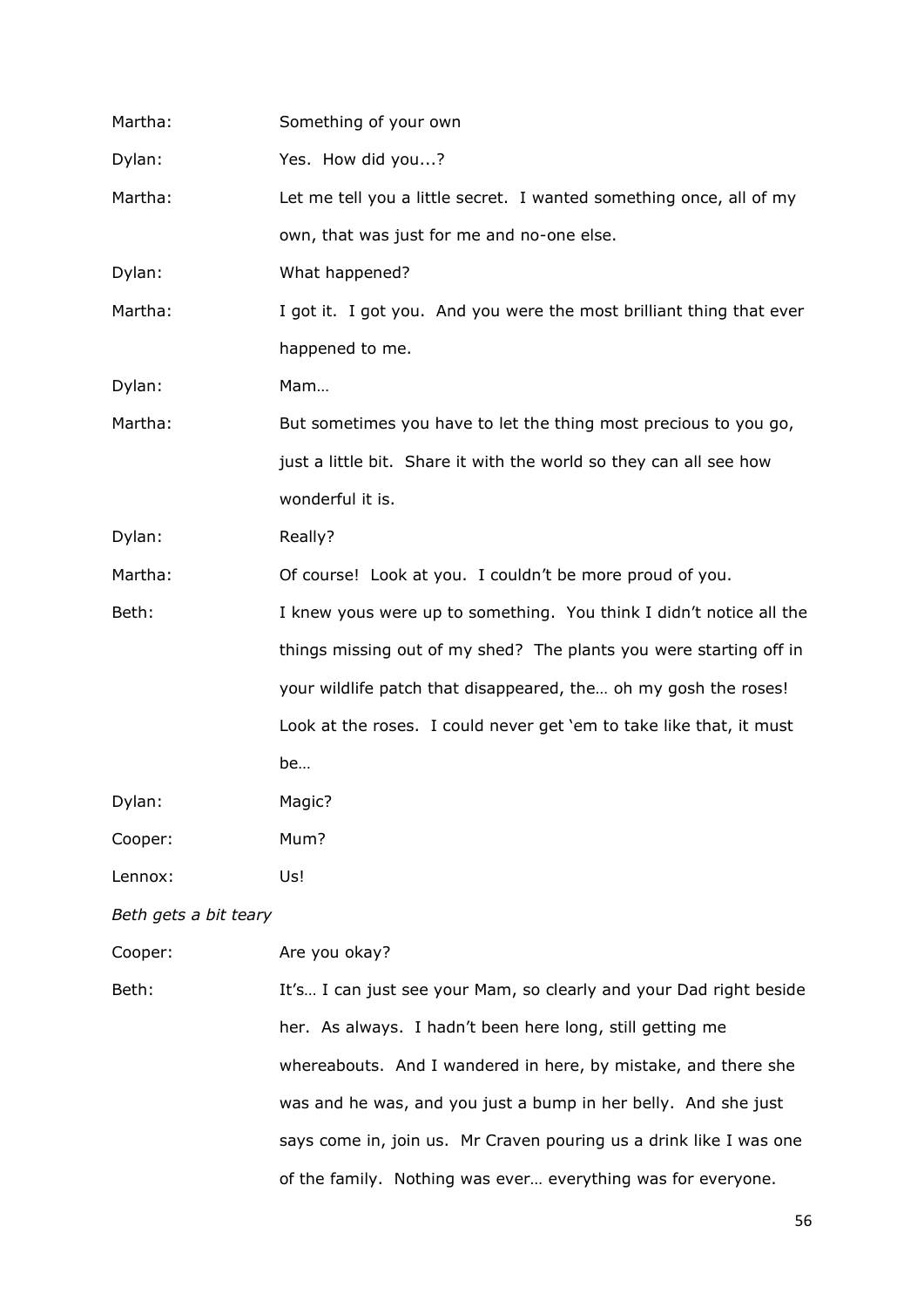They could see things were better shared. It was their garden but not because they pushed people out but 'cause we gave them the space, 'cause we all knew somehow that they gave so much of themselves to everyone else.

Cooper: Dad? Sorry, you're including my Dad in this?

Beth: Your Dad was, they were playing music, that's right, he was singing to your Mum with that voice of his. And after I came in, they just carried on. He was laughing and joking, pulling your Mum and me up for a dance and the garden was so full of life

*Pause. Martha turns into Mr Craven.*

| Martha: | What in the name/ of                                           |
|---------|----------------------------------------------------------------|
| Cooper: | /Dad! You came! That means that you do/ kiss me goodnight      |
| Martha: | /How You weren't in bed, you weren't, what on earth have       |
|         | you done?                                                      |
| Cooper: | Don't you like it/ we                                          |
| Martha: | I've been so worried, I thought something/ had                 |
| Cooper: | /I'm fine Dad. I'm okay.                                       |
| Martha: | This was our place. It was meant to be kept safe, away         |
|         | from                                                           |
| Cooper: | Me? It was mine too, remember.                                 |
| Martha: | I haven't been in here since                                   |
| Cooper: | Are you angry?                                                 |
| Martha: | Angry? No, I'm just, I can't believe it looks like this, can't |
|         | believe we're all here. I'm not angry, I'm just, I don't know, |
|         | it's just you, and being here, and all the memories I've and   |
|         | everyone, and                                                  |
| Lennox: | Is it like lots of emotions bubbling up inside?                |
| Dylan:  | And you can't find the words to explain?                       |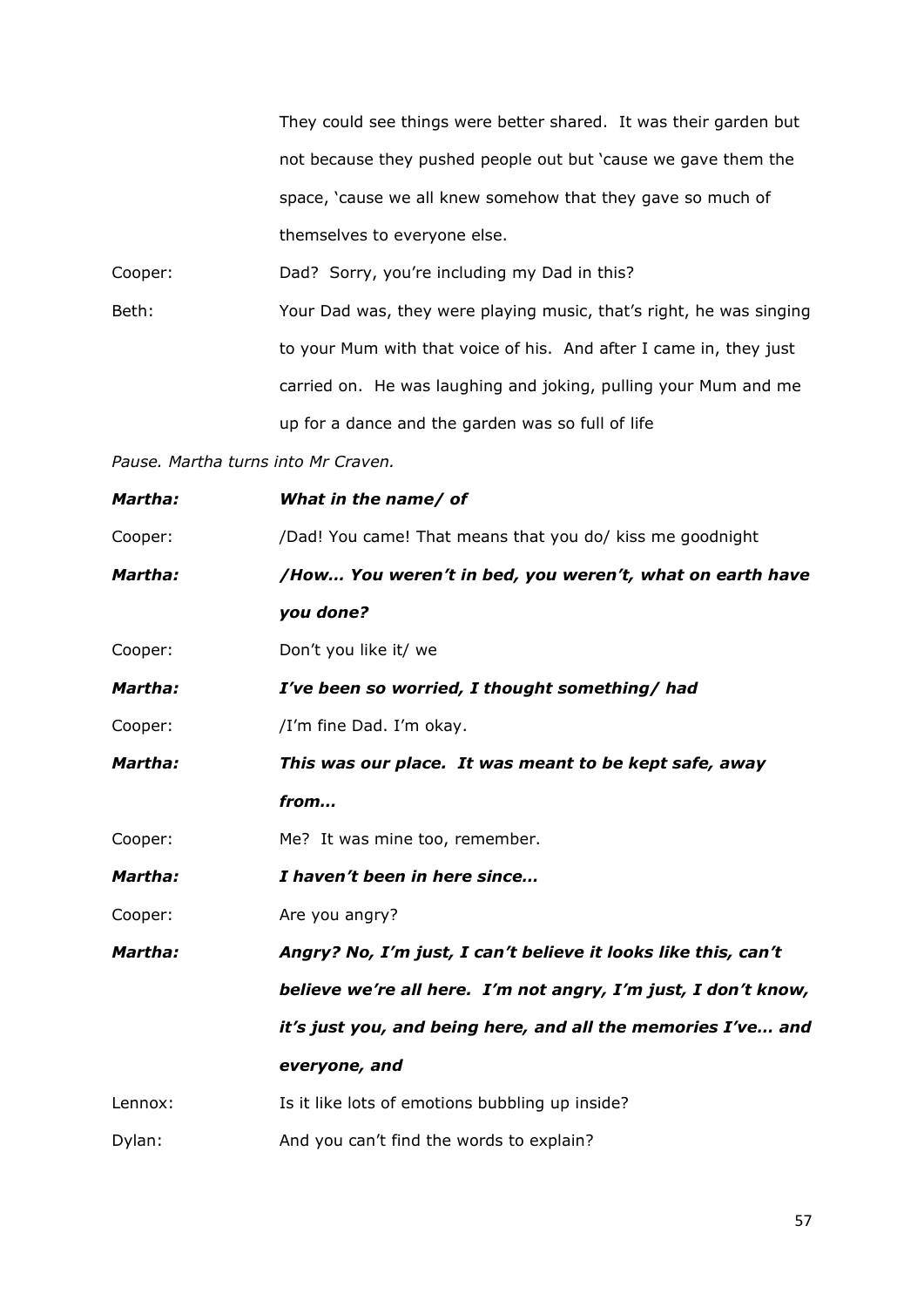*Martha/Mr Craven begins to laugh at their earnestness and the absurdness of the whole situation.*

| Martha:      | Yes. Yes, it's exactly like that.                                            |
|--------------|------------------------------------------------------------------------------|
|              | A release. They all laugh and then subside. Martha/Mr Craven looks at Cooper |
| Martha:      | You know, I can't remember the last time I heard you laugh                   |
| Lennox:      | Cooper?                                                                      |
| Dylan:       | She's always laughing?                                                       |
| Cooper:      | I am now.                                                                    |
| Beth:        | It's been a while since we've heard it from you too.                         |
|              | Martha hands Beth the mic, and she becomes Mr Craven                         |
| <b>Beth:</b> | Oh Cooper. I've made such a mess of all this. Why have I                     |
|              | been so/ stupid                                                              |
| Cooper:      | /It's okay.                                                                  |
| <b>Beth:</b> | It's not okay. Not at all. I thought. When your Mum died, I                  |
|              | couldn't bear the thought of anything happening to you. I                    |
|              | felt like I owed it to her, to you to keep you safe, to protect              |
|              | you.                                                                         |
| Martha:      | You can't wrap them in cotton wool or keep them young forever,               |
|              | much as you might want to. You've got to let them make their own             |
|              | mistakes.                                                                    |
| Beth:        | You know when your Mum                                                       |
| Cooper:      | Go on. You've got to say it.                                                 |
| Beth:        | When your Mum died. You had so many questions. All the                       |
|              | time. When's she coming back? What's happened? Why/                          |
| Cooper:      | I'm sorry, I/ didn't                                                         |
| Beth:        | /No! You mustn't be sorry. Not at all.                                       |
| Martha:      | Never apologise for asking questions. It's how we learn about the            |
|              | world and ourselves. /We                                                     |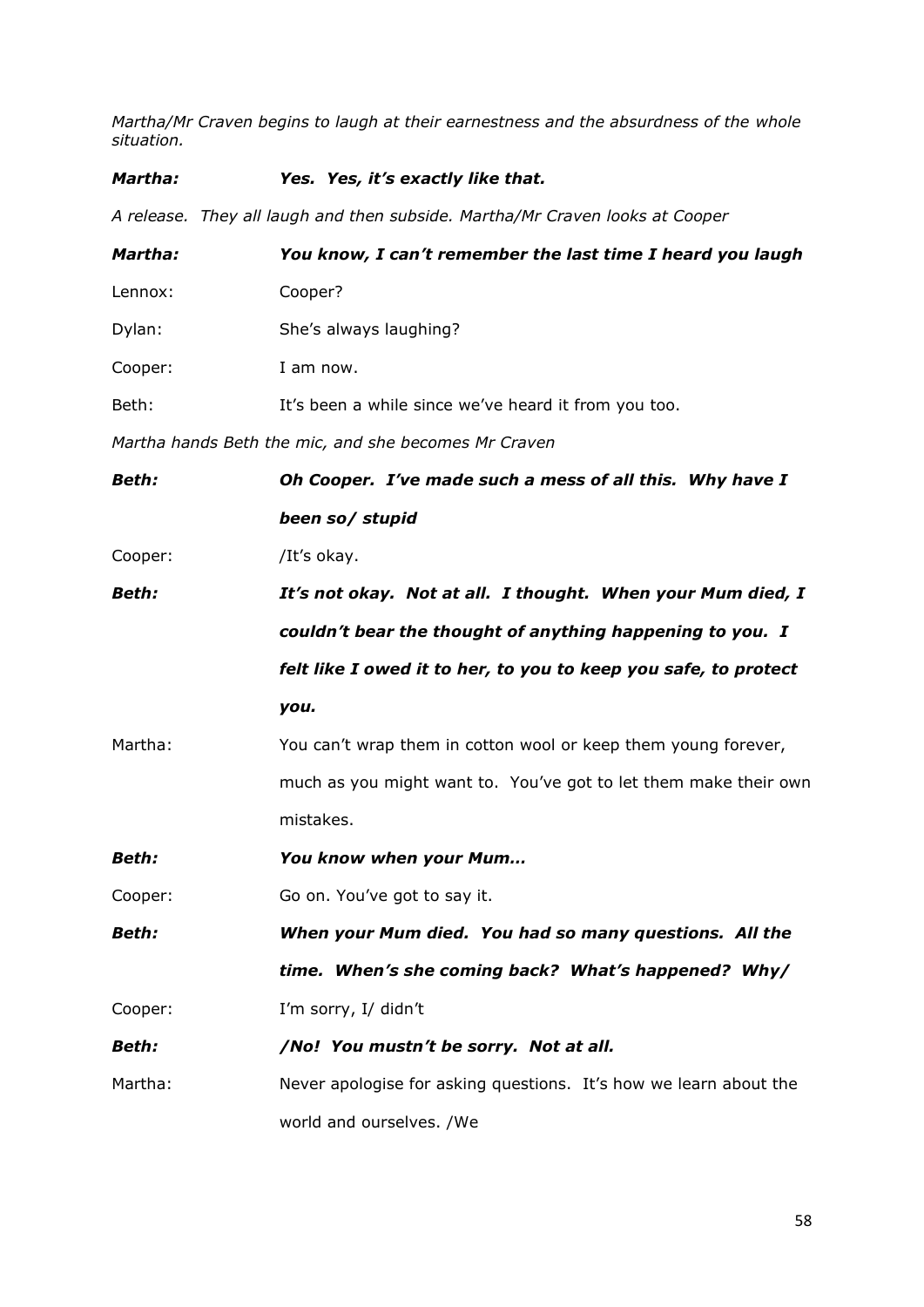| <b>Beth:</b> | /But I didn't know how to, what to say. I should have had           |
|--------------|---------------------------------------------------------------------|
|              | all the answers and I didn't.                                       |
| Lennox:      | That's stupid -. Sorry                                              |
| <b>Beth:</b> | You're right Lennox. It was.                                        |
| Cooper:      | No-one can know all of the answers to everything Dad.               |
| Lennox:      | Your head would explode.                                            |
| <b>Beth:</b> | I was just so scared of getting it wrong. And then you got          |
|              | so ill. And the thing I could do, the thing I knew how to do        |
|              | was to work, and make schedules, and keep things calm,              |
|              | ordered. I thought if I could just keep everything going it         |
|              | would be okay. But I should have ben there for you. And I           |
|              | wasn't.                                                             |
| Cooper:      | But you can be, now. Can't you? We can work out the answers,        |
|              | together, learn together. I'm already working stuff out. I've made  |
|              | friends, proper friends.                                            |
| Lennox:      | Who's that then?                                                    |
| Cooper:      | That's Lennox. You might know her? She's really rude and loud.      |
| Lennox:      | Nah!                                                                |
| Cooper:      | But also loyal and brave.                                           |
| Lennox:      | Sounds more like it.                                                |
| Cooper:      | And Dylan                                                           |
| Lennox:      | Who is the kindest, best gardener nature person I know $-$ sorry    |
|              | Beth, you're very good too $-$ and who would do anything for        |
|              | anyone                                                              |
| Dylan:       | And Cooper who is funny and smart, and tells the best stories       |
| Cooper:      | And who both accepted me for me. I am funny and smart. And          |
|              | grumpy too. I don't want to be the same as everyone else. I'm       |
|              | ill. Not invisible. They didn't ask me to change, to be someone I'm |
|              | not. They changed the things around me so I could just be me.       |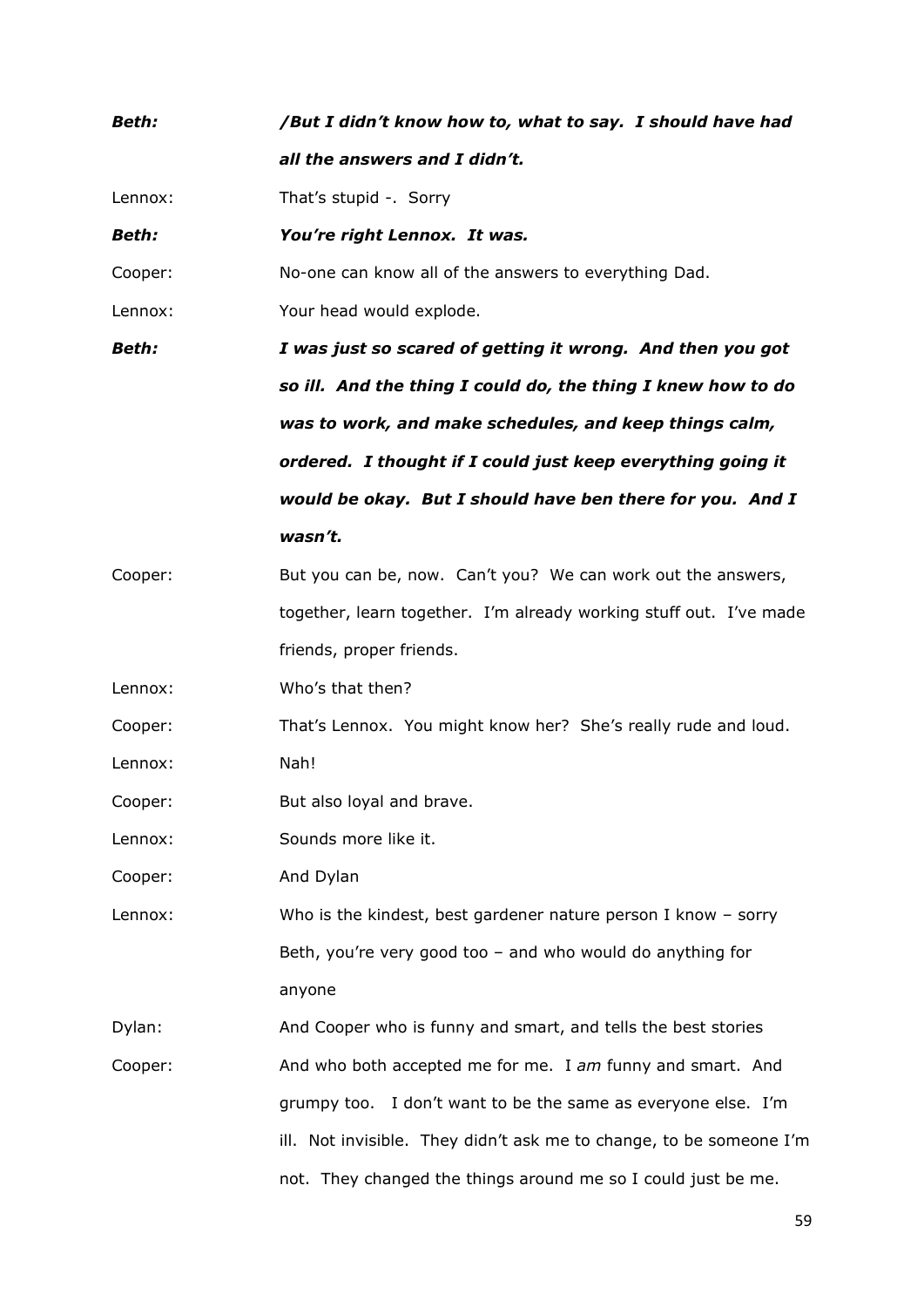| Beth:        | And you are perfect.                                                   |
|--------------|------------------------------------------------------------------------|
| Cooper:      | You mean that?                                                         |
| <b>Beth:</b> | Of course I do. I'm sorry you didn't know that already.                |
| Martha:      | I can't believe the garden was coming back to life, right under our    |
|              | noses. That you three were cultivating it, nurturing it, all this time |
|              | without us knowing                                                     |
| <b>Beth:</b> | You three? You've done all of this? Together?                          |
| Martha:      | Eee You've even mended the swing                                       |
| <b>Beth:</b> | <b>Her swing?</b>                                                      |
| Cooper:      | Was that really// Mum's?                                               |
| <b>Beth:</b> | //Mum's. She would love this.                                          |
| Cooper:      | And you?                                                               |
| <b>Beth:</b> | I love it, just like I love you.                                       |
| Cooper:      | I love you too Dad.                                                    |
|              | Beth shrugs off Mr Craven and becomes Beth again.                      |
| Martha:      | You know, I can just picture her now, smiling, looking at us all       |
|              | together in here. It's just what she would've wanted.                  |
| Beth:        | Come on then, who's going to show us round?                            |
| Dylan:       | And that's how it happened.                                            |
| Lennox:      | Maybe.                                                                 |
| Dylan:       | How the garden was found and opened up and allowed to live             |
|              | again. Just like us.                                                   |
| Cooper:      | And this isn't the end of the story. Because the best stories never    |
|              | really end. So this is just the end of a chapter and the beginning of  |
|              | a new one.                                                             |
| Lennox:      | Sometimes, even if you don't know what's going to happen               |
| Cooper:      | And you don't have all the answers                                     |
| Martha:      | Or any of them                                                         |
| Dylan:       | You have to try.                                                       |